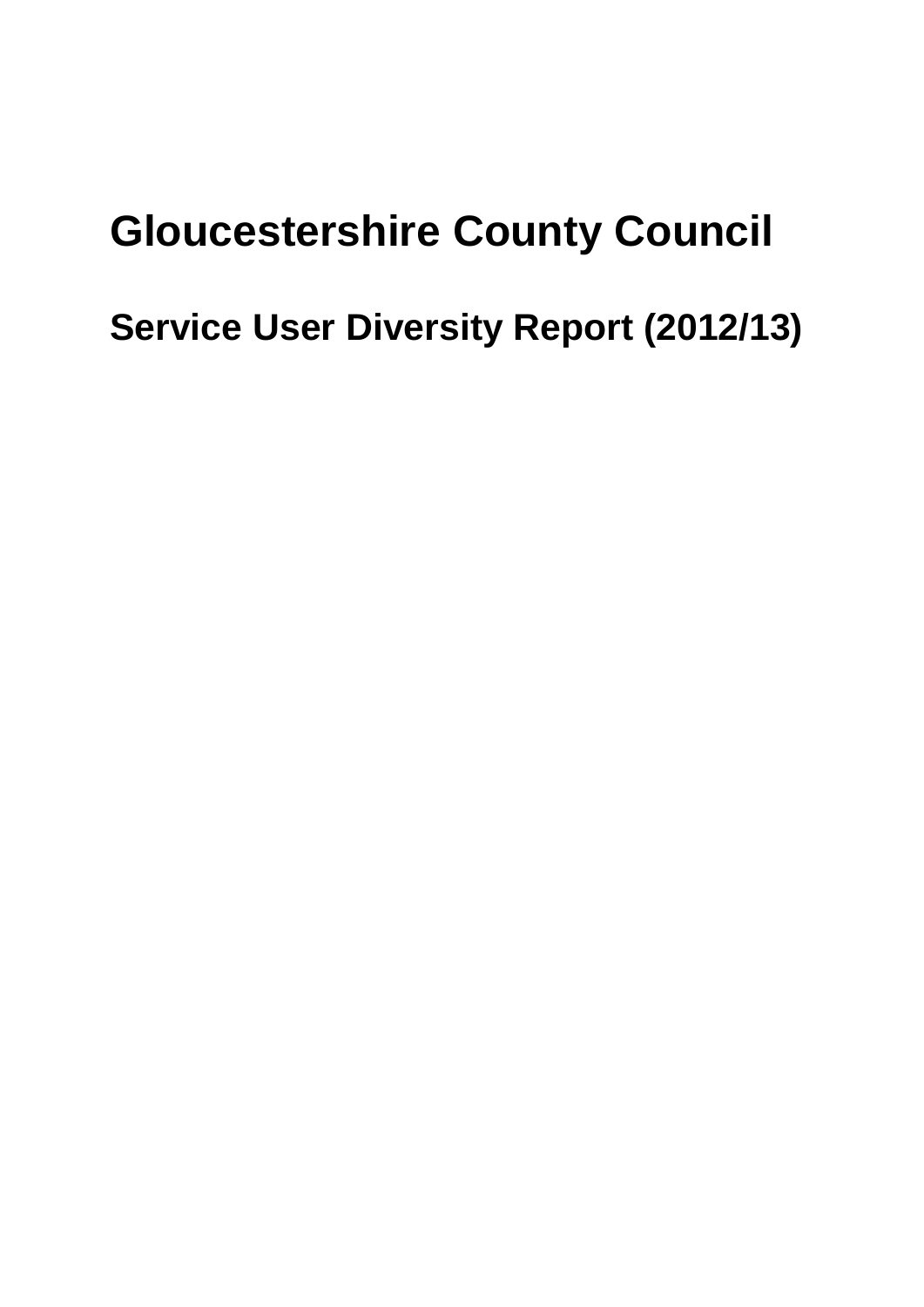# **Contents**

| What is new since we published our 2011 service user diversity report?  6           |
|-------------------------------------------------------------------------------------|
|                                                                                     |
|                                                                                     |
|                                                                                     |
|                                                                                     |
|                                                                                     |
|                                                                                     |
|                                                                                     |
|                                                                                     |
|                                                                                     |
|                                                                                     |
|                                                                                     |
| Other equality information: Community cohesion and raising awareness of equality 51 |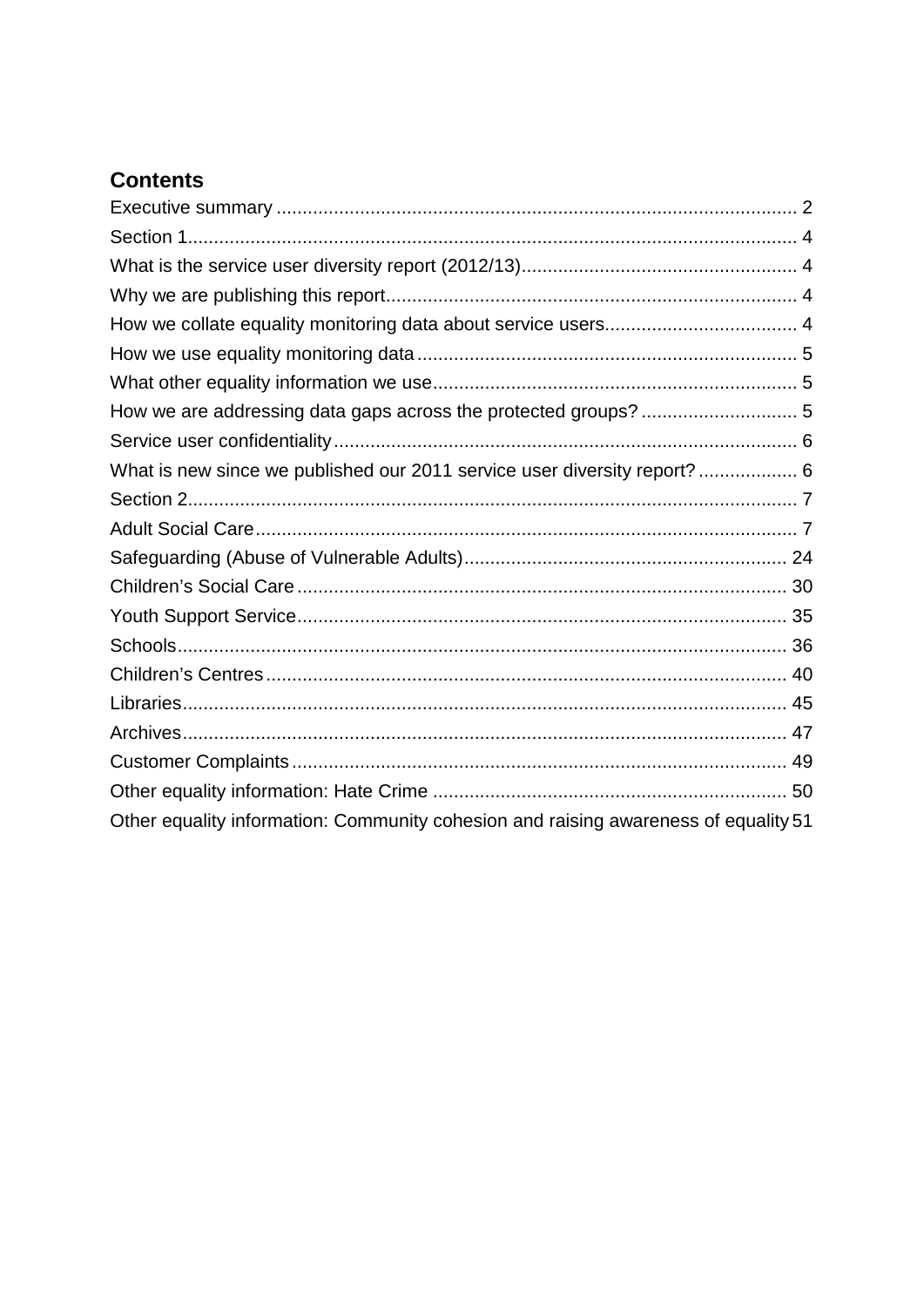#### <span id="page-2-0"></span>**Executive summary**

Our service user diversity report provides an overview of the diversity profile of individuals using our services. This diversity profile is reported by the protected characteristics of our service users and includes, age, gender, disability, race, religion and/or belief, sexual orientation, gender reassignment, pregnancy and maternity, civil partnership and marriage.

We have introduced a number of improvements to how we collate, analyse and use service user data across the different protected characteristics since the publication of our first service user diversity report. The introduction of new equality monitoring guidance will help our staff to strengthen current data collection processes and gain a better understanding by protected characteristic of the participation rates, experiences and outcomes of the individuals using our services.

We have also improved how we share and use other data sets such as population demographics with our staff and partners. This includes the introduction of a new software programme which will enable our commissioning staff to run dynamic reports including Gloucestershire's population by district and protected characteristics.

These measures along with stricter monitoring requirements for external providers of our services will help us to strengthen our evidence base across the protected characteristics.

We understand that the collation of service user data is not an end in itself and we have developed new guidance and training for all staff to ensure that analysis of data by protected groups 'equality analysis' informs our day to day work and decision making.

Throughout this report there is evidence of how we have used equality analysis to do just that, including for example how the growth of the older population and the challenge on demand for current and future service provision is being addressed.

We know the overall population is anticipated to rise at an annual average rate of 0.5% over the next 25 years, but the number of older people (65+) will be increasing at a much quicker pace, of between 2.3% and 2.6%. In particular, the number of people aged 75 and over, the ages at which adult care and other service support is most likely to be required, is projected to increase each year by an average of 1,500 between 2010 and 2020, and by 2,300 between 2020 and 2035.

We are clearly seeing the impact of these demographics on the profile of our adult social care service users and on the demand for services. One of the ways the council is responding to this is through closer partnership working with NHS Gloucestershire as we develop more integrated health and social care services and the development of our health and well being strategy.

The ethnic structure of the population of Gloucestershire is also changing. This is resulting in increasing proportions of children of early years and school age from minority ethnic groups, particularly those from eastern European countries. The development of a new service to support vulnerable young people including those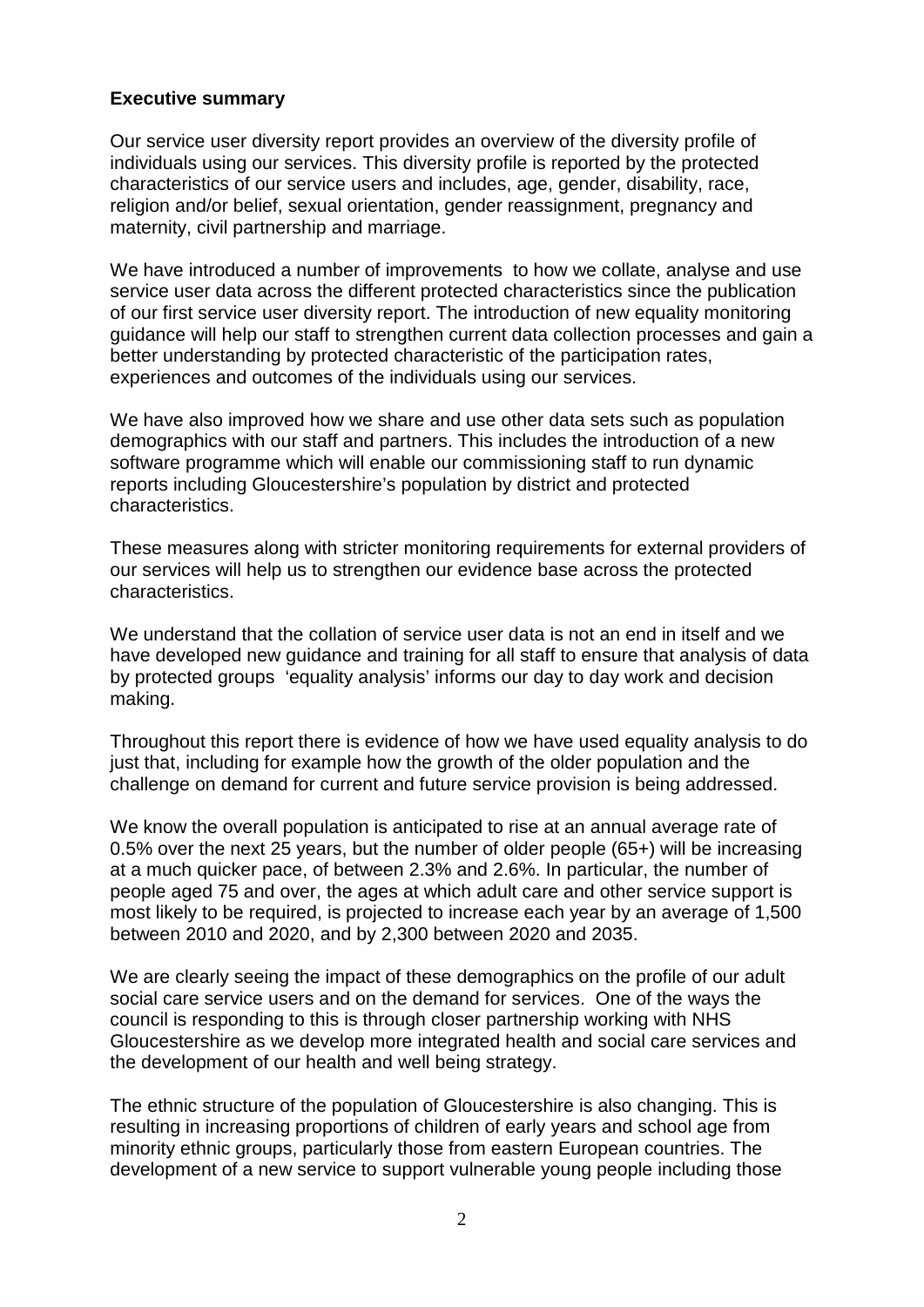from ethnic minority backgrounds and a new youth service contract will help the council to address the needs of this group of children and young people.

We will continue to use service user diversity data amongst other sources to inform our work and in March 2013 we will publish our new three year equality objectives.

There will be an obvious link to how we have used the data presented within this report to identify our equality priorities which will be integral to the successful delivery of our corporate vision and aims.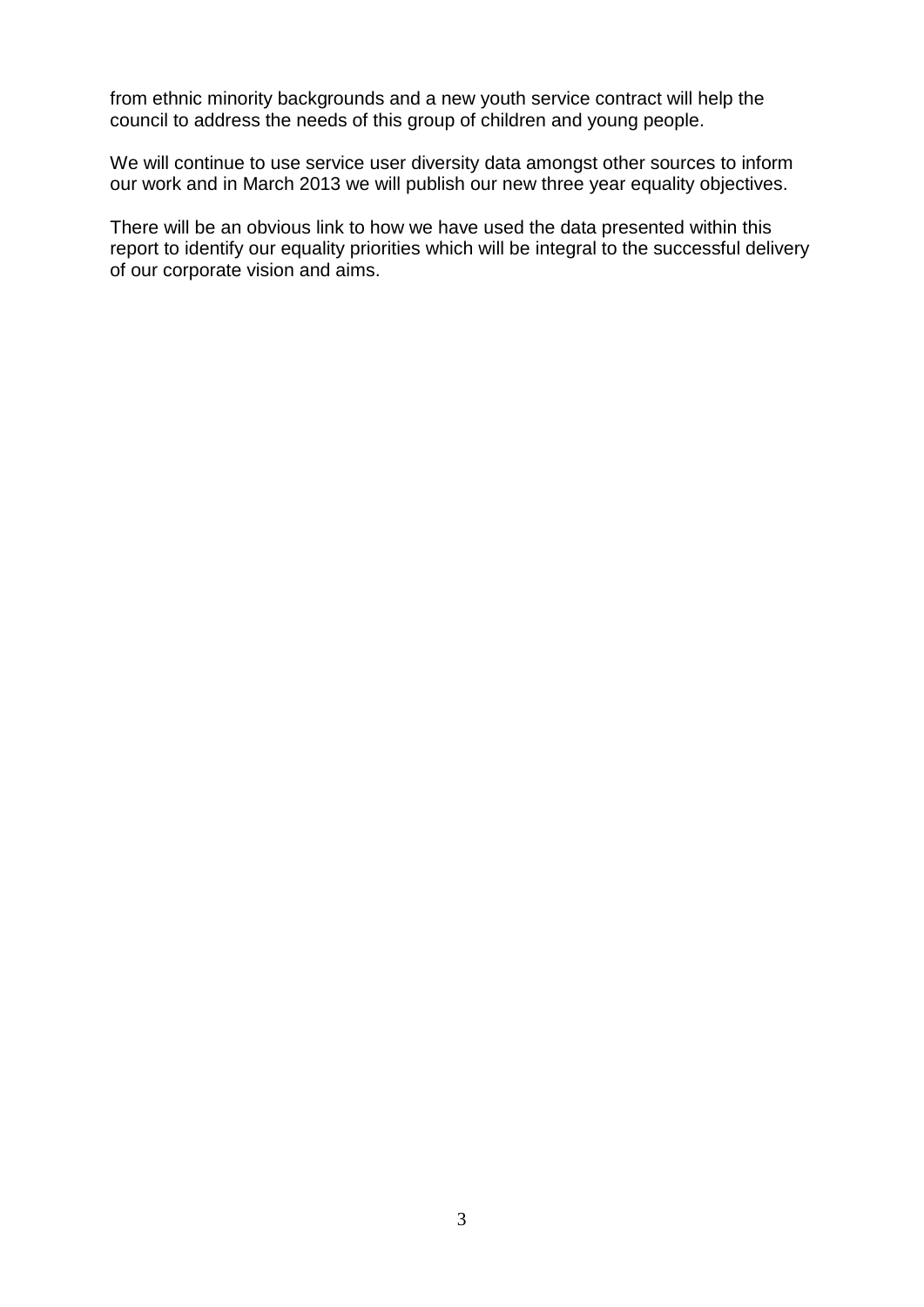# <span id="page-4-0"></span>**Section 1**

#### <span id="page-4-1"></span>**What is the service user diversity report (2012/13)**

The service user diversity report provides a breakdown of the protected characteristics of the people who use our services, often referred to as equality monitoring data. The protected characteristics are, age, gender, disability, race, religion and/or belief, sexual orientation, gender reassignment, pregnancy and maternity, civil partnership and marriage.

This report provides an update to the 2011/12 service user diversity report and includes information across services, specifically covering, Adult Social Care, Children's Social Care, Schools, Children's Centres, Libraries, and Customer Complaints.

# <span id="page-4-2"></span>**Why we are publishing this report**

Annually collating and publishing information about our service users and workforce by protected characteristic is a legal requirement. Publishing equality information about our customers promotes transparency and allows the Council to demonstrate how it is meeting the aims of the general duty that is to:

- Eliminate discrimination, harassment, victimisation and any other conduct that is prohibited by or under this Act;
- Advance equality of opportunity between persons who share a relevant protected characteristic and persons who do not share it;
- Foster good relations between persons who share a relevant protected characteristic and persons who do not share it.

Published information can include equality monitoring data about service users, details of consultation and engagement with different communities and also information on how we have considered the three aims of the duty within our decision making.

#### <span id="page-4-3"></span>**How we collate equality monitoring data about service users**

When you use council services or take part in any engagement activities you will often find an option to complete an ['Equality Monitoring Form'.](http://www.gloucestershire.gov.uk/article/112273/Monitoring) You are then asked to complete a number of questions about 'you', such as your age, gender, ethnicity, religion or belief and sexual orientation.

Gathering this information allows the council to identify which communities or groups you might belong to. All information is confidential and [data protection](http://www.gloucestershire.gov.uk/dataprotection) regulations will apply.

Stonewall have produced a leaflet to explain [10 reasons why you should fill in those](http://www.stonewall.org.uk/other/startdownload.asp?openType=forced&documentID=1928)  [funny monitoring box things at the end of forms \[PDF 476KB\]](http://www.stonewall.org.uk/other/startdownload.asp?openType=forced&documentID=1928)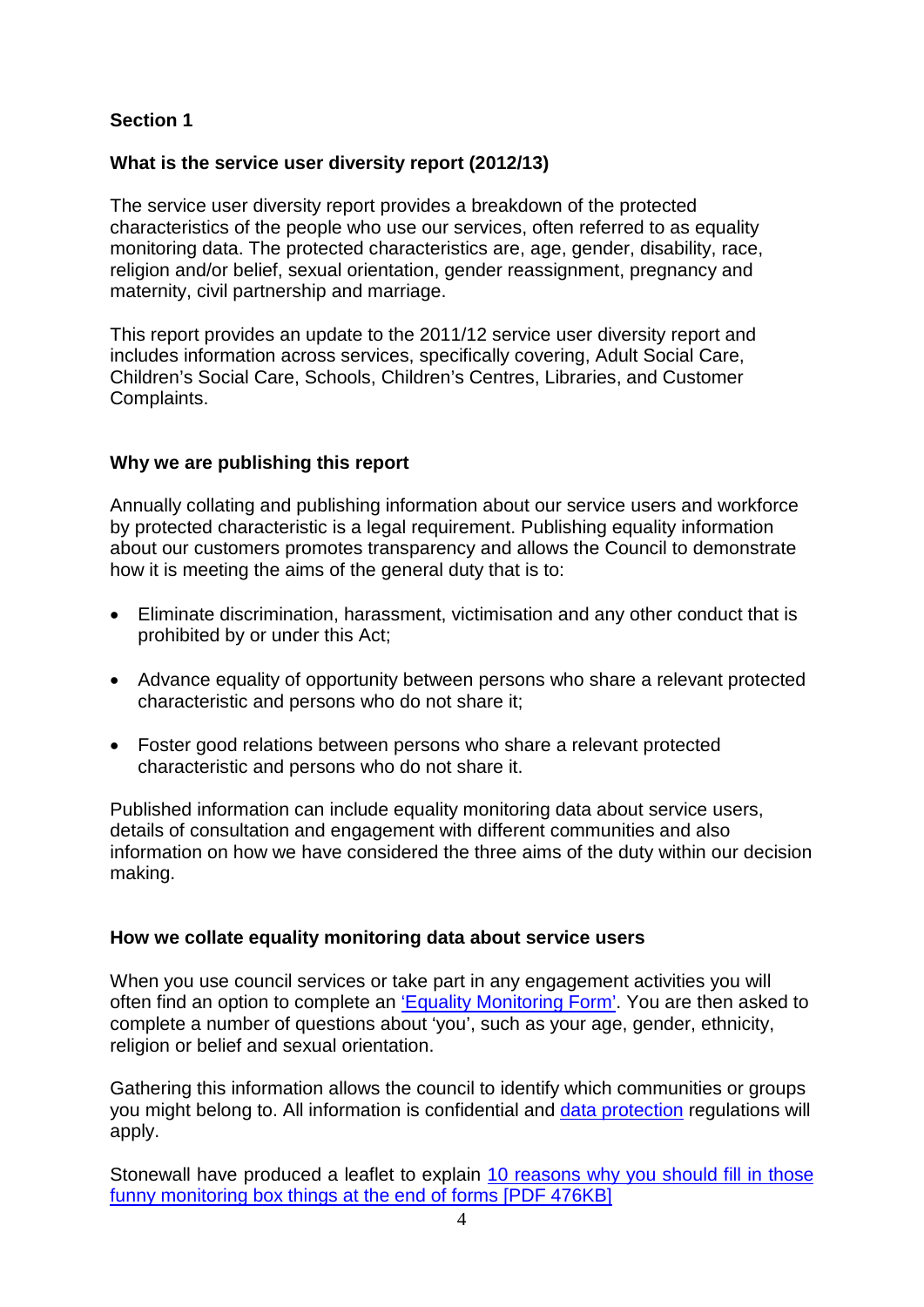# <span id="page-5-0"></span>**How we use equality monitoring data**

Our equality monitoring data helps us to understand who is and isn't accessing our services and how well service user's needs are being supported by them. This enables the council to plan, deliver and make improvements to our services so that they meet the needs of all the different communities living in Gloucestershire. The analysis of service user data highlighting participation/experience and outcome by protected characteristic is an important element of our [due regard process.](http://www.gloucestershire.gov.uk/article/112283/Decision-making)

# <span id="page-5-1"></span>**What other equality information we use**

The Council has a wide evidence base which we use to inform how we plan and deliver our services. This includes evidence obtained directly by the Council, for example performance data requested from our suppliers. Other sources of data are developed with our partners including the Joint Strategic Needs Analysis data and we also use external data sources such as those published within Census reports.

You can [view the sources of equality](http://www.gloucestershire.gov.uk/article/112269/Information-and-analysis) information that we use on our website.

# <span id="page-5-2"></span>**How we are addressing data gaps across the protected groups?**

We aim to gather service user information covering all the protected characteristics: age, disability, gender reassignment, marriage or civil partnership, pregnancy and maternity, race, religion or belief, gender, and sexual orientation. However collating data across the newer protected characteristics and those characteristics seen as very personal can be difficult and in many instances lead to poor disclosure rates. We recognise we have data gaps across the protected characteristics of: sexual orientation; religion and/or belief, and gender reassignment. This is not the case across all service areas and we can learn from those areas where disclosures are higher for certain protected groups.

To address this council has:

- Introduced new equality monitoring quidance which supports our staff to improve disclosure rates and how to use the service user information collected.
- Strengthened our contracting processes to ensure equality monitoring data is requested from providers who deliver services on our behalf.

# **Children and young people**

We do not collect data against certain protected characteristics of young people, for example their sexual orientation, gender reassignment status, marriage or civil partnership or pregnancy and maternity. Although, if a young person receiving a service identifies against one of these characteristics it would be captured through their assessment.

We currently collect data on looked after children who are parents and teenage mothers. We also monitor under 18 conception rates.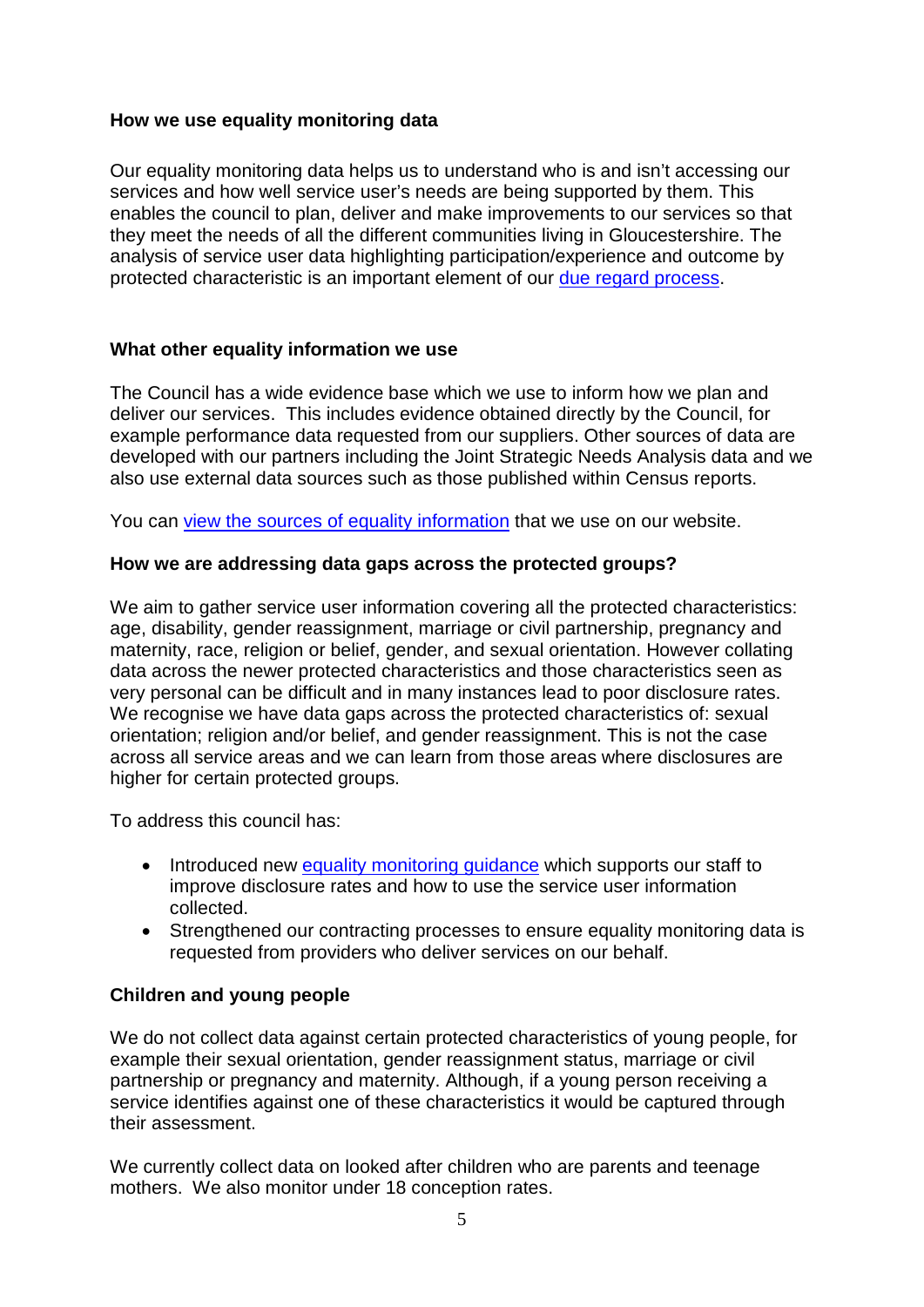#### <span id="page-6-0"></span>**Service user confidentiality**

In publishing our equality information we have sought to ensure that it is accessible and follows the [Public Sector Transparency Board's Public Data Principles which can](http://data.gov.uk/blog/new-public-sector-transparency-board-and-public-data-transparency-principles)  [be viewed online.](http://data.gov.uk/blog/new-public-sector-transparency-board-and-public-data-transparency-principles)

We have also sought to ensure that the equality information we publish complies with the [Data Protection Act 1998.](http://www.ico.gov.uk/for_organisations/data_protection.aspx)

We recognise that a proportion of the data that the Council collates relates to small numbers of people particularly when disaggregated by protected characteristic. Where the number of or services users with a particular protected characteristic is fewer than 10, and the information is 'sensitive personal information' that might lead to individuals being identified, we have replaced the number with an asterisk. If possible, and without losing valuable insights, we aggregate data ranges to increase sample sizes in order to publish more information.

#### <span id="page-6-1"></span>**What is new since we published our 2011 service user diversity report?**

#### **2011 Census Data**

The First Release of 2011 Census data was published by the Office for National Statistics on the 16th July 2012, and provides headline population numbers by age, sex and household numbers for all local authorities, including Gloucestershire and its six districts.

Download the following tables for detailed results from the Census 2011 First Release for Gloucestershire and its six districts.

[Population and households 2011, Gloucestershire and Districts](https://email07.europe.secureserver.net/utilities/action/act_download.cfm?mediaid=52484) [Population change 2001-2011 Gloucestershire and Districts](https://email07.europe.secureserver.net/utilities/action/act_download.cfm?mediaid=52485)

#### **Consultations and engagement**

The council has carried out a number of consultations over the last 12 months to inform our work, this includes engagement with stakeholders, communities and service users on a wide number of policy areas including our health and well being strategy, our approach to supporting carers, an online pupil survey, changes to school funding and our fire services.

You can view the results of these and other consultations [and information about how](http://www.gloucestershire.gov.uk/article/104778/Consultations)  [you can get involved](http://www.gloucestershire.gov.uk/article/104778/Consultations) on our website.

#### **Updated population demographics**

You can view the updated population demographics for Gloucestershire by the different protected characteristics' [here.](http://www.gloucestershire.gov.uk/article/112269/Information-and-analysis)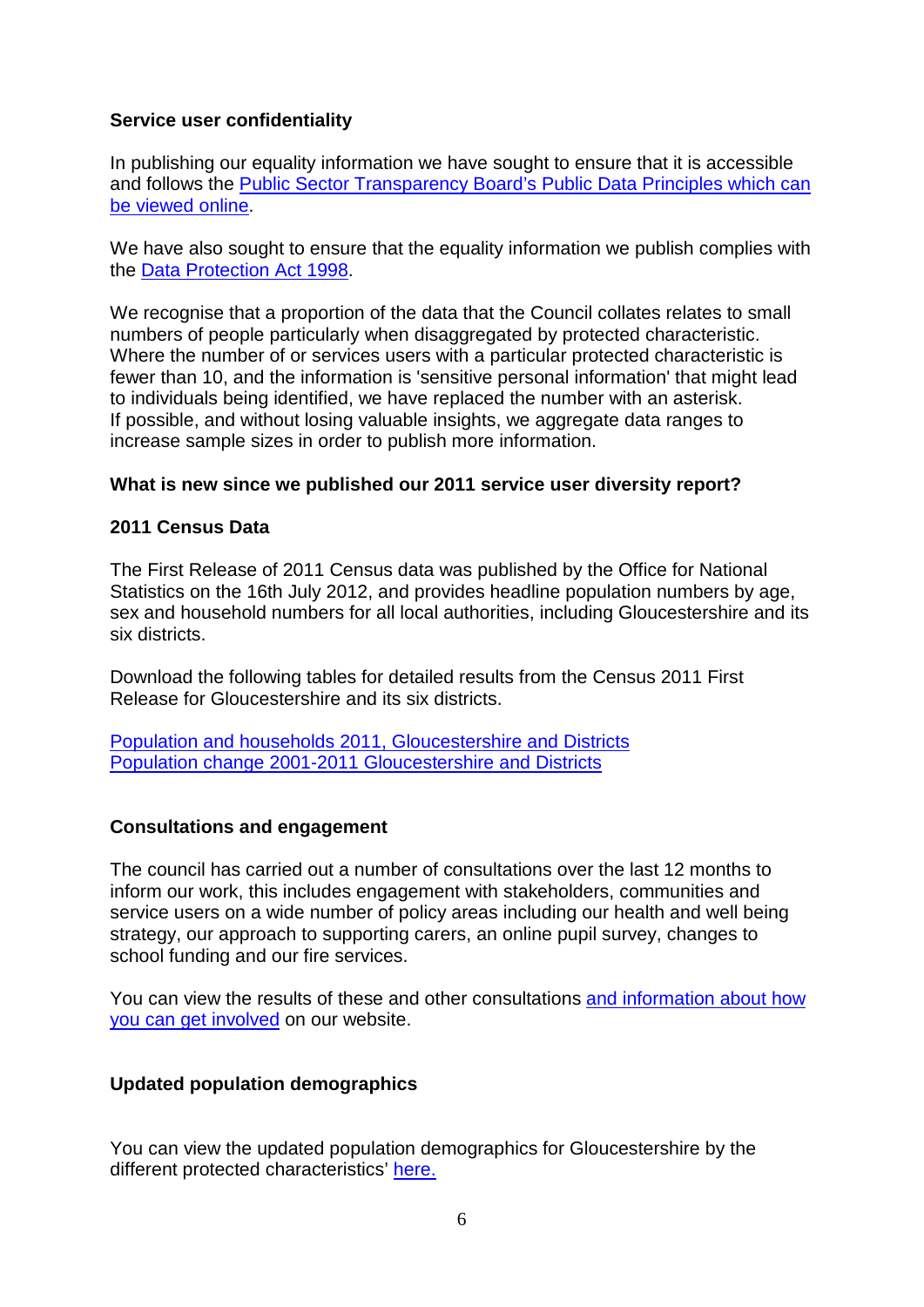# <span id="page-7-0"></span>**Section 2**

# <span id="page-7-1"></span>**Adult Social Care**

## **What we do:**

Services delivered from the adult social teams include:

- Advice, assessment and care management for people with social care needs
- Delivery of social care services to people with eligible needs, through personal budgets, contracted provision and in house services

• Safeguarding vulnerable adults against harm

# **What we did in 2012/13**

Our adult social care data is a complex mix of information that needs to be considered within the context of population changes and the move towards integrated health and social care services.

Examples of activities undertaken to support adult service users includes:

- The development of a new Health and well being strategy to help people to stay active and healthy. This addresses a wider range of need including young people
- Consultation on our ['Your Health, Your Care plans'](http://www.gloucestershire.gov.uk/CHttpHandler.ashx?id=53312&p=0)
- Implementation of a stronger focus on reablement and in partnership with NHS Gloucestershire we will ensure that there are effective and efficient services in place in Gloucestershire so that older people do not need care packages after their stay in hospital or accident or illness and sufficient support to learn or relearn the skills necessary for daily living.
- Implementation of our Dementia Strategy
- The roll out of our Carers Survey to inform our refreshed carers strategy
- Development our 2013-16 Autism strategy
- Implementation of [Health Watch](http://www.gloucestershire.gov.uk/article/109032/Have-your-say-on-HealthWatch)
- A review of our Mental Health Strategy and associated policies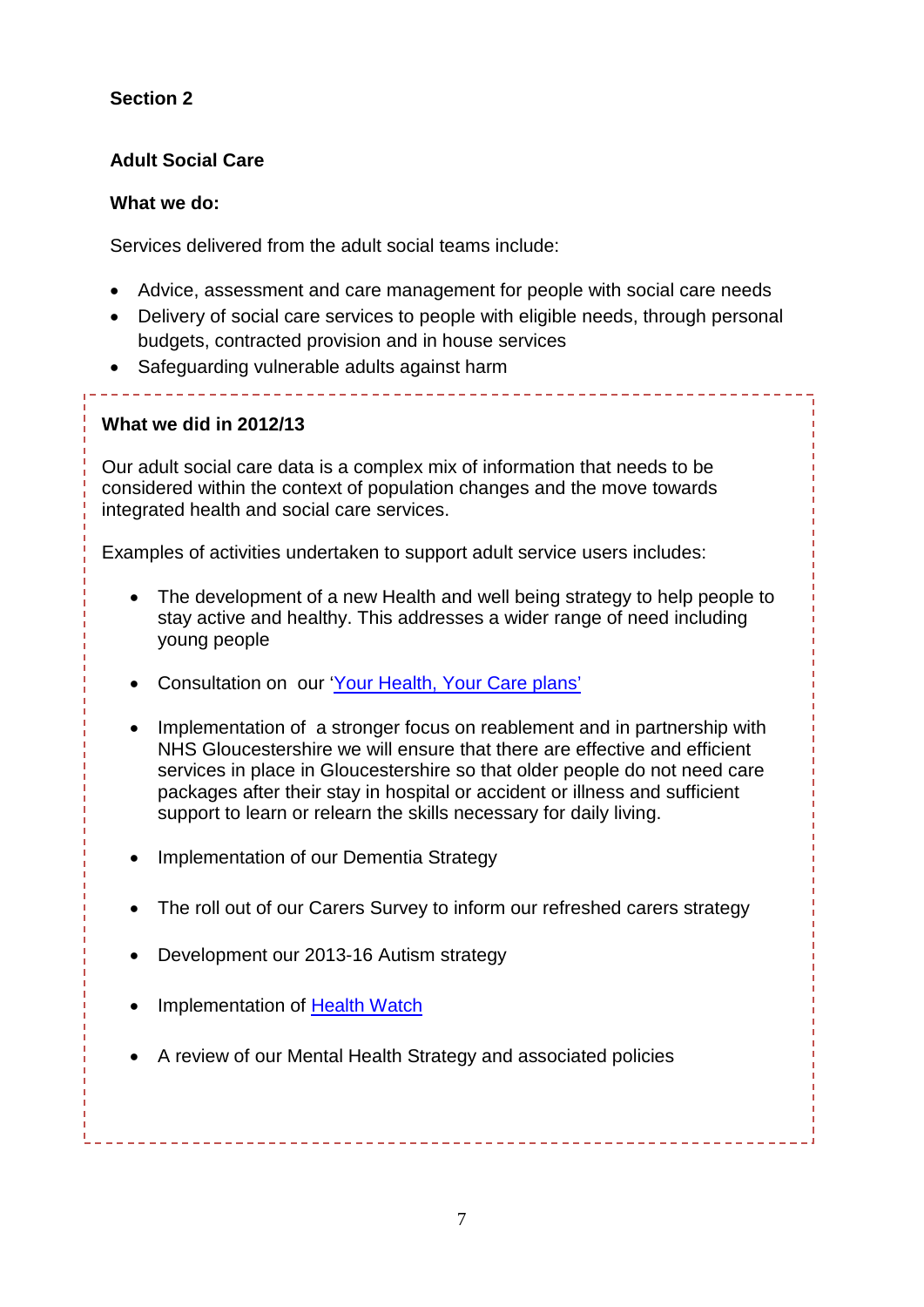# **Service user data:**

The data presented below covers the period April 2011 – April 2012.

| Age group     | <b>Services in</b><br>the<br><b>Community</b> | <b>Residential or</b><br><b>Nursing Care</b> | <b>Reablement/Other</b> |
|---------------|-----------------------------------------------|----------------------------------------------|-------------------------|
| $1 - 18 - 29$ | 552                                           | 89                                           | 114                     |
| $2 - 30 - 44$ | 688                                           | 163                                          | 289                     |
| $3 - 45 - 59$ | 1082                                          | 243                                          | 619                     |
| 4-60-74       | 1762                                          | 308                                          | 1293                    |
| 5-75-89       | 4508                                          | 1106                                         | 3307                    |
| $6 - 90 +$    | 1869                                          | 645                                          | 829                     |
| 7- Not Known  | 9                                             |                                              | 7                       |
| Total         | 10470                                         | 2554                                         | 6458                    |

Table 1: Adults receiving community and residential services: **Age**

| Table 2: Adults receiving community and residential services: Gender and Age |  |  |  |
|------------------------------------------------------------------------------|--|--|--|
|------------------------------------------------------------------------------|--|--|--|

|                    | Gender        |             |              |
|--------------------|---------------|-------------|--------------|
| <b>Age Group</b>   | <b>Female</b> | <b>Male</b> | <b>Total</b> |
| $1 - 18 - 29$      | 260           | 381         | 641          |
| $2 - 30 - 44$      | 423           | 428         | 851          |
| $3 - 45 - 59$      | 723           | 602         | 1325         |
| 4-60-74            | 1117          | 953         | 2070         |
| 5-75-89            | 3650          | 1964        | 5614         |
| $6 - 90 +$         | 1943          | 571         | 2514         |
| 7- Not Known       |               | 2           | 9            |
| <b>Grand Total</b> | 8123          | 4901        | 13024        |

Table 3: Adults receiving reablement services: **Gender and Age**

|                    | Gender        |             |              |
|--------------------|---------------|-------------|--------------|
| <b>Age Group</b>   | <b>Female</b> | <b>Male</b> | <b>Total</b> |
| 1-18-29            | 56            | 58          | 114          |
| $2 - 30 - 44$      | 187           | 102         | 289          |
| $3 - 45 - 59$      | 349           | 270         | 619          |
| 4-60-74            | 773           | 520         | 1293         |
| 5-75-89            | 2106          | 1201        | 3307         |
| $6 - 90 +$         | 576           | 253         | 829          |
| 7- Not Known       | 3             | 4           | 7            |
| <b>Grand Total</b> | 4050          | 2408        | 6458         |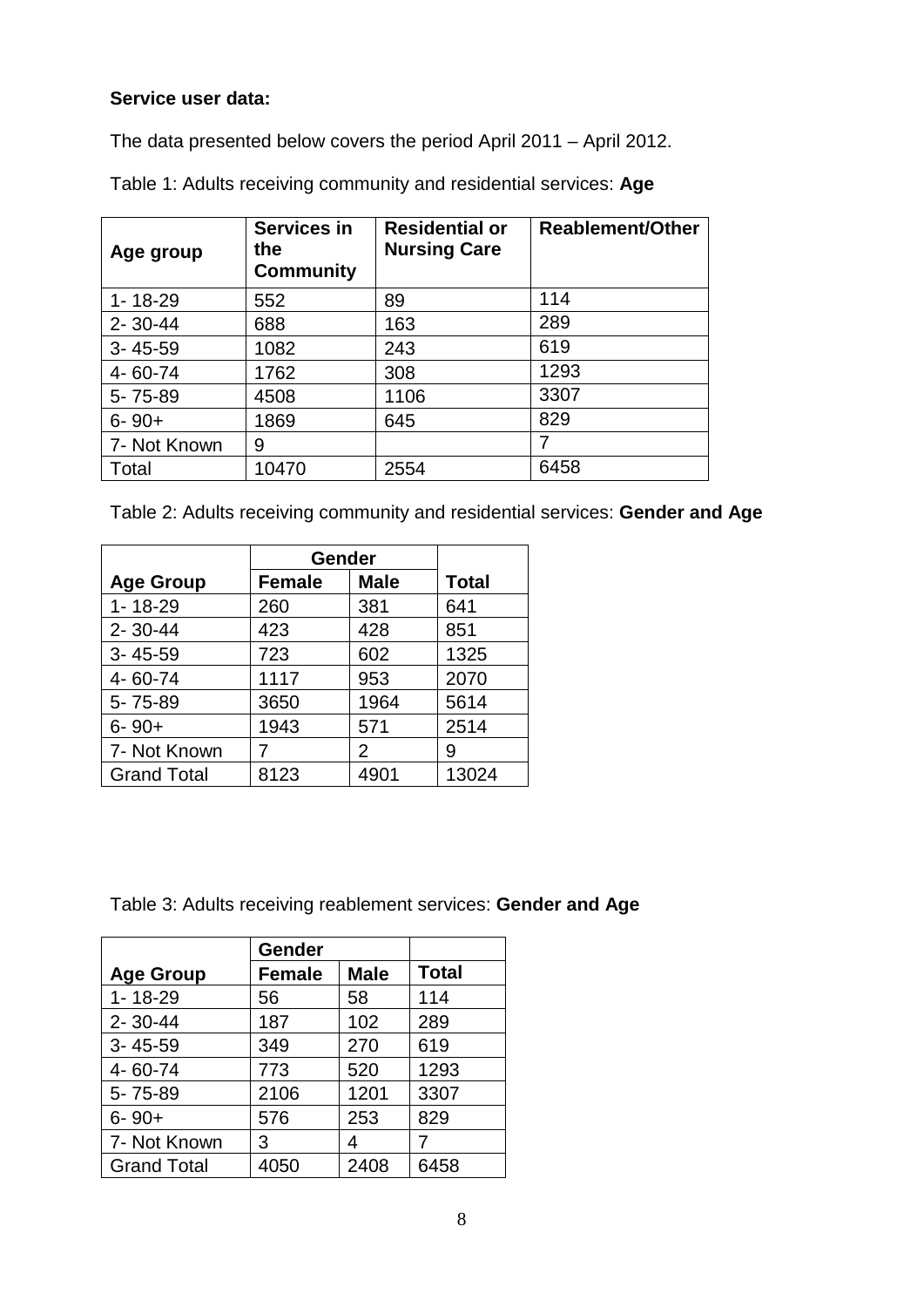- 62.5% of our ongoing service users are 75 or older, and we support nearly 1,900 people aged 90 or more in the community.
- Nearly 6,500 people received Reablement services and did not go on to ongoing services during the year.
- 64% of our reablement service users are 75 or older
- Women tend to live longer than men and this largely explains the gender imbalance. The gender imbalance is broadly similar for reablement & ongoing services

|                             | Gender |       |           |
|-----------------------------|--------|-------|-----------|
| <b>Ethnicity</b>            | Female | Male  | Total     |
| <b>White British</b>        | 7564   | 4507  | 12071     |
| White Irish                 | 45     | 28    | 73        |
| <b>White Other</b>          | 131    | 78    | 209       |
| Mixed White/Black Caribbean | $5$    | $5$   | $5$       |
| Mixed White/Black African   | $5$    |       | $5$       |
| Mixed White/Asian           | $5$    |       | < 5       |
| <b>Mixed Other</b>          | 10     | $<$ 5 | $10 - 15$ |
| Asian Indian                | 30     | 12    | 42        |
| Asian Pakistani             | $5$    | $5$   | <10       |
| Asian Bangladeshi           | $5$    | $5$   | <10       |
| Asian Other                 | 20     | 11    | 31        |
| <b>Black Caribbean</b>      | 62     | 50    | 112       |
| <b>Black African</b>        | $5$    | $<$ 5 | <10       |
| <b>Black Other</b>          | 26     | 20    | 46        |
| Chinese                     | 12     | 6     | 18        |
| Other                       | 36     | 17    | 53        |
| Declined                    | 14     | 11    | 25        |
| Not Recorded                | 156    | 148   | 304       |
| <b>Grand Total</b>          | 8123   | 4901  | 13024     |

Table 4: Adults receiving community and residential services: **Race**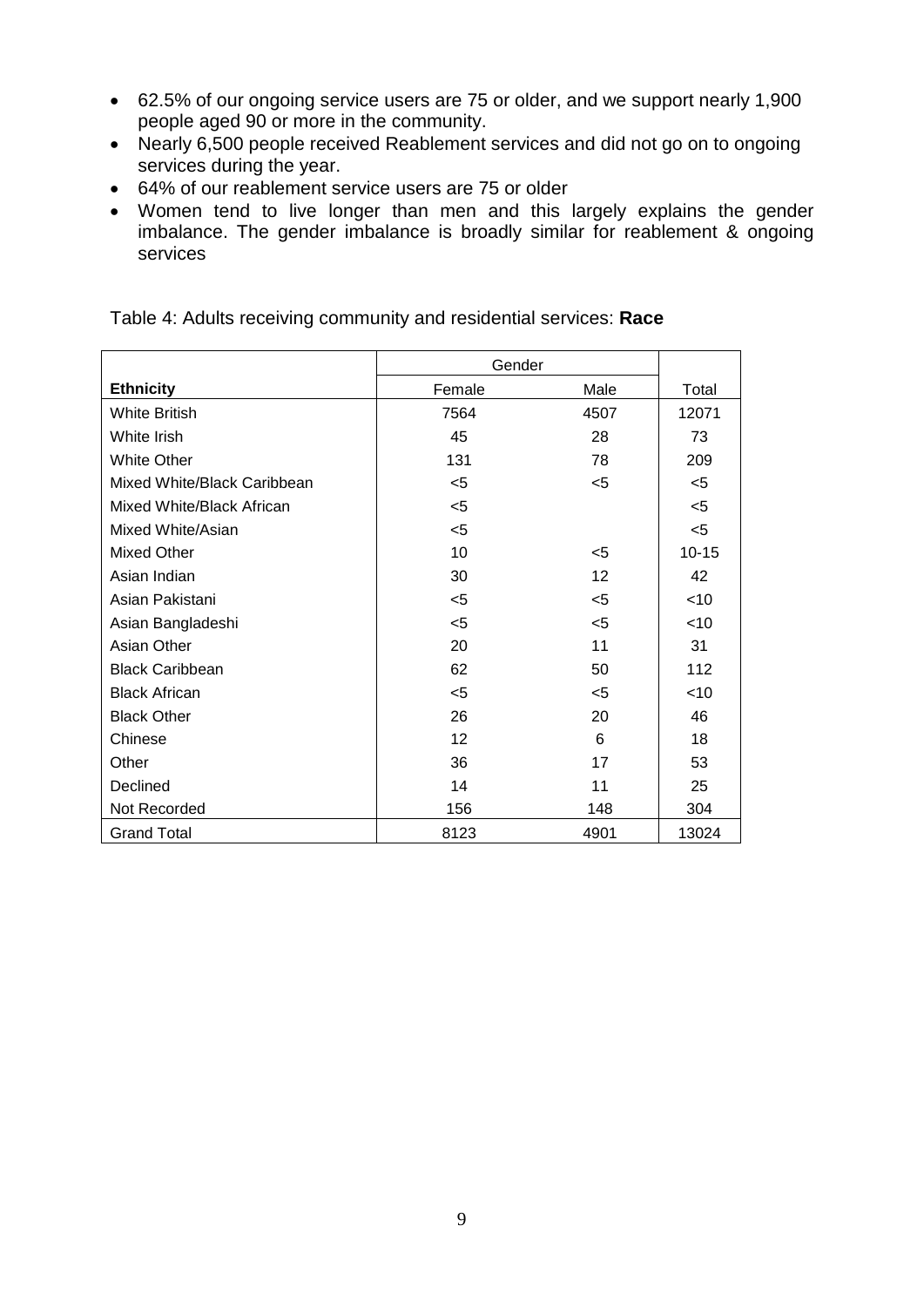|                                            | Gender |       |        |
|--------------------------------------------|--------|-------|--------|
| <b>Ethnicity</b>                           | Female | Male  | Total  |
| A1: White British                          | 3476   | 2037  | 5513   |
| A2: White Irish                            | 14     | 17    | 31     |
| A3: White Other                            | 63     | 32    | 95     |
| <b>B1:Mixed White/Black Caribbean</b>      |        |       |        |
| B <sub>2</sub> : Mixed White/Black African |        |       |        |
| B3: Mixed White/Asian                      |        | $<$ 5 | $<$ 5  |
| <b>B4:Mixed Other</b>                      | $<$ 5  | $<$ 5 | < 10   |
| C1:Asian Indian                            | 13     | 9     | 22     |
| C <sub>2</sub> : Asian Pakistani           | $<$ 5  | $<$ 5 | < 10   |
| C3:Asian Bangladeshi                       | $5$    | $5$   | $<$ 10 |
| C4: Asian Other                            | 14     | 8     | 22     |
| D1:Black Caribbean                         | 20     | 13    | 33     |
| D <sub>2</sub> : Black African             |        | $<$ 5 | <5     |
| D3:Black Other                             | 9      | $<$ 5 | $<$ 15 |
| E1:Other Chinese                           | 10     | $<$ 5 | $<$ 15 |
| E2:Other Other                             | 12     | 17    | 29     |
| F1: Declined                               | 6      | 6     | 12     |
| F2: Blank                                  | 403    | 256   | 659    |
| <b>Grand Total</b>                         | 4050   | 2408  | 6458   |

#### Table 5: Adults receiving Reablement services: **Race**

- 85% of our ongoing service users describe themselves as "White British" a lower proportion than for ongoing service users (but this is 95% of those with ethnicity recorded). However we only collect ethnicity data on 90% of reablement users.
- 92% of our service users describe themselves as "White British". We have an increasing number of service users from Eastern Europe and also some from the Black Caribbean community. We manage to collect ethnicity data on almost 97% of our service users.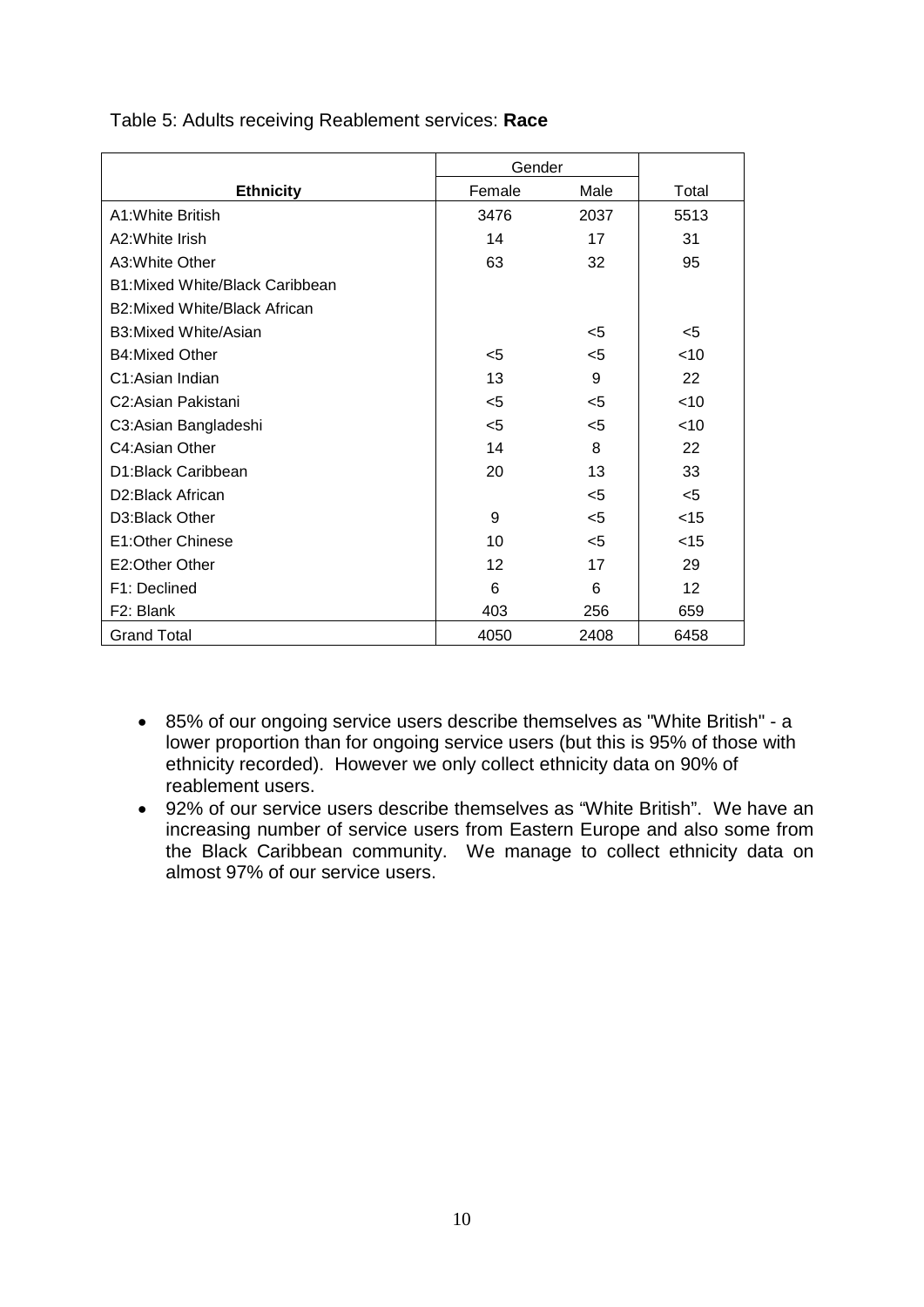| <b>Religion</b>            | Ongoing services | Reablemement |
|----------------------------|------------------|--------------|
| Church of England          | 6152             | 2432         |
| Not Known                  | 2569             | 1241         |
| <b>Not Recorded</b>        | 1781             | 1465         |
| Atheist/None               | 729              | 499          |
| <b>Roman Catholic</b>      | 554              | 254          |
| Christian                  | 333              | 193          |
| Methodist                  | 268              | 99           |
| <b>Baptist</b>             | 151              | 45           |
| Other                      | 141              | 58           |
| <b>Muslim</b>              | 54               | 37           |
| Jehovah's Witness          | 51               | 22           |
| <b>Church of Scotland</b>  | 44               | 28           |
| Protestant                 | 31               | 10           |
| Pentecostal                | 29               | 10           |
| Hindu                      | 26               | 5            |
| Agnostic                   | 21               | 10           |
| Spiritualist               | 17               | 6            |
| <b>Free Churches</b>       | 11               | $5$          |
| Quaker                     | 11               | $5$          |
| <b>Buddhist</b>            | 10               | 5            |
| <b>Greek Orthodox</b>      | 9                | $5$          |
| <b>Christian Scientist</b> | $\overline{7}$   | 5            |
| Jewish                     | $\overline{7}$   | 5            |
| Mormon                     | 7                | $<$ 5        |
| Seventh Day Adventist      | $\overline{7}$   | $5$          |
| Plymouth Brethren          | $5$              | $5$          |
| Sikh                       | $5$              | $5$          |
| <b>Grand Total</b>         | 13024            | 6458         |

Table 6: Adults receiving community and residential services: **Religion and/or Belief**

• We provide ongoing services and Reablement to people from a wide variety of religious faiths.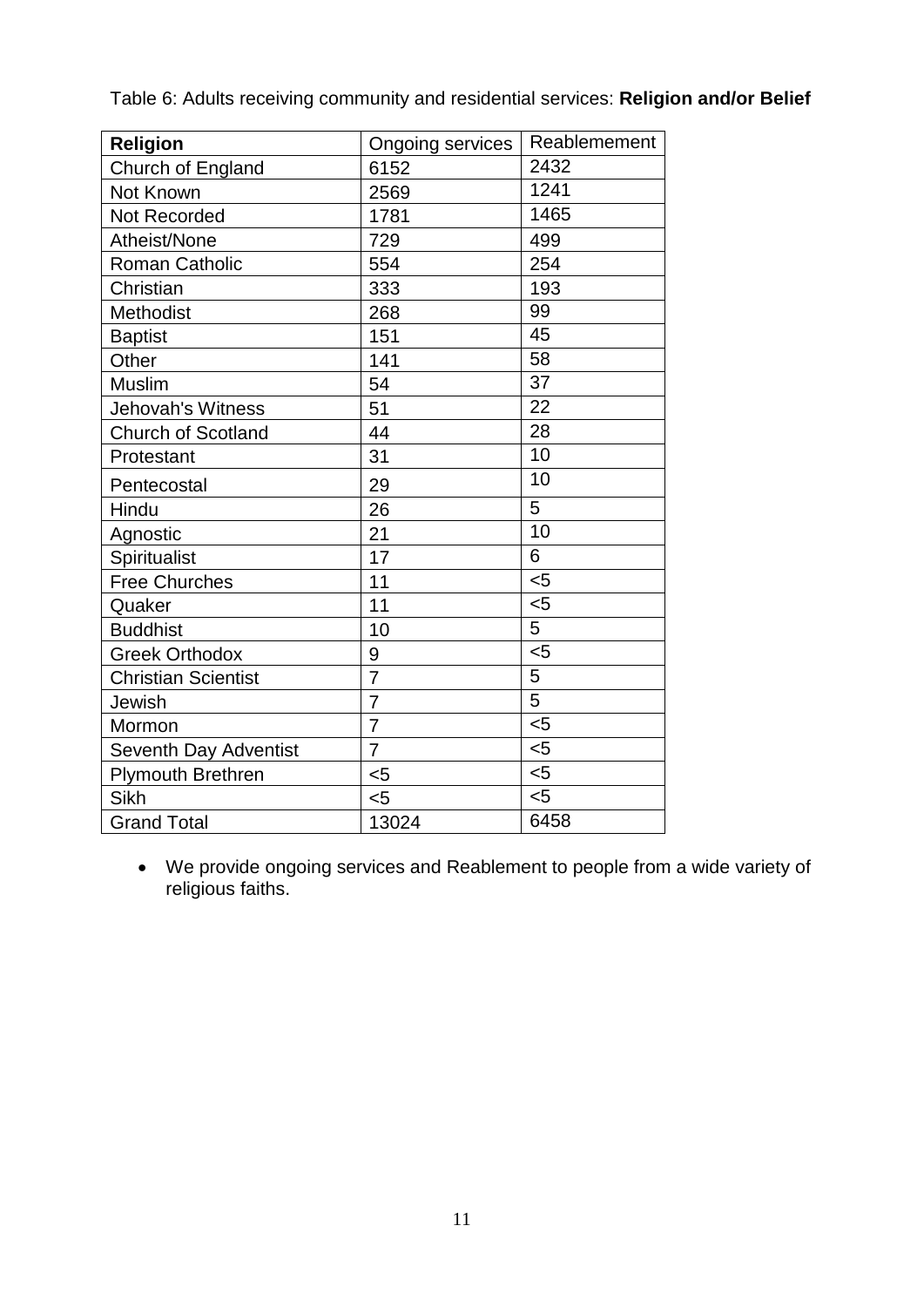Table 7: Adults receiving community and residential services: **Disability**

|                      | <b>Sensory Impairments</b> |                     |            |            |       |
|----------------------|----------------------------|---------------------|------------|------------|-------|
|                      |                            |                     |            |            |       |
| Areas of             |                            |                     |            |            |       |
| Disability or        |                            | <b>Dual Sensory</b> | Hearing    | Sight      |       |
| <b>Need</b>          | <b>None</b>                | Impairment          | Impairment | Impairment | Total |
| Physical             |                            |                     |            |            |       |
| <b>Disabilities</b>  | 6841                       | 898                 | 1278       | 1576       | 10593 |
| <b>Mental Health</b> |                            |                     |            |            |       |
| <b>Issues</b>        | 3453                       | 400                 | 487        | 713        | 5053  |
| Substance            |                            |                     |            |            |       |
| <b>Misuse</b>        | 31                         | $5$                 | $5$        | $5$        | 37    |
| Learning             |                            |                     |            |            |       |
| <b>Disabilties</b>   | 1288                       | 57                  | 84         | 145        | 1574  |
| <b>Autistic</b>      |                            |                     |            |            |       |
| Spectrum             |                            |                     |            |            |       |
| <b>Disorders</b>     | 240                        | 9                   | 17         | 28         | 294   |
| Dementia             | 1768                       | 238                 | 314        | 448        | 2768  |
| Carers               | 564                        | 44                  | 67         | 83         | 758   |
| Total                | 9272                       | 895-900             | 1275-1280  | 1570-1575  | 13024 |
|                      | 71%                        | 7%                  | 10%        | 12%        |       |

• The biggest area of need for social care service users is physical disabilities

• Almost 29% have some level of sensory impairment, with almost 900 having problems with both sight & hearing.

• Almost 40% of our service users have some mental health issues, and that includes well over two and a half thousand people with dementia.

• Almost 6% of our service users also provide regular help to others; often elderly people who have cared for others for years eventually become service users in their own right.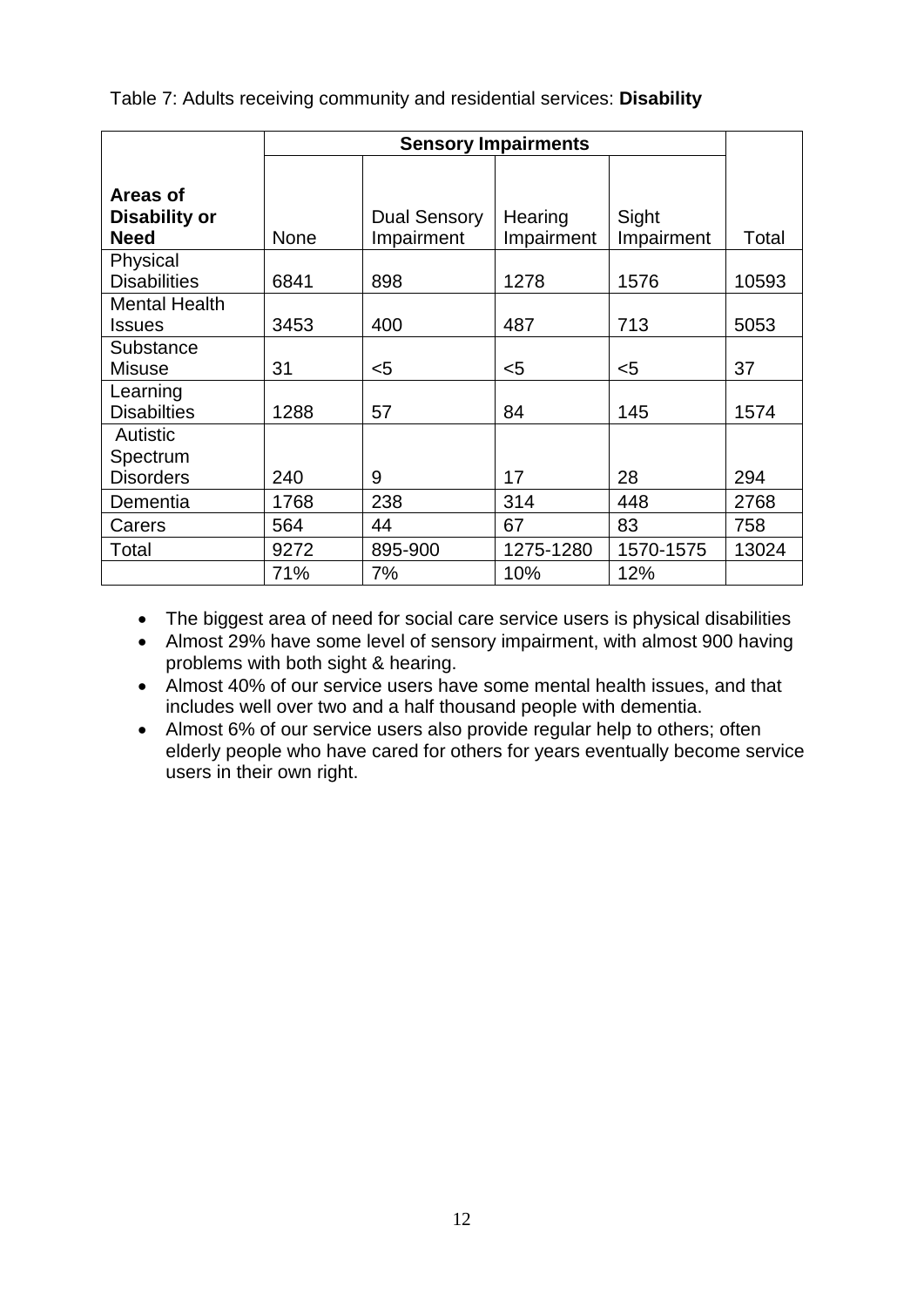Table 8: Adults receiving Reablement services: **Disability**

|                            |             | <b>Sensory Impairments</b> |            |             |       |
|----------------------------|-------------|----------------------------|------------|-------------|-------|
|                            |             |                            |            |             |       |
|                            |             | Dual                       |            |             |       |
| <b>Areas of Disability</b> |             | Sensory                    | Hearing    | Sight       |       |
| or Need                    | <b>None</b> | Impairment                 | Impairment | Impair-ment | Total |
| Physical                   |             |                            |            |             |       |
| <b>Disabilities</b>        | 3652        | 391                        | 857        | 611         | 5511  |
| <b>Mental Health</b>       |             |                            |            |             |       |
| <b>Issues</b>              | 1040        | 98                         | 175        | 163         | 1476  |
| <b>Substance Misuse</b>    | 18          | $5$                        | $5$        | $<$ 5       | 20    |
| Learning                   |             |                            |            |             |       |
| <b>Disabilties</b>         | 35          | $<$ 5                      | $5$        | $<$ 5       | 41    |
| <b>Autistic Spectrum</b>   |             |                            |            |             |       |
| <b>Disorders</b>           | 18          | $<$ 5                      | $5$        | $5$         | 28    |
| Dementia                   | 445         | 51                         | 98         | 71          | 665   |
| Carers                     | 221         | 21                         | 51         | 37          | 330   |
| Total                      | 4599        | 391                        | 857        | 611         | 6458  |
|                            | 71%         | 6%                         | 13%        | 9%          |       |

• People getting reablement have a broadly similar spread of disabilities to those getting onging services.

- Almost 29% have some level of sensory impairment, with almost 400 having problems with both sight & hearing.
- Almost 40% of our service users have some mental health issues, and that includes well over two and a half thousand people with dementia.
- About 5% of reablement users also provide regular help to others compared to 6% of users of ongoing services.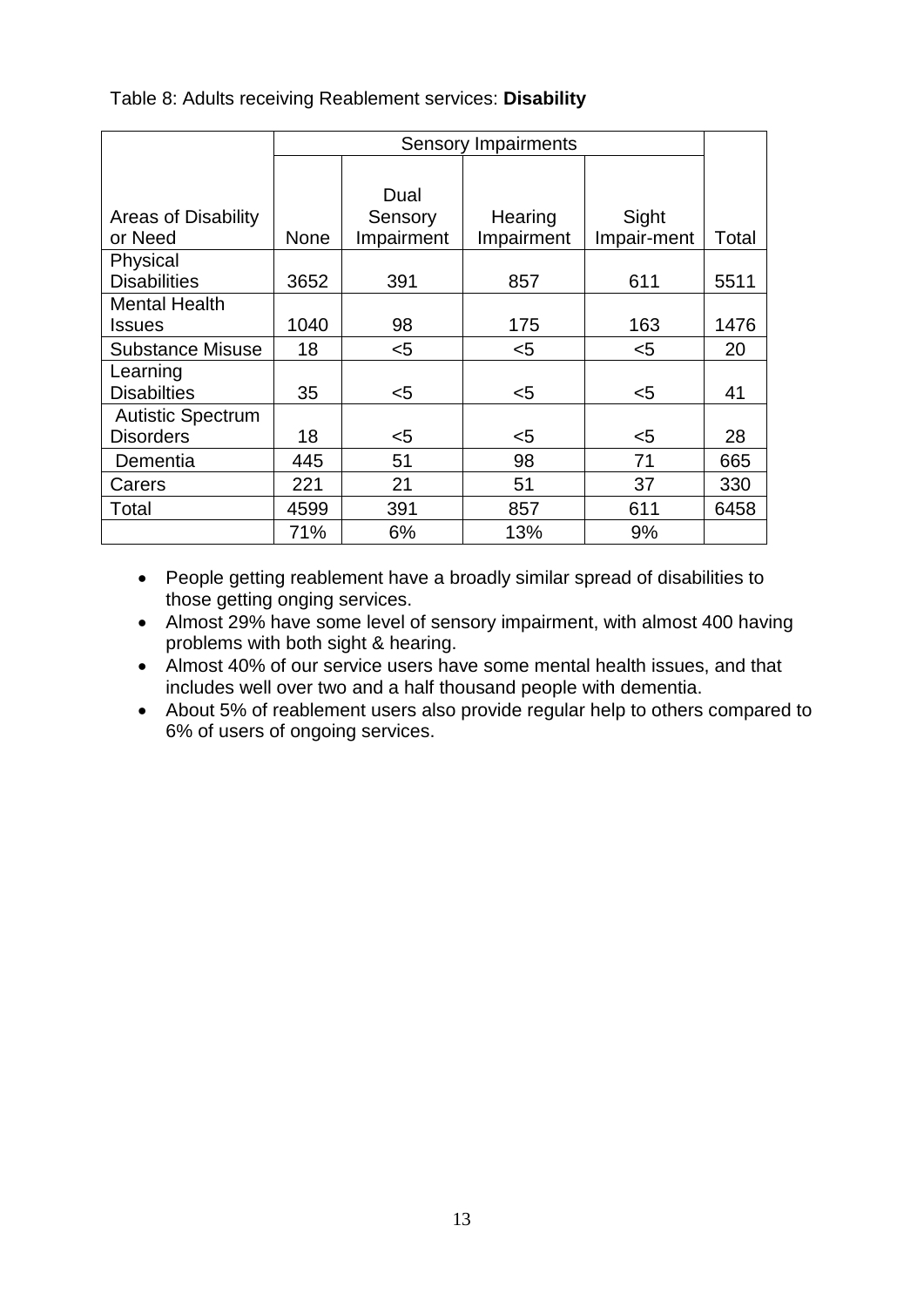Table 9: Other Disabilities of people with Dementia

| Areas of Disability or Need  |      |
|------------------------------|------|
| <b>Physical Disabilities</b> | 2412 |
| <b>Substance Misuse</b>      | 6    |
| <b>Learning Disabilties</b>  | 51   |
| <b>Autistic Spectrum</b>     |      |
| <b>Disorders</b>             | 6    |
| Carers                       | 134  |
| Total                        | 2768 |

• People with dementia often have multiple disabilities.

Table 10: Reablement Only users compared to Ongoing service users

| Areas of Disability or<br>Need |     |
|--------------------------------|-----|
| <b>Physical Disabilities</b>   | 569 |
| <b>Substance Misuse</b>        | 5>  |
| <b>Learning Disabilties</b>    |     |
| <b>Autistic Spectrum</b>       |     |
| <b>Disorders</b>               | <5  |
| Carers                         | 23  |
| Total                          | 665 |

• People with dementia or learning disabilities are less likely to get reablement services than people getting ongoing services. This is explained by the nature of services being requested. People with dementia and learning disabilities are more likely to be accessing enablement services.

Table 11: Other Disabilities of people with Learning Disabilities

| Areas of Disability or<br><b>Need</b> |           |
|---------------------------------------|-----------|
| <b>Physical Disabilities</b>          | 917       |
| <b>Mental Health Issues</b>           | 388       |
| <b>Substance Misuse</b>               | $<$ 5     |
| <b>Autistic Spectrum</b>              |           |
| <b>Disorders</b>                      | 216       |
| Dementia                              | 51        |
| Carers                                | 42        |
| Total                                 | 1570-1575 |

• People with learning disabilities also often have multiple disabilities. For example, over 18% of ongoing service users with LD also have sensory problems.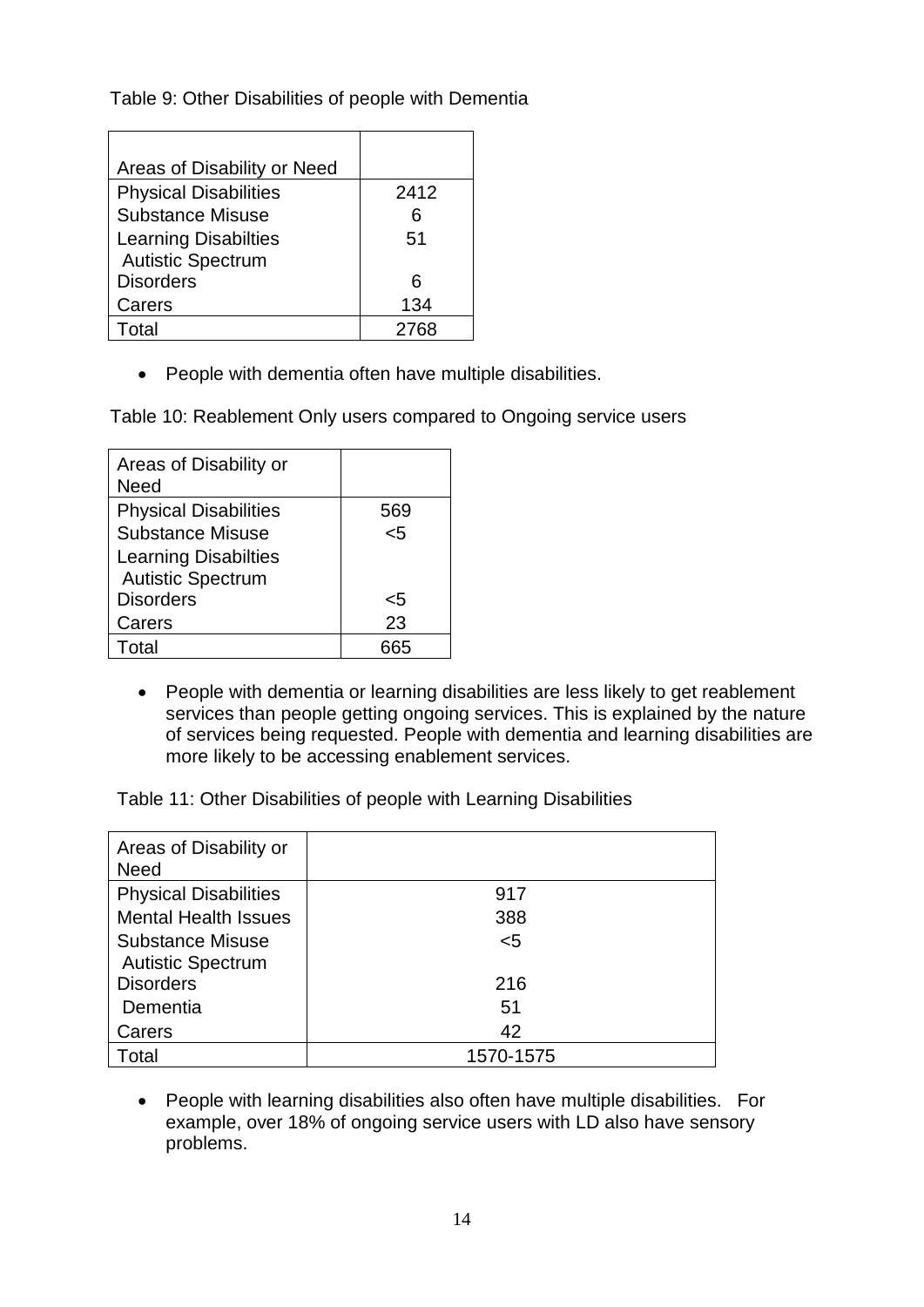Table 12: Reablement Only users compared to Ongoing service users

| Areas of Disability or Need        |    |
|------------------------------------|----|
| <b>Physical Disabilities</b>       | 20 |
| <b>Mental Health Issues</b>        | 10 |
| Substance Misuse                   |    |
| <b>Autistic Spectrum Disorders</b> | 5. |
| Dementia                           |    |
| Carers                             | ch |
| ntal                               | Λ1 |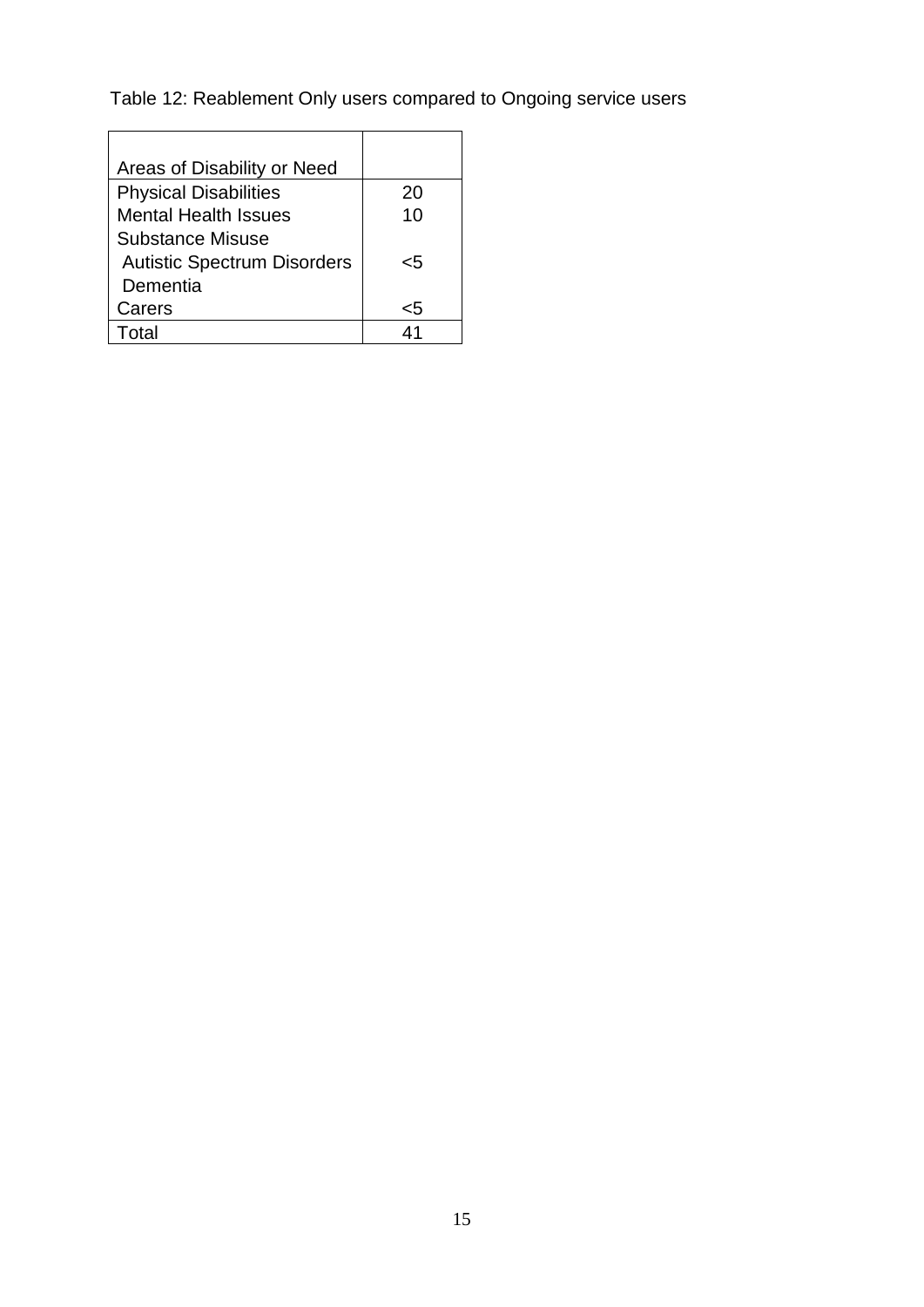# **Assessment data**

We perform 3 kinds of assessments: Limited assessments look at one specific aspect of people's lives and provide enough information to suggest short term or minimal interventions to solve a specific problem. Full assessments cover many aspects of peoples lives and are required to support applications for major funding or long term interventions. Reablement assessments look at whether the service user could be assisted to live independently or with less support if reablement or telecare services were provided. Reablement is available to people of any age; the determining factor is whether they could benefit from this sort of service. Many people receive more than one assessment in a year due to their changing needs (for example, receiving a short term reablement service and at a later stage needing an assessment for longer term provision) – at least one person in 5 is assessed at least twice in the year as a new service user.

|                  | Gender        |             |              |
|------------------|---------------|-------------|--------------|
| <b>Age Group</b> | <b>Female</b> | <b>Male</b> | <b>Total</b> |
| 0-Under 18       | $5$           | <5          | $<$ 10       |
| $1 - 18 - 29$    | 200           | 250         | 450          |
| $2 - 30 - 44$    | 362           | 319         | 681          |
| $3 - 45 - 59$    | 731           | 607         | 1338         |
| 4-60-74          | 1588          | 1217        | 2805         |
| 5-75-89          | 4721          | 2605        | 7326         |
| $6 - 90 +$       | 1684          | 587         | 2271         |
| 7- Not Known     | $<$ 10        | $<$ 5       | ~10          |
| <b>Total</b>     | 9292          | 5590        | 14882        |

Table 1: Assessments Completed (1/4/10 and 31/3/11) **Gender and Age**

- Nearly 65% of people assessed were aged 75 or over, but we do assess some young people known to children's' services as they come to their 18<sup>th</sup> birthday. Most young people with disabilities stay in education until they are over 18 so are assessed at this point. As with service users, there are more elderly women requesting our help than men.
- For monitoring purposes we collect information about assessments of people who are not currently receiving services from adult social care. These are described as "new" although many of them have received services in the past.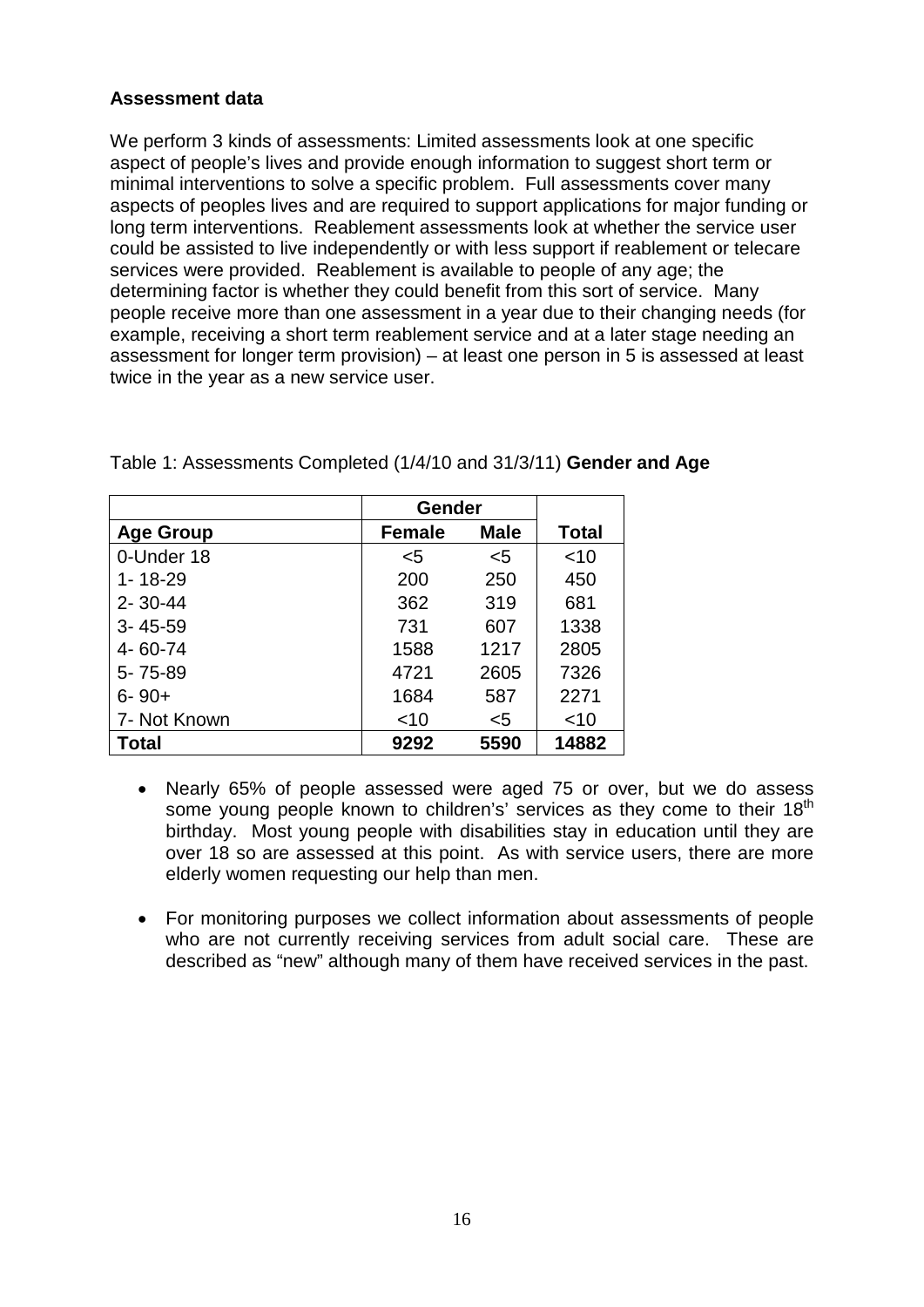| <b>NEW SERVICE USERS</b><br><b>ONLY</b><br>by Age Group | <b>People</b><br>having<br>Limited<br><b>Assessments</b> | <b>People</b><br>having<br><b>Full</b><br>Assess-<br>ments | <b>People</b><br><b>Assessed</b><br>before<br>Reable-<br>ment | <b>Total</b><br><b>People</b><br><b>Assessed</b> |
|---------------------------------------------------------|----------------------------------------------------------|------------------------------------------------------------|---------------------------------------------------------------|--------------------------------------------------|
| 0-Under 18                                              | $5$                                                      | $5$                                                        | 0                                                             | $5$                                              |
| $1 - 18 - 29$                                           | 10                                                       | 176                                                        | 59                                                            | 229                                              |
| $2 - 30 - 44$                                           | 35                                                       | 296                                                        | 98                                                            | 395                                              |
| $3 - 45 - 59$                                           | 100                                                      | 644                                                        | 172                                                           | 816                                              |
| 4-60-74                                                 | 396                                                      | 1415                                                       | 412                                                           | 1879                                             |
| 5-75-89                                                 | 1422                                                     | 3412                                                       | 1235                                                          | 4803                                             |
| $6 - 90 +$                                              | 367                                                      | 916                                                        | 347                                                           | 1217                                             |
| 7- Not Known                                            | $5$                                                      | $5$                                                        | $5$                                                           | $<$ 10                                           |
|                                                         |                                                          |                                                            | 2320-                                                         |                                                  |
| Total                                                   | 2333                                                     | 6865                                                       | 2325                                                          | 9349                                             |

Table 2: Assessments Completed by **age** and type of assessment

Table 3: Assessments Completed by **gender and ethnicity**

|                           | Gender        |             |                |
|---------------------------|---------------|-------------|----------------|
| <b>Ethnicity</b>          | <b>Female</b> | <b>Male</b> | <b>Total</b>   |
| <b>White British</b>      | 8481          | 5062        | 13543          |
| <b>White Irish</b>        | 58            | 32          | 90             |
| <b>White Other</b>        | 132           | 71          | 203            |
| <b>Mixed White/Black</b>  |               |             |                |
| Caribbean                 | <5            | <5          | $~<$ 10        |
| Mixed White/Black African | $5$           |             | $5$            |
| Mixed White/Asian         | $5$           |             | <5             |
| Mixed Other               | 10            | $<$ 5       | 14             |
| Asian Indian              | 33            | 22          | 55             |
| Asian Pakistani           | $<$ 10        | $<$ 5       | $\overline{7}$ |
| Asian Bangladeshi         | $<$ 5         | $5$         | 8              |
| <b>Casian Other</b>       | 35            | 14          | 49             |
| <b>Black Caribbean</b>    | 56            | 39          | 95             |
| <b>Black African</b>      | $<$ 5         |             | <5             |
| <b>Black Other</b>        | 36            | 18          | 54             |
| Chinese                   | 13            | $<$ 5       | 20             |
| Other                     | 39            | 25          | 64             |
| Declined to Say           | 19            | 17          | 36             |
| <b>Not Recorded</b>       | 360           | 276         | 636            |
| Total                     | 9292          | 5590        | 14882          |

• The range of ethnicities of people requesting our help is broadly similar to the range receiving services.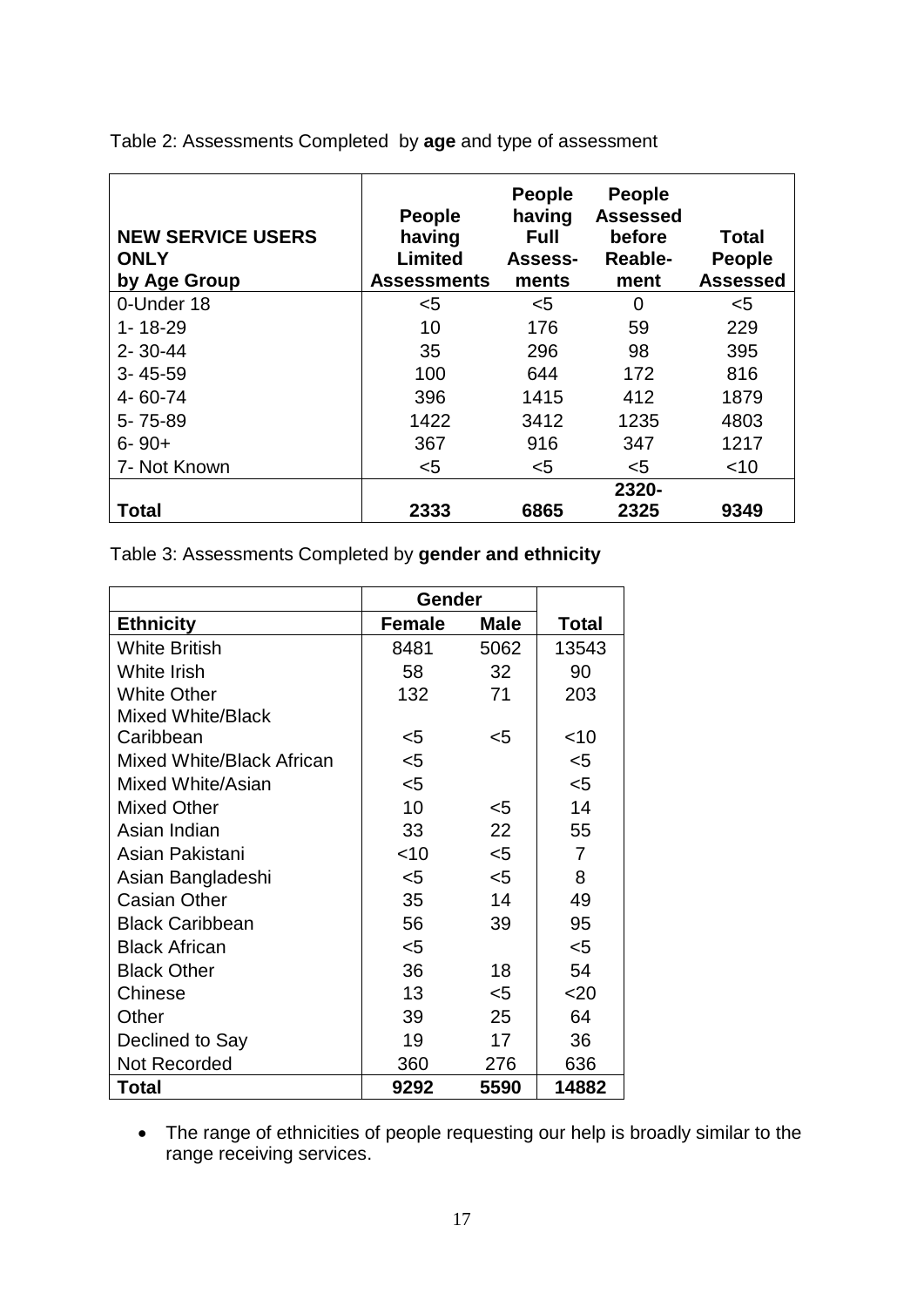| <b>Religion</b>            | Total |
|----------------------------|-------|
| Church of England          | 6587  |
| Not Known                  | 2973  |
| Not Recorded               | 2246  |
| Atheist/None               | 953   |
| <b>Roman Catholic</b>      | 608   |
| Christian                  | 410   |
| Methodist                  | 320   |
| Other                      | 193   |
| <b>Baptist</b>             | 172   |
| <b>Muslim</b>              | 73    |
| <b>Church of Scotland</b>  | 70    |
| Jehovah's Witness          | 48    |
| Protestant                 | 39    |
| Hindu                      | 28    |
| Pentecostal                | 25    |
| Agnostic                   | 21    |
| Spiritualist               | 20    |
| <b>Buddhist</b>            | 16    |
| Quaker                     | 16    |
| Jewish                     | 12    |
| <b>Free Churches</b>       | 10    |
| <b>Christian Scientist</b> | 9     |
| <b>Greek Orthodox</b>      | 9     |
| Mormon                     | 9     |
| Seventh Day Adventist      | 9     |
| <b>Sikh</b>                | $<$ 5 |
| <b>Plymouth Brethren</b>   | $5$   |
| <b>Total</b>               | 14882 |

Table 4: Assessments Completed by **religion and or belief**

• The range of religious beliefs of people requesting our help is broadly similar to the range receiving services.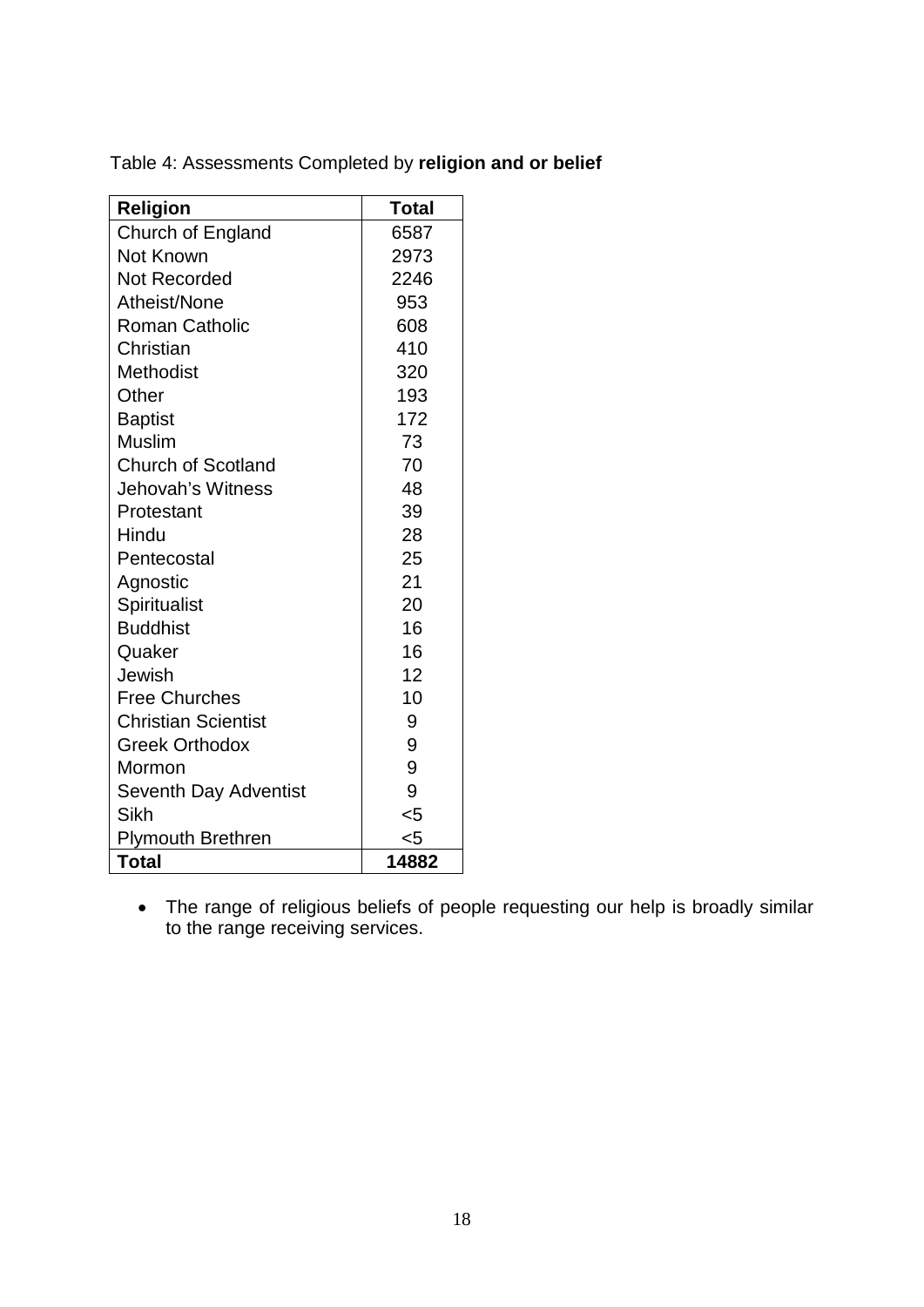#### Table 5: Assessments Completed by **disability**

|                                    | <b>Sensory Impairments</b> |                                             |                                   |                                 |              |
|------------------------------------|----------------------------|---------------------------------------------|-----------------------------------|---------------------------------|--------------|
| <b>Areas of Disability or Need</b> | <b>None</b>                | Dual<br><b>Sensory</b><br><b>Impairment</b> | <b>Hearing</b><br>Impair-<br>ment | <b>Sight</b><br>Impair-<br>ment | <b>Total</b> |
| <b>Physical Disabilities</b>       | 8873                       | 860                                         | 1594                              | 1489                            | 12816        |
| <b>Mental Health Issues</b>        | 2941                       | 271                                         | 386                               | 511                             | 4109         |
| <b>Substance Misuse</b>            | 52                         | <5                                          | $<$ 5                             | <5                              | 60           |
| <b>Learning Disabilities</b>       | 704                        | 39                                          | 59                                | 82                              | 884          |
| <b>Autistic Spectrum Disorders</b> | 102                        | $<$ 5                                       | $<$ 10                            | 15                              | 128          |
| Dementia                           | 1438                       | 159                                         | 233                               | 303                             | 2133         |
| Carers                             | 668                        | 59                                          | 82                                | 70                              | 879          |
| <b>Total</b>                       | 10939                      | 860                                         | 1594                              | 1489                            | 14882        |

People with dementia are much more likely to be re-assessed because their needs change and they are more likely to have carers assessments – their carers need more support than those for people with other needs. This accounts for the higher assessment rates among people with mental health issues as well. Otherwise, assessment rates are broadly comparable with service user rates.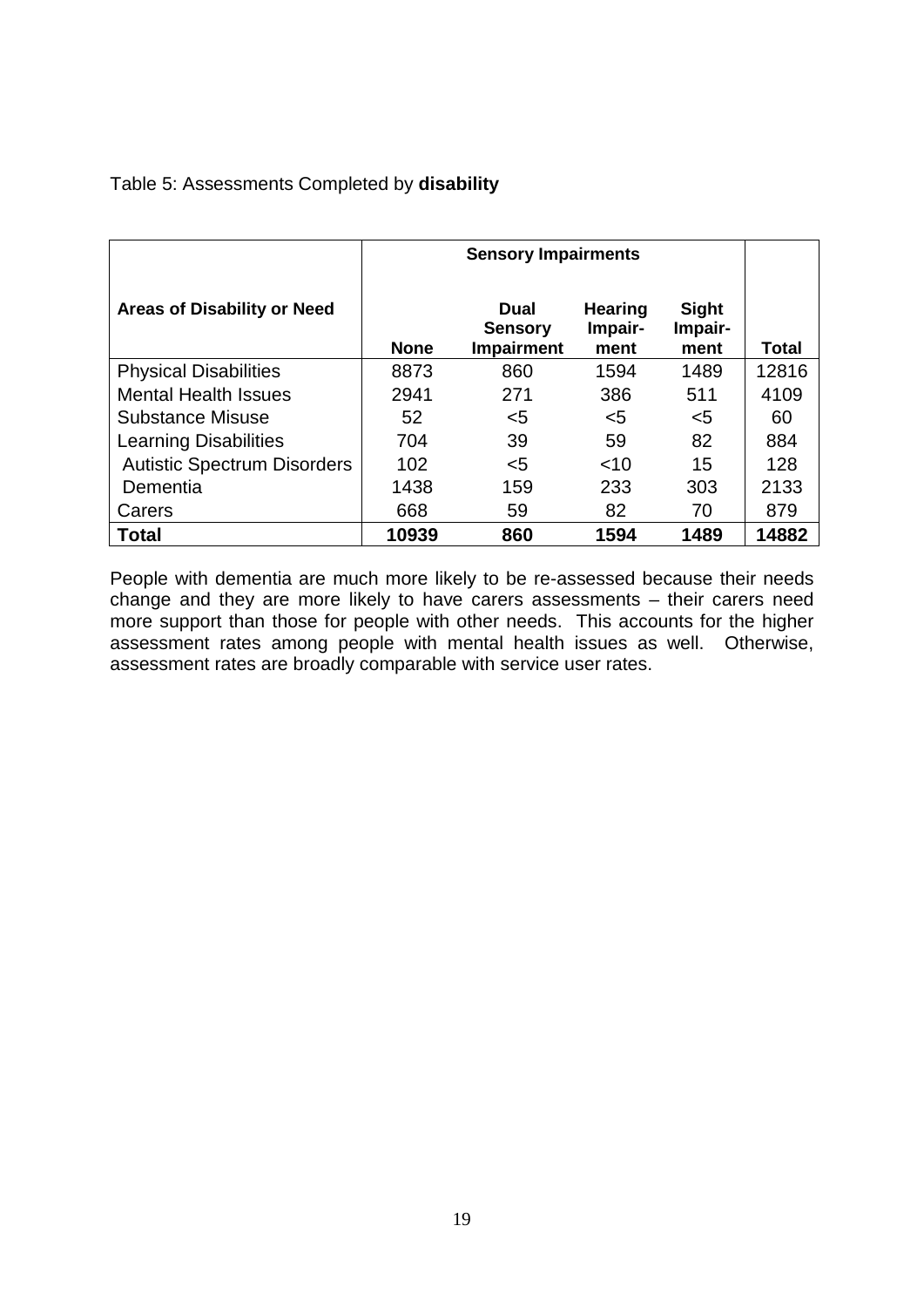#### **Carers assessments completed**

This section outlines details about people assessed during the year where the assessment also reflected the needs of an informal carer. The details provided relate to the service user rather than the carer(s) because often the carer does not want their personal information used for statistical purposes.

|                  | <b>Gender</b> |             |              |
|------------------|---------------|-------------|--------------|
| <b>Age Group</b> | <b>Female</b> | <b>Male</b> | <b>Total</b> |
| $1 - 18 - 29$    | 65            | 76          | 141          |
| $2 - 30 - 44$    | 94            | 77          | 171          |
| $3 - 45 - 59$    | 189           | 175         | 364          |
| 4-60-74          | 450           | 408         | 858          |
| 5-75-89          | 1385          | 943         | 2328         |
| $6 - 90 +$       | 584           | 205         | 789          |
| 7- Not Known     | $5$           |             | $<$ 5        |
| Total            | 2768          | 1884        | 4652         |

Table 1: Carers assessments by **gender and age**

• Older service users are slightly more likely to have carers assessments

Table 2: Carers assessments by **age** and type of assessment

| <b>Age Group</b> | <b>Carers for</b><br><b>People</b><br>having<br>Limited<br><b>Assessments</b> | <b>Carers for</b><br>People<br>having Full<br><b>Assessments</b> | <b>Carers for</b><br>People<br>Assessed<br>before<br><b>Reablement</b> | Total<br>People<br><b>Assessed</b><br>with Carers<br><b>Component</b> |
|------------------|-------------------------------------------------------------------------------|------------------------------------------------------------------|------------------------------------------------------------------------|-----------------------------------------------------------------------|
| $1 - 18 - 29$    | $\overline{0}$                                                                | 52                                                               | $5$                                                                    | 50-55                                                                 |
| $2 - 30 - 44$    | 0                                                                             | 75                                                               | $5$                                                                    | 75-80                                                                 |
| $3 - 45 - 59$    | 0                                                                             | 167                                                              | 14                                                                     | 179                                                                   |
| 4-60-74          | 0                                                                             | 460                                                              | 39                                                                     | 489                                                                   |
|                  |                                                                               |                                                                  |                                                                        | 1185-                                                                 |
| 5-75-89          | $5$                                                                           | 1106                                                             | 144                                                                    | 1190                                                                  |
| $6 - 90 +$       | 0                                                                             | 272                                                              | 56                                                                     | 305                                                                   |
| 7- Not Known     | 0                                                                             | 0                                                                | $5$                                                                    | $5$                                                                   |
| Total            | $5$                                                                           | 2132                                                             | 260                                                                    | 2296                                                                  |

• Most carers assessments happen in relation to full assessments rather than limited or reablement assessments.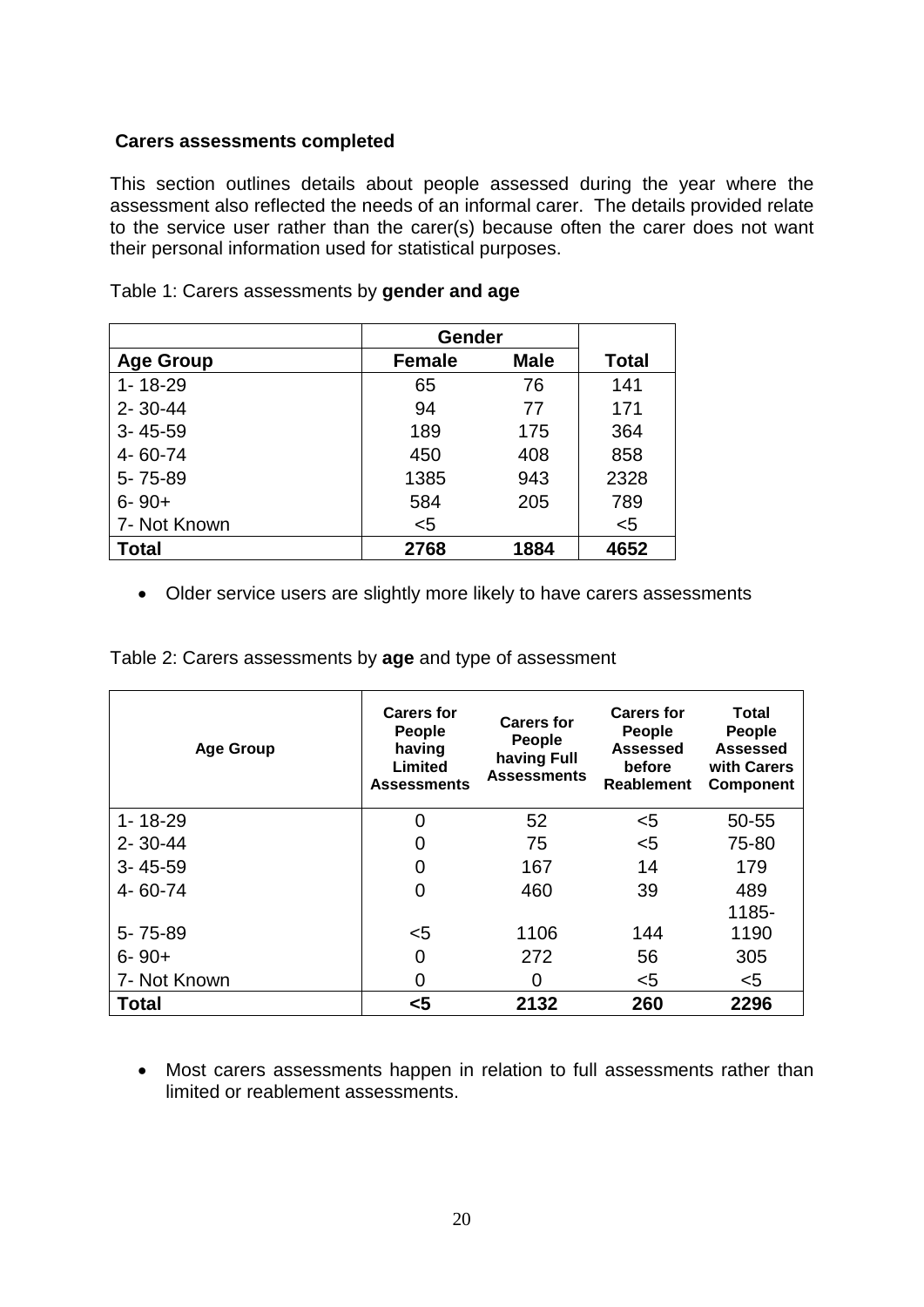|                          | Gender        |             |        |
|--------------------------|---------------|-------------|--------|
| <b>Ethnicity</b>         | <b>Female</b> | <b>Male</b> | Total  |
| <b>White British</b>     | 2574          | 1758        | 4332   |
| White Irish              | 20            | 12          | 32     |
| <b>White Other</b>       | 40            | 20          | 60     |
| <b>Mixed White/Black</b> |               |             |        |
| Caribbean                | $<$ 5         | $<$ 5       | $<$ 5  |
| Mixed White/Asian        | $5$           |             | $<$ 5  |
| <b>Mixed Other</b>       | $5$           | $<$ 5       | $<$ 10 |
| Asian Indian             | 19            | 5           | 24     |
| Asian Pakistani          | $<$ 5         |             | $5$    |
| Asian Bangladeshi        | $<$ 5         | $<$ 5       | $<$ 5  |
| <b>Asian Other</b>       | 11            | $5$         | 14     |
| <b>Black Caribbean</b>   | 14            | 17          | 31     |
| <b>Black African</b>     | $5$           |             | $5$    |
| <b>Black Other</b>       | 5             | $<$ 5       | $<$ 10 |
| Chinese                  | 5             | $5$         | $<$ 10 |
| Other                    | 10            | 9           | 19     |
| Declined                 | 6             | $<$ 5       | $<$ 10 |
| Not Recorded             | 56            | 45          | 101    |
| <b>Total</b>             | 2768          | 1884        | 4652   |

Table 3: Carers assessments by **gender and ethnicity**

• The range of ethnicities of people with carers requesting our help is broadly similar to the range receiving services.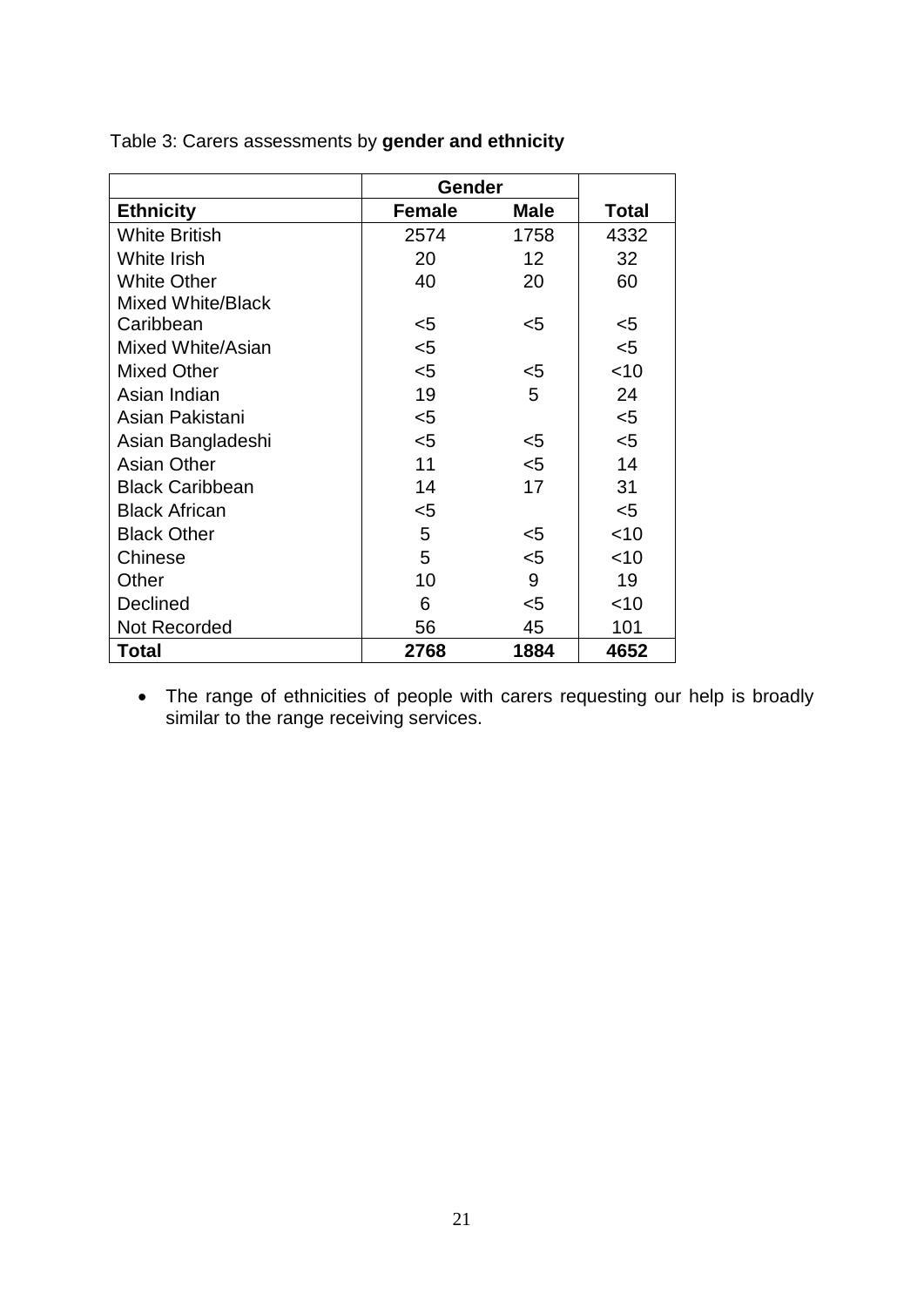| <b>Religion</b>            | Total          |
|----------------------------|----------------|
| Church of England          | 2253           |
| Not Known                  | 872            |
| <b>Not Recorded</b>        | 560            |
| Atheist/None               | 314            |
| <b>Roman Catholic</b>      | 176            |
| Christian                  | 120            |
| <b>Methodist</b>           | 93             |
| Other                      | 61             |
| <b>Baptist</b>             | 60             |
| <b>Muslim</b>              | 32             |
| <b>Church of Scotland</b>  | 23             |
| Jehovah's Witness          | 18             |
| Protestant                 | 14             |
| Pentecostal                | 12             |
| Hindu                      | $\overline{7}$ |
| Spiritualist               | 6              |
| Mormon                     | 5              |
| Agnostic                   | $5$            |
| <b>Greek Orthodox</b>      | $5$            |
| Jewish                     | $5$            |
| Quaker                     | $5$            |
| <b>Buddhist</b>            | $5$            |
| <b>Free Churches</b>       | $5$            |
| <b>Christian Scientist</b> | $5$            |
| Seventh Day Adventist      | $5$            |
| Sikh                       | $5$            |
| <b>Total</b>               | 4652           |

Table 4: Carers assessments by **religion and or belief**

• The range of religious beliefs of people with carers requesting our help is broadly similar to the range receiving services.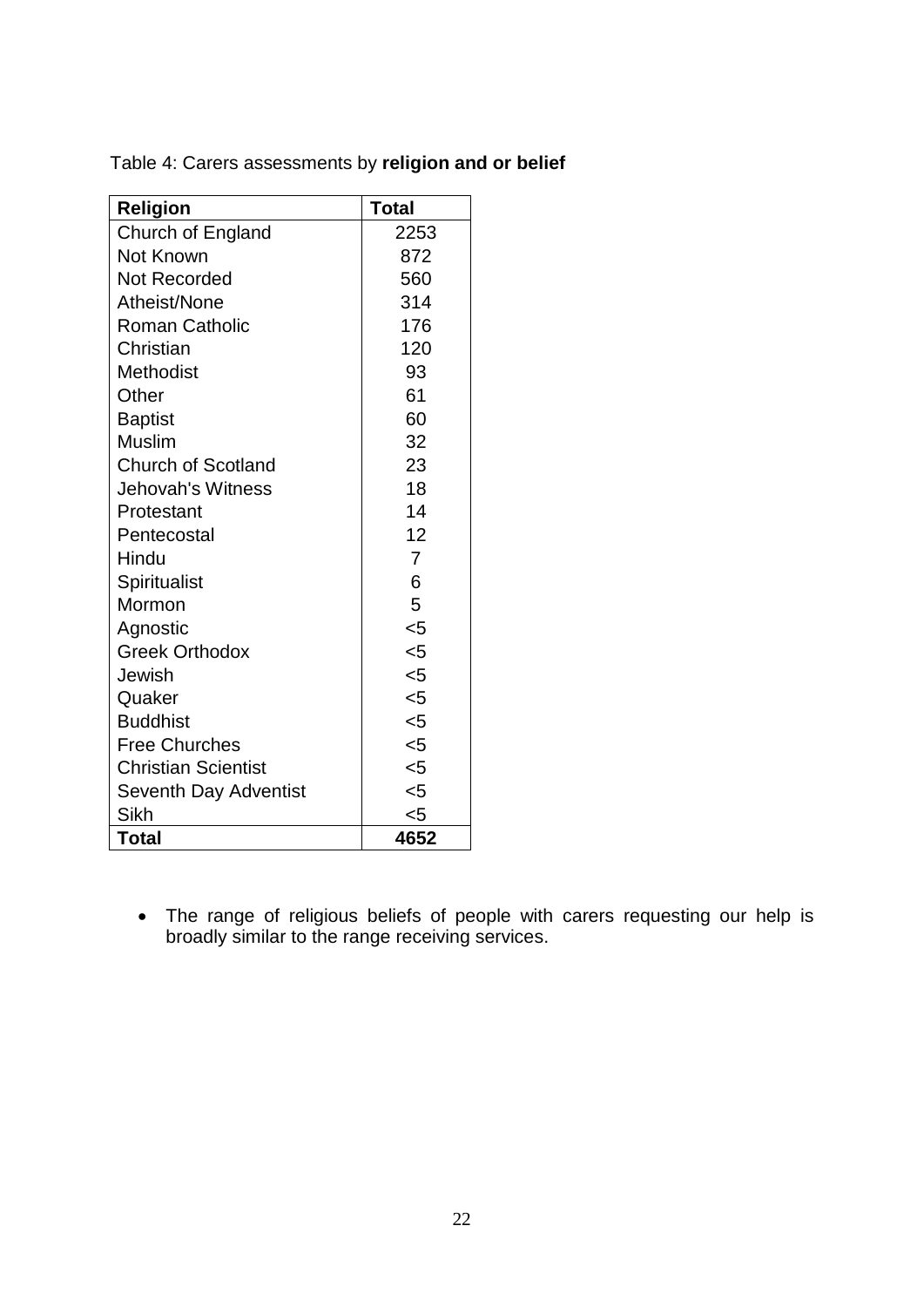# Table 5: Carers assessments by **disability**

|                                    |             | <b>Sensory Impairments</b>                         |                                   |                                 |              |
|------------------------------------|-------------|----------------------------------------------------|-----------------------------------|---------------------------------|--------------|
| <b>Areas of Disability or Need</b> | <b>None</b> | <b>Dual</b><br><b>Sensory</b><br><b>Impairment</b> | <b>Hearing</b><br>Impair-<br>ment | <b>Sight</b><br>Impair-<br>ment | <b>Total</b> |
| <b>Physical Disabilities</b>       | 2974        | 341                                                | 379                               | 589                             | 4283         |
| <b>Mental Health Issues</b>        | 1160        | 135                                                | 150                               | 235                             | 1680         |
| <b>Substance Misuse</b>            |             | $<$ 5                                              | <5                                | $<$ 5                           | 11           |
| <b>Learning Disabilities</b>       | 184         | 13                                                 | 19                                | 35                              | 251          |
| <b>Autistic Spectrum Disorders</b> | 27          | $5$                                                | $5$                               | 7                               | 40           |
| Dementia                           | 716         | 81                                                 | 111                               | 160                             | 1068         |
| Carers                             | 170         | 17                                                 | 16                                | 29                              | 232          |
| <b>Total</b>                       | 3343        | 341                                                | 379                               | 589                             | 4652         |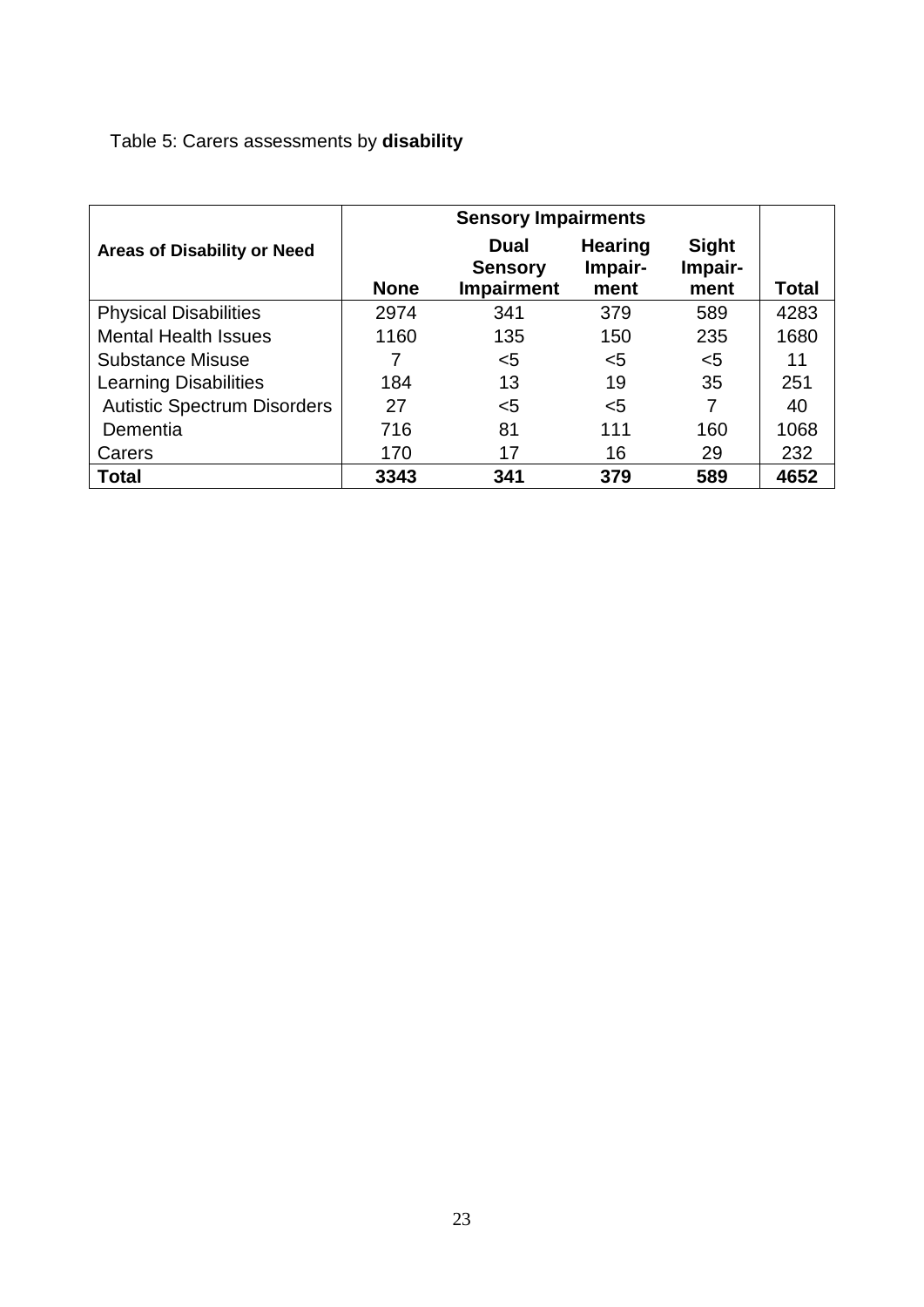#### **Safeguarding (Abuse of Vulnerable Adults)**

**What is a Vulnerable Adult**: A vulnerable adult is defined as anyone who is 18 years or over; "Who is or may be in need of community care services by reason of mental or other disability, age or illness; and who is or may be unable to take care of him or herself, against significant harm or exploitation" (No Secrets, DoH 2000). In Gloucestershire, this also applies to vulnerable adults in education.

We continue to record the number of alerts, referrals, repeat referrals and completed referrals by age, ethnicity, primary client group and gender of alleged victim as part of the annual Abuse of Vulnerable Adults (AVA) return.

Each month the chair of the safeguarding board and senior managers review our performance across a wide range of activity data including our statistical 'nearest neighbour' local authority comparator group.

**Table 1: Number of alerts, referrals, repeat referrals and completed referrals by age, primary client group and gender of alleged victim**

<span id="page-24-0"></span>

|        |                                                     |       | <b>Alerts</b> |      |       | <b>Referrals</b> |             | <b>Repeat Referrals</b> |     |      |       | <b>Completed</b><br><b>Referrals</b> |      |
|--------|-----------------------------------------------------|-------|---------------|------|-------|------------------|-------------|-------------------------|-----|------|-------|--------------------------------------|------|
|        | <b>Primary client group:</b>                        |       |               |      |       |                  |             |                         |     |      |       |                                      |      |
|        |                                                     | Femal | Mal           | Tota | Femal | Mal              | <b>Tota</b> | Femal                   | Mal | Tota | Femal | Mal                                  | Tota |
|        |                                                     | е     | е             |      | е     | e                |             | е                       | е   |      | е     | е                                    |      |
|        | Physical disability, frailty and sensory impairment |       |               |      |       |                  |             |                         | $5$ | $5$  |       |                                      |      |
| Age    | (Total)                                             | 36    | 27            | 63   | 5     | 11               | 16          |                         |     |      | $5$   | 10                                   | 14   |
| group  | of which: Sensory Impairment                        | $5$   | $5$           | $5$  | 0     | < 5              | $5$         | 0                       | <5  | $5$  |       | $5$                                  | $5$  |
| $18 -$ | <b>Mental Health (Total)</b>                        | 100   | 70            | 170  | 25    | 21               | 46          | <5                      |     |      | 21    | 21                                   | 42   |
| 64     | of which: Dementia                                  | 13    | 6             | 19   |       | < 5              | 8           | $<$ 5                   | 0   | <5   | $5$   | $5$                                  | 6    |
|        | <b>Learning Disability</b>                          | 172   | 178           | 350  | 53    | 70               | 123         | 16                      | 14  | 30   | 61    | 77                                   | 138  |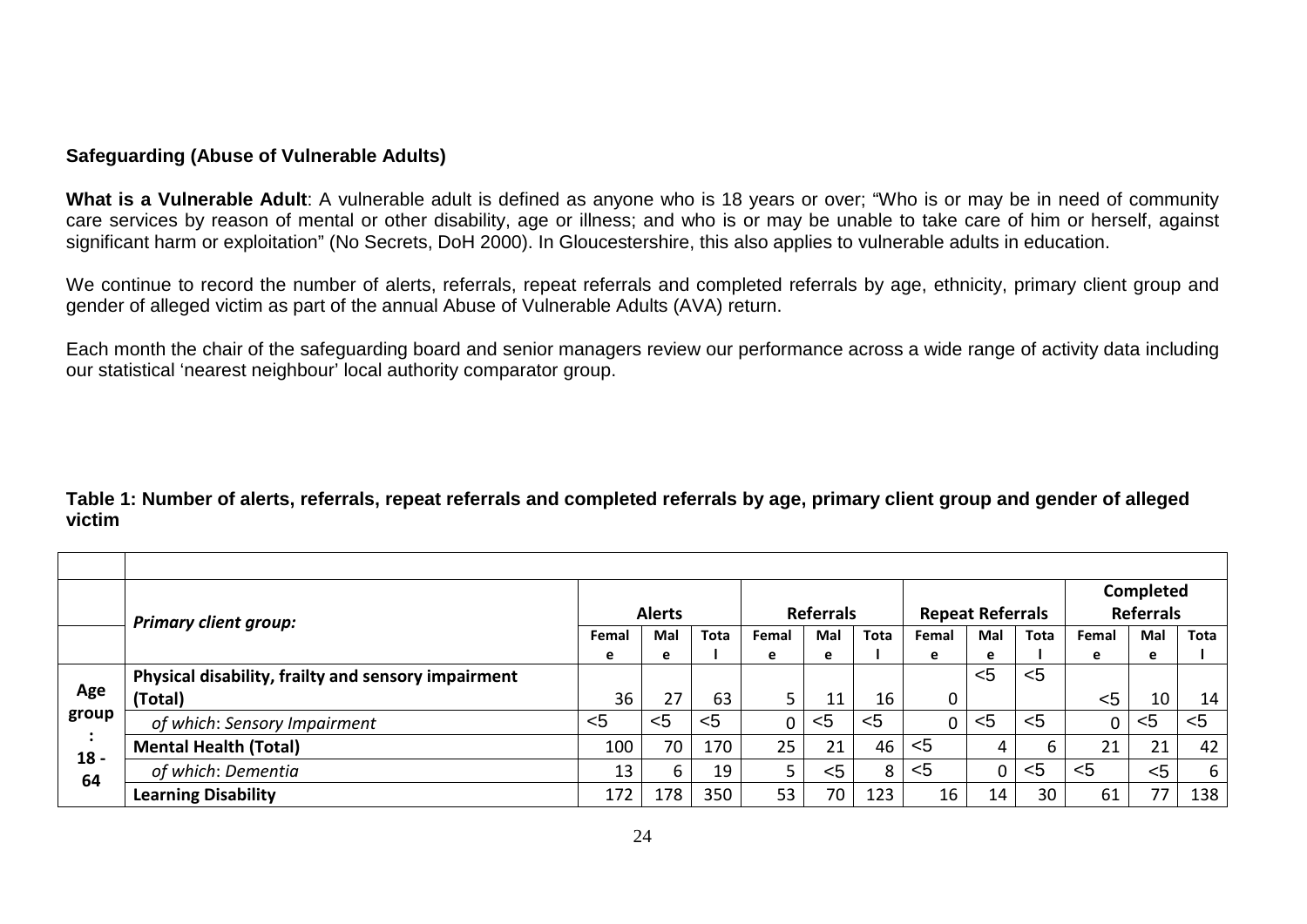|                | <b>Substance misuse</b>                             | 5              | 5              | < 5          | 0              | 5              | 5              | $\overline{0}$ | 0              | $\overline{0}$ | $\mathbf 0$    | < 5            | $<$ 5            |
|----------------|-----------------------------------------------------|----------------|----------------|--------------|----------------|----------------|----------------|----------------|----------------|----------------|----------------|----------------|------------------|
|                | <b>Other Vulnerable People</b>                      | 18             | 17             | 35           | 5              | 5              | 10             | $\mathbf{0}$   | 0              | $\Omega$       | 6              | $<$ 5          | 10               |
|                | Total aged 18 - 64                                  | 327            | 294            | 621          | 88             | 108            | 196            | 18             | 20             | 38             | 92             | 113            | 205              |
|                |                                                     |                |                |              |                |                |                |                |                |                |                |                |                  |
|                | Physical disability, frailty and sensory impairment |                |                |              |                |                |                |                |                |                |                |                |                  |
|                | (Total)                                             | 47             | 52             | 99           | 12             | 17             | 29             | $<$ 5          | < 5            | 5              | 13             | 15             | 28               |
| Age            | of which: Sensory Impairment                        | $\mathbf{0}$   | $\mathbf{0}$   | $\Omega$     | $\mathbf{0}$   | $\mathbf 0$    | $\Omega$       | $\mathbf{0}$   | 0              | $\mathbf 0$    | $\mathbf 0$    | $\mathbf 0$    | $\mathbf 0$      |
| group          | <b>Mental Health (Total)</b>                        | 24             | 22             | 46           | 8              | $\overline{7}$ | 15             | 5<             | 0              | 5              | 9              | 5              | 14               |
|                | of which: Dementia                                  | 14             | 15             | 29           | 5              | 5              | 10             | 5              | $\mathbf 0$    | < 5            | 6              | 5              | $\boldsymbol{9}$ |
| $65 -$         | <b>Learning Disability</b>                          | $\mathbf 0$    | 0              | 0            | $\overline{0}$ | $\mathbf 0$    | $\Omega$       | $\mathbf{0}$   | 0              | $\overline{0}$ | $\mathbf 0$    | $\mathbf{0}$   | $\mathbf{0}$     |
| 74             | <b>Substance misuse</b>                             | 0              | $\mathbf 0$    | 0            | 0              | $\mathbf 0$    | 0              | 0              | 0              | 0              | $\mathbf 0$    | 0              | $\mathbf 0$      |
|                | <b>Other Vulnerable People</b>                      | 0              | $\Omega$       | $\Omega$     | $\overline{0}$ | $\Omega$       | 0              | $\overline{0}$ | 0              | $\Omega$       | $\overline{0}$ | $\Omega$       | $\mathbf 0$      |
|                | Total aged 65 - 74                                  | 71             | 74             | 145          | 20             | 24             | 44             | < 5            | < 5            | 8              | 22             | 20             | 42               |
|                |                                                     |                |                |              |                |                |                |                |                |                |                |                |                  |
|                | Physical disability, frailty and sensory impairment |                |                |              |                |                |                |                |                |                |                |                |                  |
|                | (Total)                                             | 68             | 55             | 123          | 24             | 13             | 37             | $<$ 5          | $<$ 5          | $<$ 5          | 24             | 15             | 39               |
| Age            | of which: Sensory Impairment                        | 0              | $\mathbf 0$    | $\mathbf{0}$ | $\overline{0}$ | $\mathbf{0}$   | $\Omega$       | $\mathbf{0}$   | $\overline{0}$ | $\overline{0}$ | $\overline{0}$ | $\overline{0}$ | $\mathbf 0$      |
| group          | <b>Mental Health (Total)</b>                        | 65             | 35             | 100          | 29             | 16             | 45             | 5              | 0              | < 5            | 29             | 15             | 44               |
| $\ddot{\cdot}$ | of which: Dementia                                  | 58             | 28             | 86           | 25             | 14             | 39             | 5<             | 0              | 5              | 25             | 13             | 38               |
| $75 -$         | <b>Learning Disability</b>                          | $\mathbf 0$    | $\mathbf 0$    | $\Omega$     | $\overline{0}$ | $\mathbf{0}$   | $\mathbf 0$    | $\mathbf{0}$   | 0              | $\mathbf 0$    | $\mathbf 0$    | $\mathbf 0$    | $\mathbf 0$      |
| 84             | <b>Substance misuse</b>                             | 0              | $\Omega$       | $\Omega$     | $\overline{0}$ | $\Omega$       | $\Omega$       | $\Omega$       | $\overline{0}$ | $\Omega$       | $\overline{0}$ | $\Omega$       | $\overline{0}$   |
|                | <b>Other Vulnerable People</b>                      | $\overline{0}$ | $\overline{0}$ | $\mathbf{0}$ | $\overline{0}$ | $\mathbf{0}$   | $\overline{0}$ | $\overline{0}$ | 0              | $\mathbf 0$    | $\mathbf 0$    | $\overline{0}$ | $\mathbf 0$      |
|                | Total aged 75 - 84                                  | 133            | 90             | 223          | 53             | 29             | 82             | 6              | 5<             | $\overline{7}$ | 53             | 30             | 83               |
|                |                                                     |                |                |              |                |                |                |                |                |                |                |                |                  |
|                |                                                     |                |                |              |                |                |                |                |                |                |                |                |                  |
|                |                                                     |                |                |              |                |                |                |                |                |                |                |                |                  |

**Table 2: Number of alerts, referrals, repeat referrals and completed referrals by ethnicity and age of alleged victim**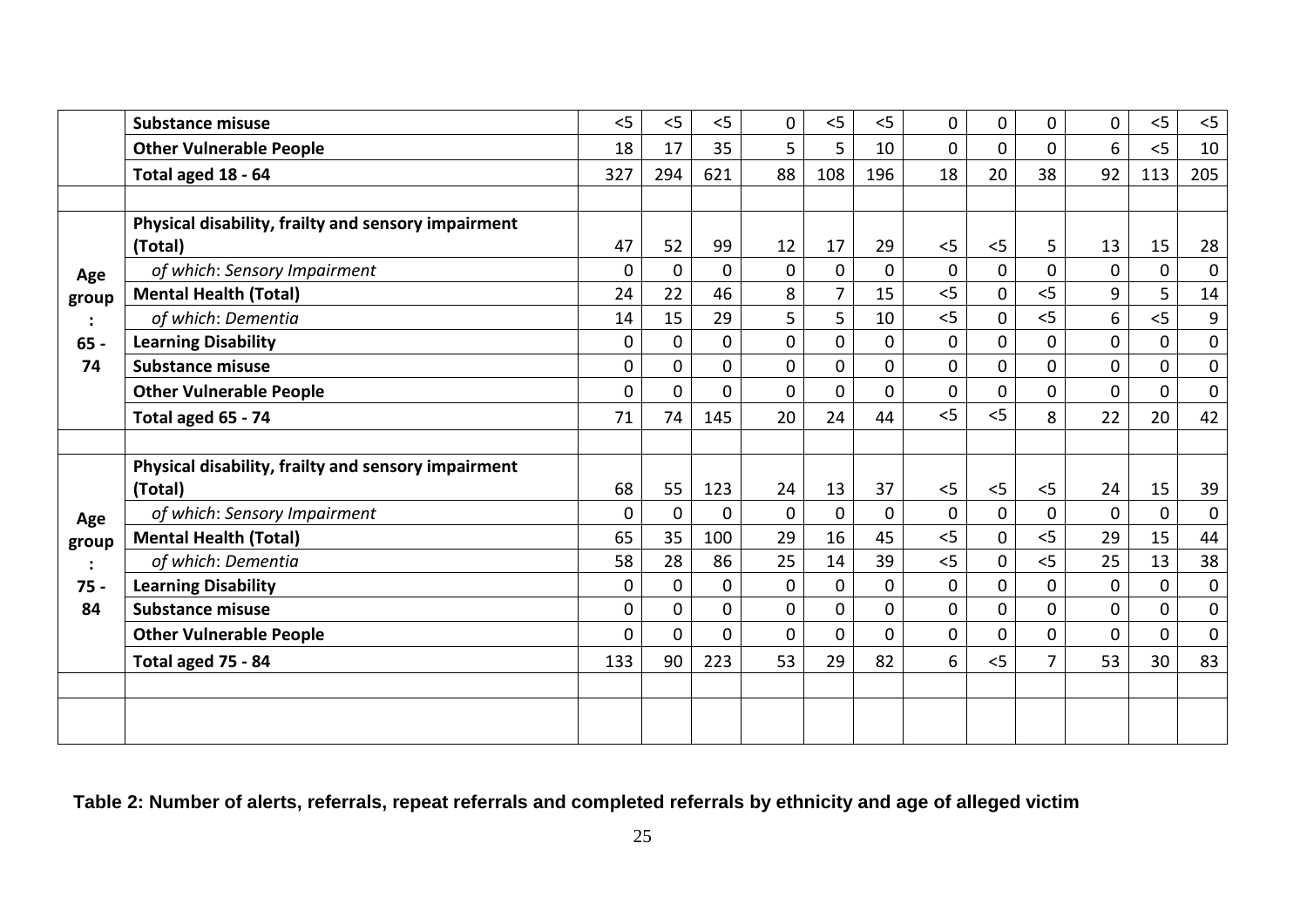|                               |                              |                |              |                  |                 |              |                |                         |                | <b>Completed</b> |                |                |              |
|-------------------------------|------------------------------|----------------|--------------|------------------|-----------------|--------------|----------------|-------------------------|----------------|------------------|----------------|----------------|--------------|
| Ethnicity:                    |                              | <b>Alerts</b>  |              | <b>Referrals</b> |                 |              |                | <b>Repeat Referrals</b> |                | <b>Referrals</b> |                |                |              |
|                               |                              |                |              |                  | $18-$           |              |                | $18-$                   |                |                  | $18 -$         |                |              |
|                               |                              | 64             | $65+$        | <b>Total</b>     | 64              | $65+$        | <b>Total</b>   | 64                      | $65+$          | <b>Total</b>     | 64             | $65+$          | <b>Total</b> |
| White                         | <b>White British</b>         | 485            | 563          | 1048             | 150             | 209          | 359            | 33                      | 21             | 54               | 156            | 194            | 350          |
|                               | White Irish                  | $<$ 5          | $<$ 5        | 6                | 5               | $\mathbf{0}$ | 5              | $\overline{0}$          | $\overline{0}$ | $\overline{0}$   | $\mathbf 0$    | $\Omega$       | $\mathbf 0$  |
|                               | Traveller of Irish Heritage  | $\mathbf 0$    | 0            | $\mathbf 0$      | $\mathbf 0$     | $\mathbf{0}$ | 0              | 0                       | 0              | $\mathbf 0$      | $\mathbf 0$    | $\mathbf 0$    | $\mathbf 0$  |
|                               | Gypsy/Roma                   | $\mathbf 0$    | $\Omega$     | $\overline{0}$   | $\overline{0}$  | 0            | $\overline{0}$ | 0                       | 0              | $\overline{0}$   | $\overline{0}$ | $\Omega$       | $\mathbf{0}$ |
|                               | Any other White background   | 16             | 13           | 29               | 5               | 6            | 9              | 5                       | 5              | 5                | $\overline{7}$ | 5              | 11           |
| <b>Mixed</b>                  | White and Black Caribbean    | $\mathbf 0$    | $\mathbf{0}$ | $\overline{0}$   | $\mathbf 0$     | 0            | 0              | 0                       | 0              | $\mathbf 0$      | $\overline{0}$ | $\mathbf 0$    | $\mathbf 0$  |
|                               | White and Black African      | $\overline{0}$ | 0            | $\overline{0}$   | $\mathbf 0$     | 0            | $\Omega$       | 0                       | 0              | $\mathbf 0$      | $\overline{0}$ | $\mathbf 0$    | $\mathbf 0$  |
|                               | White and Asian              | $\mathbf 0$    | $\mathbf{0}$ | $\mathbf 0$      | 0               | 0            | 0              | 0                       | 0              | $\mathbf 0$      | $\mathbf 0$    | $\mathbf 0$    | $\pmb{0}$    |
|                               | Any other Mixed background   | $\overline{7}$ | $\mathbf 0$  | $\overline{7}$   | $5\overline{)}$ | 0            | 5              | 5                       | $\overline{0}$ | 5                | 5              | $\mathbf 0$    | 5            |
| <b>Asian or Asian British</b> | Indian                       | $\overline{0}$ | 5<           | 5                | 0               | 5            | 5              | $\overline{0}$          | $\overline{0}$ | $\overline{0}$   | $\overline{0}$ | 5              | 5<           |
|                               | Pakistani                    | 0              | $\mathbf{0}$ | $\overline{0}$   | 0               | 0            | $\mathbf 0$    | 0                       | 0              | $\mathbf 0$      | $\overline{0}$ | $\mathbf 0$    | $\mathbf 0$  |
|                               | Bangladeshi                  | $\mathbf{0}$   | $\mathbf 0$  | $\overline{0}$   | 0               | 0            | $\Omega$       | $\overline{0}$          | $\overline{0}$ | $\Omega$         | $\overline{0}$ | $\mathbf 0$    | $\mathbf 0$  |
|                               | Any other Asian background   | $\overline{0}$ | $<$ 5        | 5                | $\overline{0}$  | $<$ 5        | $<$ 5          | 0                       | 0              | $\mathbf 0$      | $\overline{0}$ | 5              | < 5          |
| <b>Black or Black British</b> | Caribbean                    | 7              | 5            | 12               | 5               | < 5          | 6              | $\overline{0}$          | 5              | 5                | $\Omega$       | < 5            | < 5          |
|                               | African                      | $<$ 5          | $\mathbf 0$  | 5                | 0               | 0            | $\Omega$       | 0                       | 0              | $\mathbf 0$      | $\overline{0}$ | < 5            | < 5          |
|                               | Any other Black background   | $<$ 5          | 5<           | 5                | $\overline{0}$  | 5            | 5              | $\overline{0}$          | 5              | 5                | $\overline{0}$ | 5              | 5<           |
| <b>Other Ethnic Groups</b>    | Chinese                      | $<$ 5          | < 5          | 5                | 5               | $<$ 5        | < 5            | 0                       | 5              | < 5              | 5              | < 5            | 5<           |
|                               | Any other ethnic group       | $<$ 5          | 5            | 5                | $\overline{0}$  | < 5          | < 5            | $\overline{0}$          | 0              | $\mathbf 0$      | $\overline{0}$ | $\Omega$       | $\mathbf 0$  |
| <b>Not stated</b>             | Refused                      | $\overline{0}$ | $\mathbf 0$  | $\overline{0}$   | $\overline{0}$  | $\mathbf{0}$ | 0              | $\overline{0}$          | $\overline{0}$ | $\overline{0}$   | $\overline{0}$ | $\overline{0}$ | $\mathbf{0}$ |
|                               | Information not yet obtained | 100            | 56           | 156              | 33              | 15           | 48             | $\mathbf{1}$            | 0              | $\mathbf{1}$     | 36             | 13             | 49           |
| <b>Total</b>                  |                              | 621            | 654          | 1275             | 196             | 240          | 436            | 38                      | 25             | 63<br>205        |                | 220            | 425          |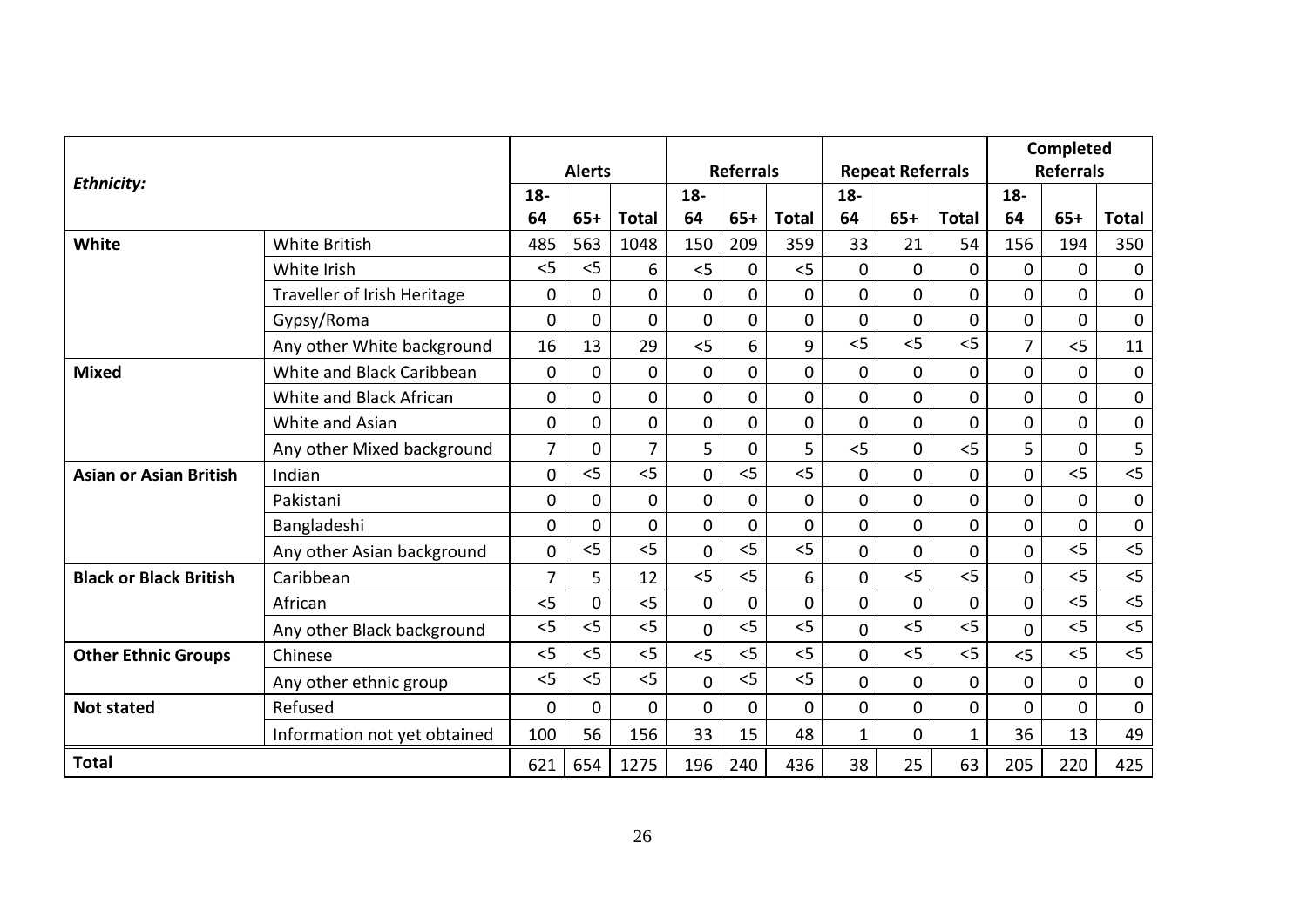| Ethnicity:                     |                              | <b>Substantiated</b> | <b>Partly</b><br><b>Substantiated</b> | <b>Not Substantiated</b> | <b>Not Determined</b><br>/ Inconclusive |
|--------------------------------|------------------------------|----------------------|---------------------------------------|--------------------------|-----------------------------------------|
| White                          | White British                | 69                   | 57                                    | 89                       | 46                                      |
|                                | White Irish                  |                      |                                       | $<$ 5                    |                                         |
|                                | Traveller of Irish Heritage  |                      |                                       |                          |                                         |
|                                | Gypsy/Roma                   |                      |                                       |                          |                                         |
|                                | Any other White background   |                      |                                       | < 5                      |                                         |
| <b>Mixed</b>                   | White and Black Caribbean    |                      |                                       |                          |                                         |
|                                | White and Black African      |                      |                                       |                          |                                         |
|                                | White and Asian              |                      |                                       | < 5                      |                                         |
|                                | Any other Mixed background   |                      |                                       |                          | $<$ 5                                   |
| <b>Asian or Asian British</b>  | Indian                       |                      |                                       |                          |                                         |
|                                | Pakistani                    |                      |                                       |                          |                                         |
|                                | Bangladeshi                  |                      |                                       |                          |                                         |
|                                | Any other Asian background   |                      |                                       |                          |                                         |
| <b>Black or Black British</b>  | Caribbean                    | < 5                  |                                       | $<$ 5                    |                                         |
|                                | African                      |                      | < 5                                   |                          |                                         |
|                                | Any other Black background   | $<$ 5                |                                       |                          |                                         |
| <b>Other Ethnic Groups</b>     | Chinese                      |                      | < 5                                   | < 5                      |                                         |
|                                | Any other ethnic group       |                      |                                       |                          |                                         |
| <b>Not stated</b>              | Refused                      |                      |                                       |                          |                                         |
|                                | Information not yet obtained | 5                    | 4                                     | 4                        |                                         |
| <b>Total - all ethnicities</b> |                              | 76<br>27             | 63                                    | 99                       | 48                                      |

# **Table 3: Number of completed referrals by case conclusion, and ethnicity of vulnerable adult**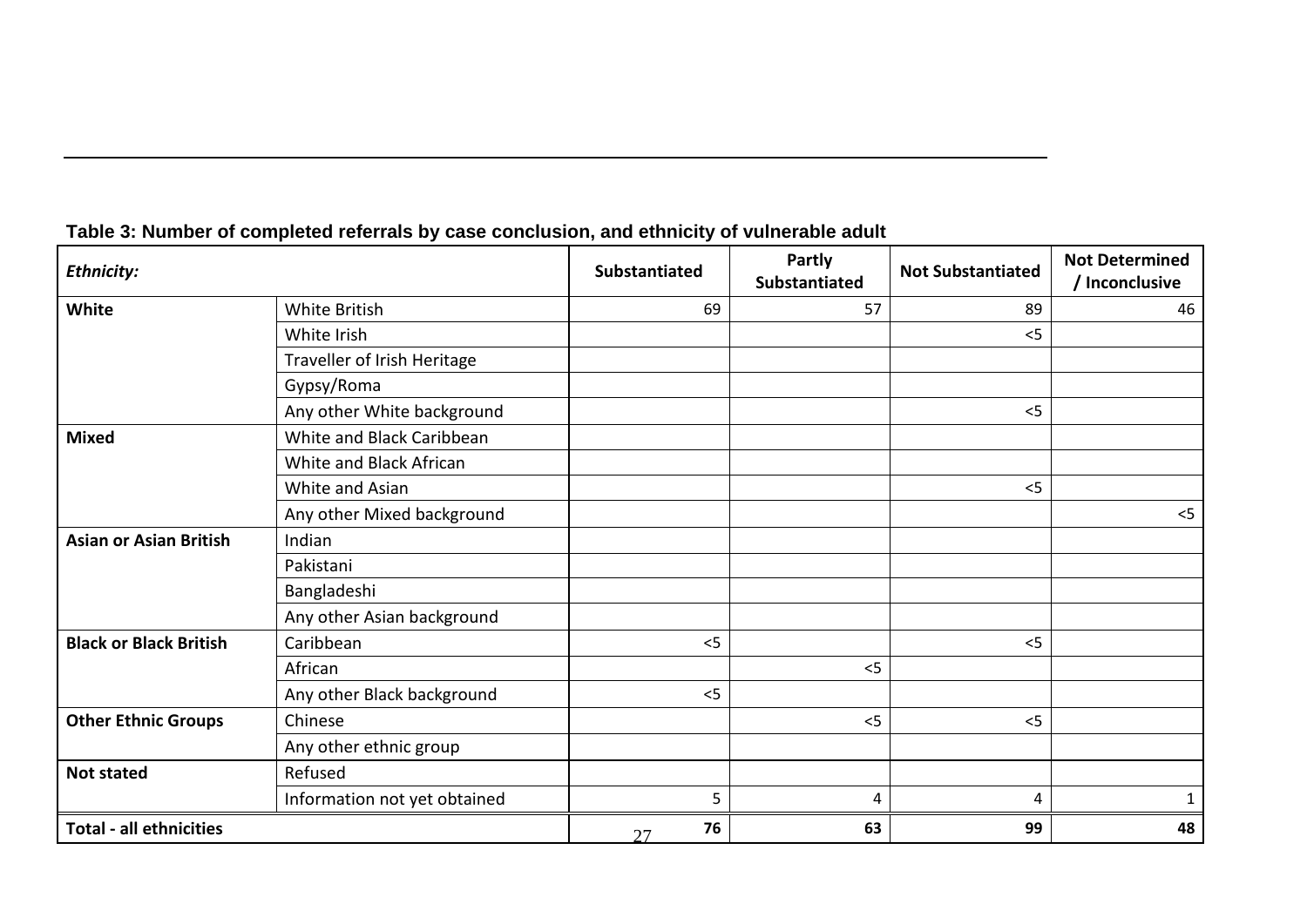| <b>Ethnicity:</b>              |                              | <b>Substantiated</b> | Partly<br>Substantiated | <b>Not</b><br>Substantiated | <b>Not</b><br>Determined /<br>Inconclusive |
|--------------------------------|------------------------------|----------------------|-------------------------|-----------------------------|--------------------------------------------|
| White                          | <b>White British</b>         | 93                   | 65                      | 107                         | 85                                         |
|                                | White Irish                  | 0                    | 0                       | $\Omega$                    | 0                                          |
|                                | Traveller of Irish Heritage  | 0                    | 0                       | $\Omega$                    | 0                                          |
|                                | Gypsy/Roma                   | 0                    | 0                       | 0                           | 0                                          |
|                                | Any other White background   | $<$ 5                | < 5                     | < 5                         | $<$ 5                                      |
| <b>Mixed</b>                   | White and Black Caribbean    | 0                    | 0                       | 0                           | $\mathbf 0$                                |
|                                | White and Black African      | 0                    | $\Omega$                | $\mathbf 0$                 | $\mathbf 0$                                |
|                                | White and Asian              | 0                    | 0                       | 0                           | $\mathbf 0$                                |
|                                | Any other Mixed background   | $<$ 5                | 5                       | 0                           | < 5                                        |
| <b>Asian or Asian British</b>  | Indian                       | $\mathbf 0$          | 0                       | < 5                         | $\mathbf 0$                                |
|                                | Pakistani                    | $\overline{0}$       | 0                       | 0                           | $\mathbf{0}$                               |
|                                | Bangladeshi                  | 0                    | 0                       | $\Omega$                    | $\mathbf 0$                                |
|                                | Any other Asian background   | $\overline{0}$       | < 5                     | $<$ 5                       | $\mathbf{0}$                               |
| <b>Black or Black British</b>  | Caribbean                    | $<$ 5                | 0                       | 0                           | $<$ 5                                      |
|                                | African                      | 0                    | 0                       | 0                           | $\mathbf 0$                                |
|                                | Any other Black background   | 0                    | 0                       | 5                           | $\mathbf 0$                                |
| <b>Other Ethnic Groups</b>     | Chinese                      | 5                    | 5                       | 0                           | $<$ 5                                      |
|                                | Any other ethnic group       | 0                    | 0                       | 0                           | $\mathbf{0}$                               |
| <b>Not stated</b>              | Refused                      | 0                    | 0                       | $\Omega$                    | $\mathbf 0$                                |
|                                | Information not yet obtained | 13                   | 14                      | 13                          | 9                                          |
| <b>Total - all ethnicities</b> |                              | 114                  | 83                      | 126                         | 102                                        |

**Table 4: Number of completed referrals by case conclusion, and ethnicity of vulnerable adult**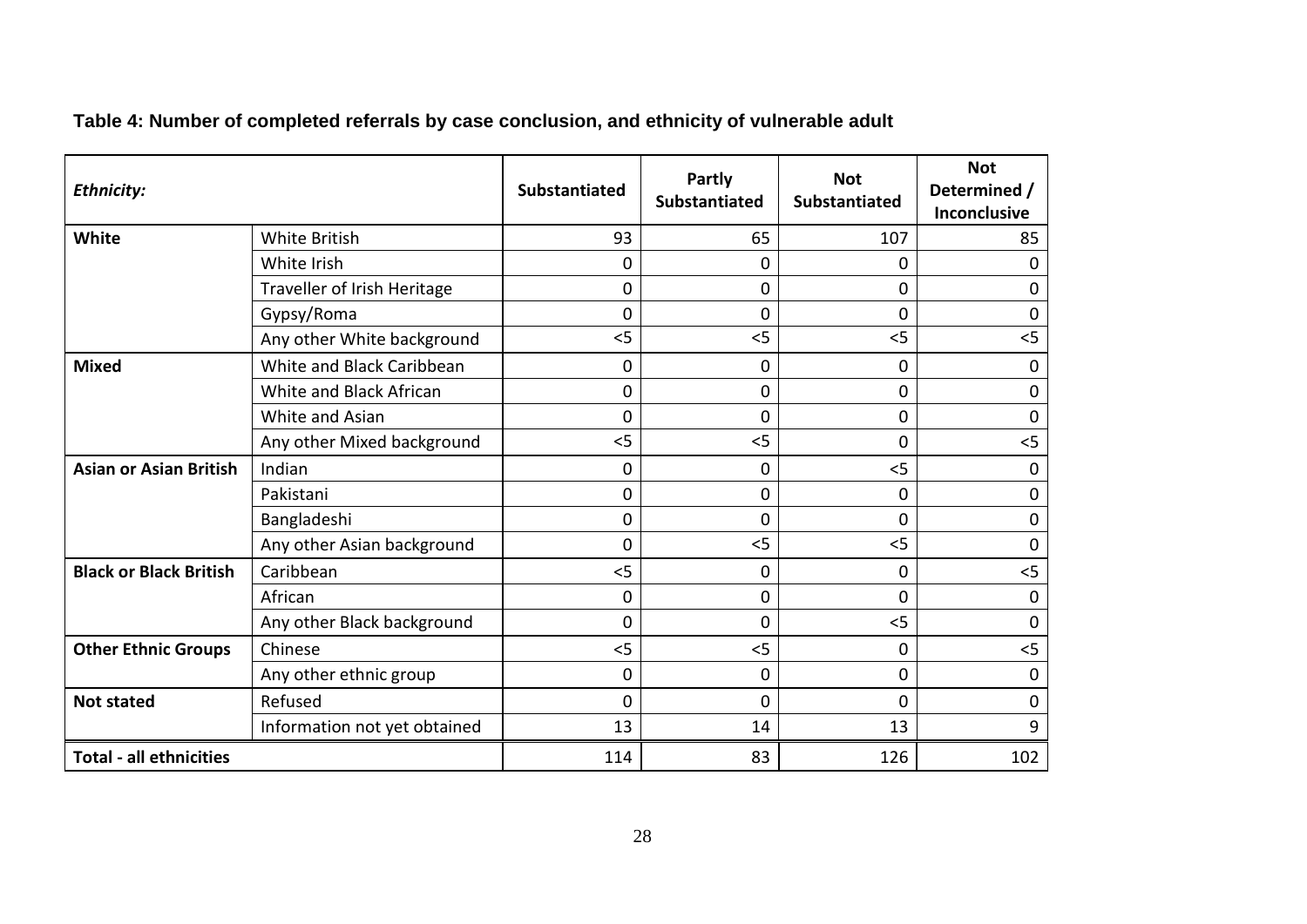# **Case study: Adult safeguarding**

# **What we found:**

Each month we review our performance across the range of safeguarding adult's activity data. In 2011/12 we identified a lower level of alerts and referrals for BME groups than we would expect given their numbers in the relevant age bands in the wider population.

#### **What we did:**

In 2012/13 we identified the following objectives within our Gloucestershire Safeguarding Adults Strategic Plan

To raise awareness of adult safeguarding in the BME populations

To support this objective we have:

- Run a half day community event targeted at the BME community
- Delivered bespoke sessions on safeguarding adults to a variety of community groups, including the Afro-Caribbean and Chinese communities and the sessions were well received
- Have further sessions planned for the eastern European and Asian communities, and also community leaders.

We have delivered culturally sensitive sessions to our safeguarding adult trainers to promote a better understanding of issues that may be unique to BME communities.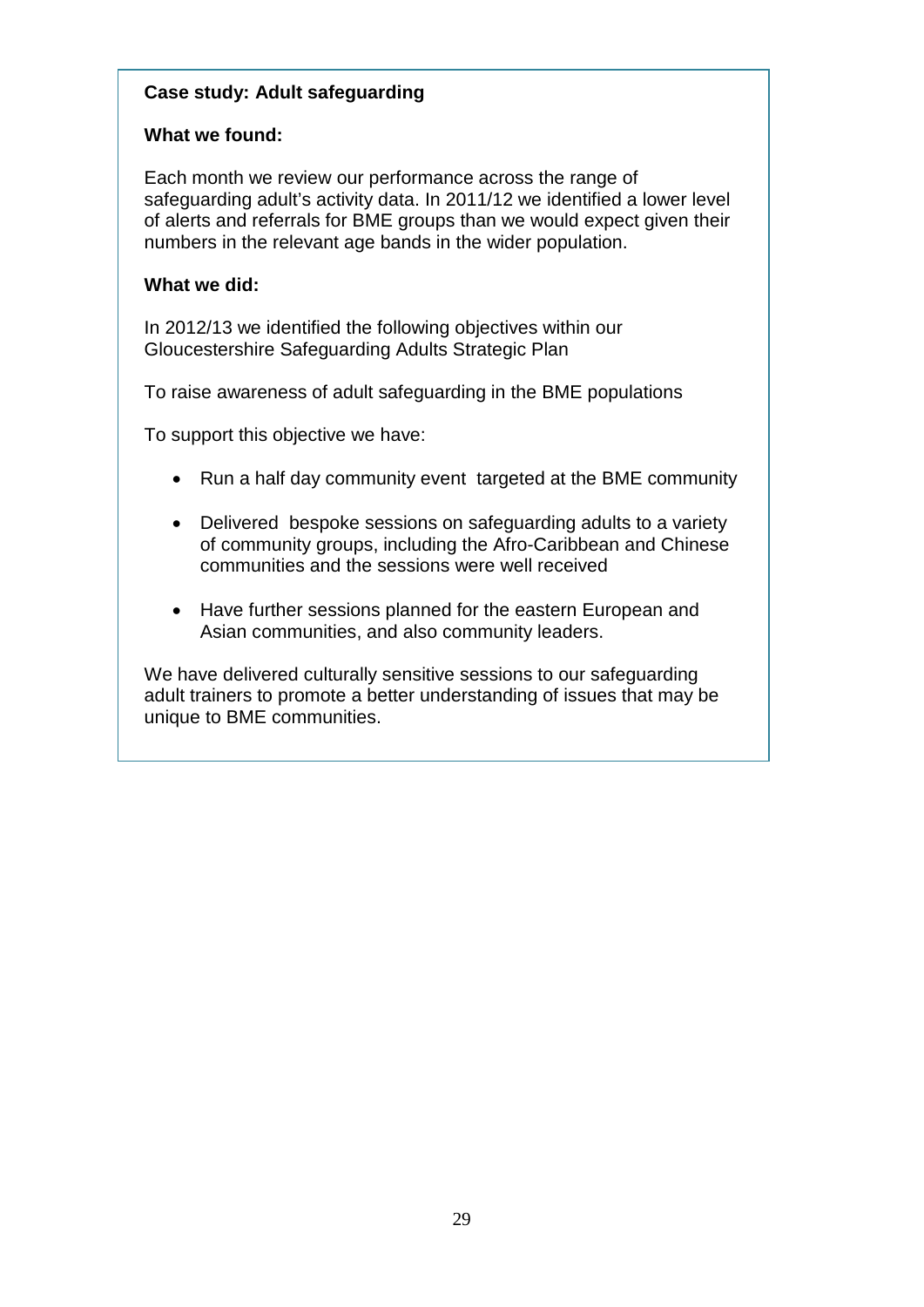# <span id="page-30-0"></span>**Children's Social Care**

#### **What we do:**

We deliver social care services to children with eligible needs through personal budgets, contracted provision and in house services.

#### **Service user data:**

Data presented below is taken at 31st December 2012

#### **Children In Need**

#### Table 1: Children in Need **Age and Gender**

Total number of Children in Need (CiN) **including** children subject of a Child Protection Plan and Children Looked After

| Age<br>group | <b>Male</b> | <b>Female</b> | <b>Unborn</b> | <b>Total</b> |
|--------------|-------------|---------------|---------------|--------------|
| 1. Under     | 91          | 72            | 58            | 221          |
| $2.1 - 4$    | 321         | 282           |               | 603          |
| $3.5 - 9$    | 376         | 315           |               | 691          |
| 4.10-15      | 419         | 354           |               | 773          |
| $5.16+$      | 330         | 280           |               | 610          |
| <b>Total</b> | 1537        | 1303          | 58            | 2898         |

The table above provides a basic breakdown by age and gender of children and young people assessed as being in need by children's social care services at the end of December 2012. The majority of children in need (26.7%) are aged between 10 and 15. While young people cease to receive support from children's services upon reaching the age of 18, some young people aged 18 or over may continue to receive care and accommodation or post-care support (leaving care services) from children's services.

Table 2 and 3: Children in Need **Disability and Race**

| <b>Is Disabled?</b> | <b>Total</b> |
|---------------------|--------------|
| N٥                  | 2669         |
| Yes                 | 229          |
| Total               | 2898         |

| <b>Ethnicity</b>                         | Total |
|------------------------------------------|-------|
| A1 - White British                       | 2306  |
| A2 - White Irish                         | $<$ 5 |
| A3 - Any other White background          | 87    |
| A4 - Traveller of Irish Heritage         | <5    |
| A5 - Gypsy / Roma                        | 14    |
| B1 - White and Black Caribbean           | 82    |
| B <sub>2</sub> - White and Black African | 14    |
| B <sub>3</sub> - White and Asian         | 28    |
| B4 - Any other Mixed background          | 58    |
| C1 - Indian                              | 5     |
| C <sub>2</sub> - Pakistani               | 6     |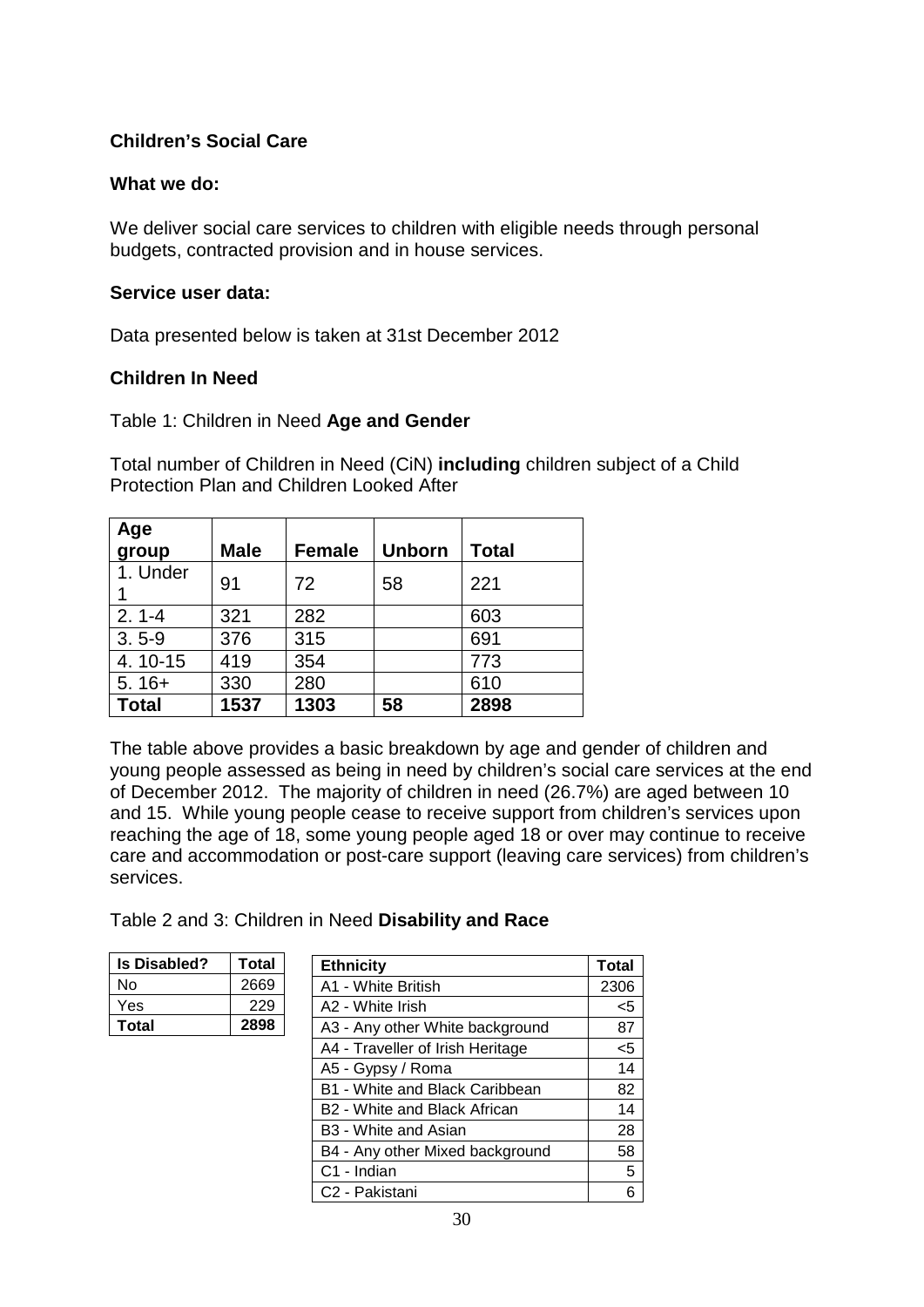| C3 - Bangladeshi                  | <5   |
|-----------------------------------|------|
| C4 - Any other Asian background   | 31   |
| D1 - Caribbean                    | 20   |
| D <sub>2</sub> - African          | 29   |
| D3 - Any other Black background   | 10   |
| E1 - Chinese                      | $5$  |
| E2 - Any other ethnic group       | 31   |
| E3 - Refused                      | 6    |
| E4 - Information not yet obtained | 160  |
| Total                             | 2898 |

Of the children and young people identified as being in need at the end of December 2012, 14.7% were BME. As with children looked after below, children from 'Any other white background' are the most prolific after 'White British' (3.0%).

Table 4: Children in Need **Age and Gender**

Total number of Children in Need (CiN) **excluding** children subject of a Child Protection Plan and Children Looked After

| Age group  | <b>Female</b> | <b>Male</b> | <b>Unborn</b> | <b>Total</b> |
|------------|---------------|-------------|---------------|--------------|
| 1. Unborn  |               |             | 57            | 57           |
| 2. Under 1 | 36            | 53          |               | 89           |
| $3.1 - 4$  | 149           | 186         |               | 335          |
| $4.5 - 9$  | 200           | 257         |               | 457          |
| 5.10-15    | 243           | 284         |               | 527          |
| $6.16+$    | 228           | 260         |               | 488          |
| Total      | 856           | 1040        | 57            | 1953         |

. Table 5 and 6: Children in Need **Disability and Race**

| <b>Is Disabled?</b> | Total |
|---------------------|-------|
| N٥                  | 1771  |
| Yes                 | 182   |
| Total               | 1953  |

| <b>Ethnicity</b>                  | Total |
|-----------------------------------|-------|
| A1 - White British                | 1,480 |
| A2 - White Irish                  | <5    |
| A3 - Any other White background   | 56    |
| A4 - Traveller of Irish Heritage  | <5    |
| A5 - Gypsy/Roma                   | 6     |
| B1 - White and Black Caribbean    | 48    |
| B2 - White and Black African      | 11    |
| B <sub>3</sub> - White and Asian  | 20    |
| B4 - Any other Mixed background   | 45    |
| C1 - Indian                       | 5     |
| C2 - Pakistani                    | 6     |
| C3 - Bangladeshi                  | $5$   |
| C4 - Any other Asian background   | 22    |
| D1 - Caribbean                    | 16    |
| D <sub>2</sub> - African          | 27    |
| D3 - Any other Black background   | 8     |
| E1 - Chinese                      | $5$   |
| E2 - Any other ethnic group       | 30    |
| E3 - Refused                      | 6     |
| E4 - Information not yet obtained | 158   |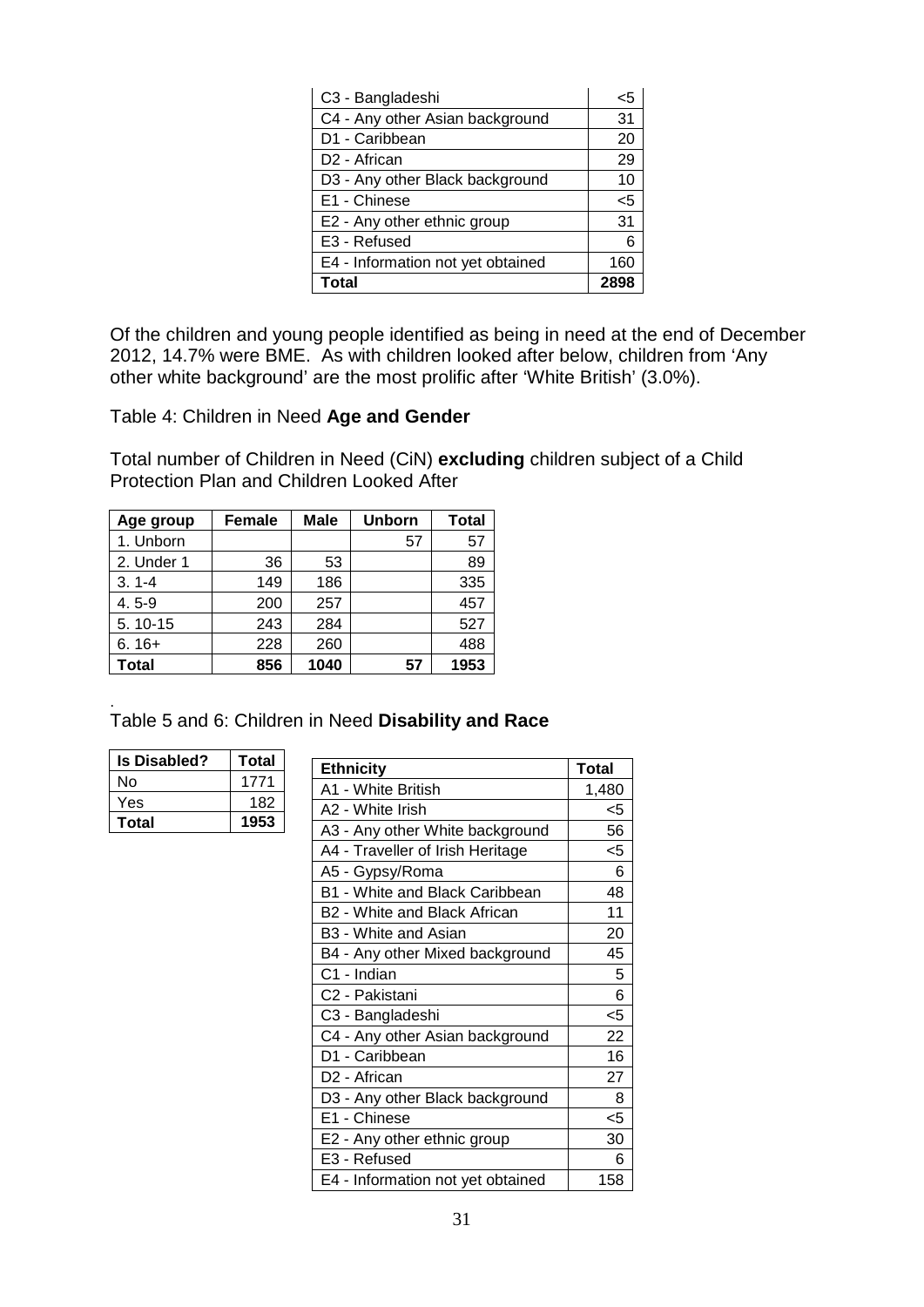Of the children and young people identified as being in need at the end of December 2012, 15.5% were BME. As with children looked after below, children from 'Any other white background' are the most prolific after 'White British' (2.8%).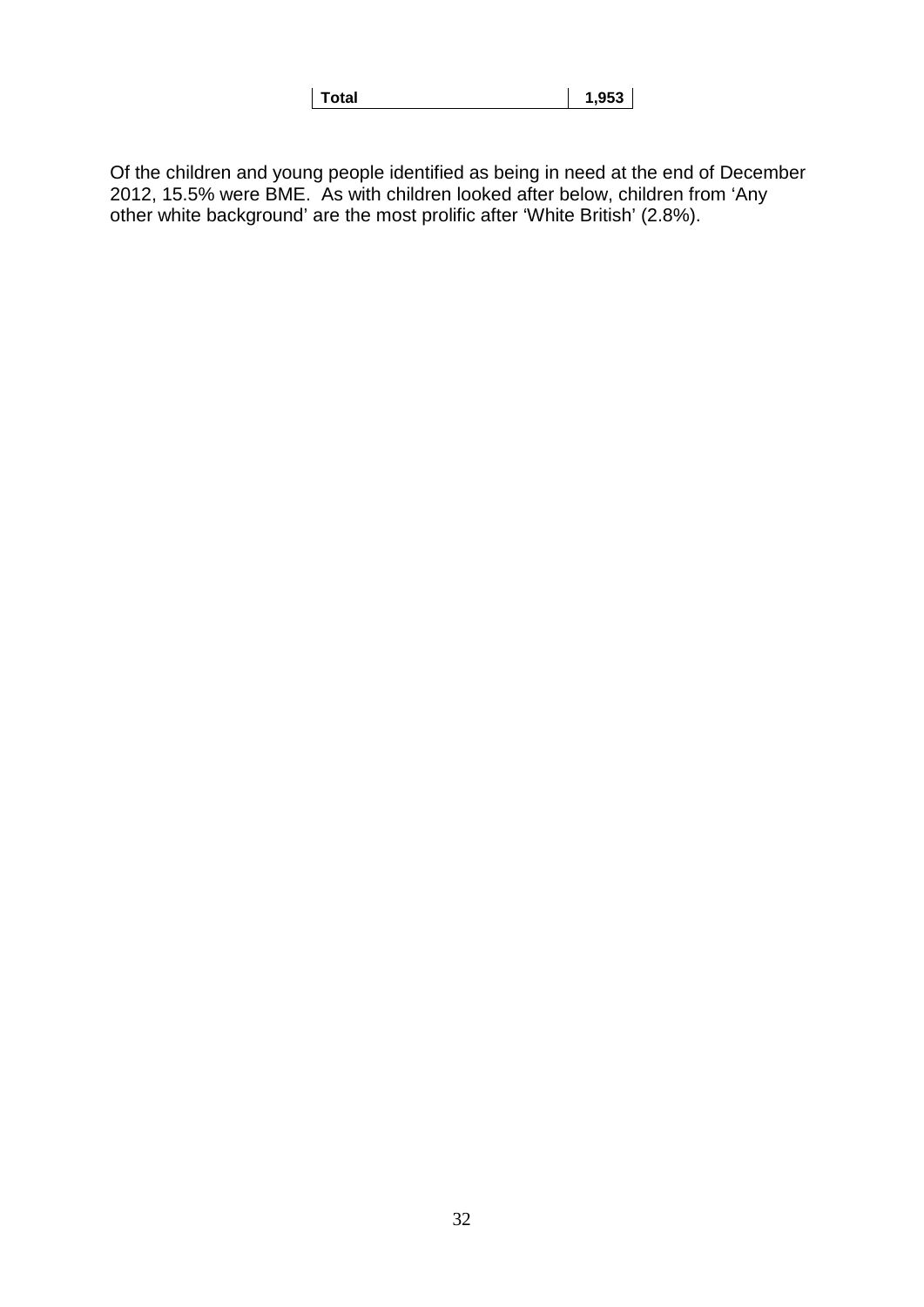# **Children subject of a Child Protection Plan**

Table 1: Children subject of a Child Protection Plan **Gender and Age**

Total number of children subject of a Child Protection Plan as at 31<sup>st</sup> December 2012: 432

| Age group  | Male   | <b>Female</b> | <b>Total</b> |
|------------|--------|---------------|--------------|
| 1. Under 1 | $30$   | $30$          | 50           |
| $2.1 - 4$  | 79     | 74            | 153          |
| $3.5 - 9$  | 54     | 70            | 124          |
| 4.10-15    | 48     | 48            | 96           |
| $5.16+$    | $<$ 10 | $<$ 10        | 9            |
| Total      | 210    | 222           | 432          |

The table above provides a basic breakdown by age and gender of children subject of a Child Protection Plan at the end of December 2012. Unlike children in need and children looked after at the same period, the majority of children subject of a CPP were aged between 1 and 4 (35.4%). Also, in contrast to the two other groups, females represent 51.4% of the CP population in Gloucestershire at this date.

Table 2 and 3: Children subject of a Child Protection Plan **Race and Disability**

| <b>Is Disabled?</b> | Total |
|---------------------|-------|
| N٥                  | 425   |
| Yes                 |       |
| Total               | 432   |

| <b>Ethnicity</b>                  | <b>Total</b> |
|-----------------------------------|--------------|
| A1 - White British                | 379          |
| A3 - Any other White background   | 15           |
| A5 - Gypsy / Roma                 | $<$ 5        |
| B1 - White and Black Caribbean    | 22           |
| B <sub>3</sub> - White and Asian  | $<$ 5        |
| B4 - Any other mixed background   | 5            |
| D1 - Caribbean                    | $<$ 5        |
| D3 - Any other Black background   | $<$ 5        |
| E4 - Information not yet obtained | < 5          |
| Total                             |              |

**Comment:** Of the children subject of a Child Protection Plan at the end of December, 11.8% were BME. In contrast to children in need and children looked after, children from 'White and Black Caribbean' backgrounds comprise the second largest ethnic group after 'White British' (5.1%).

| <b>Category of Abuse</b> | <b>Total</b> |
|--------------------------|--------------|
| <b>Emotional Abuse</b>   | 123          |
| Neglect                  | 154          |
| <b>Physical Abuse</b>    | 9            |
| Sexual Abuse             | 21           |
| Multiple                 | 125          |
| Total                    | 432          |

**Comment:** The above table provides a breakdown by category of abuse of children subject of a Child Protection Plan. In Gloucestershire, as nationally, neglect remains the main category of abuse (35%). The 'multiple' category is for when more than one category of abuse is relevant to the child's current protection plan.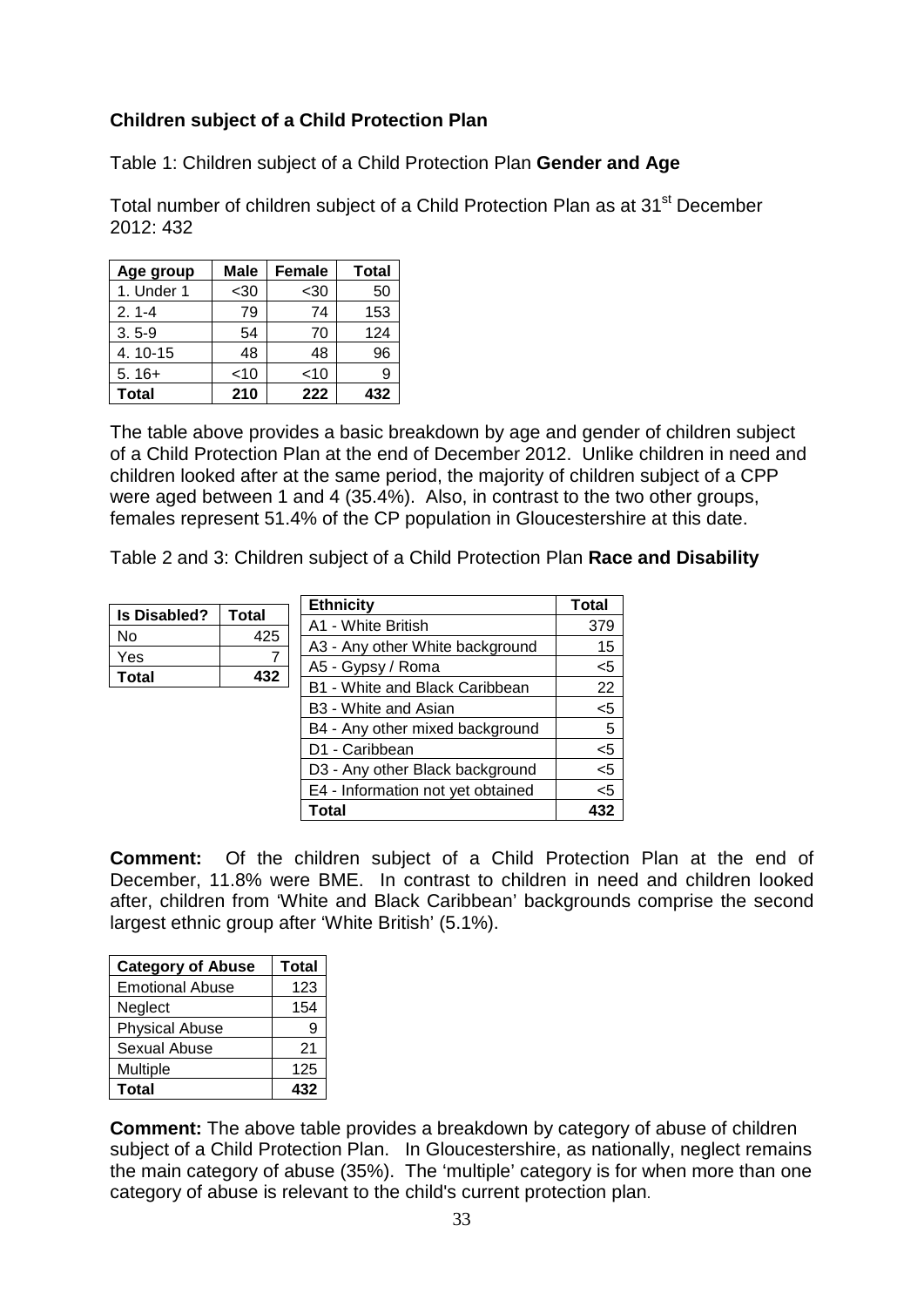# **Children Looked After**

| Table 1: Total number of children looked after Gender and Age |  |
|---------------------------------------------------------------|--|
|---------------------------------------------------------------|--|

| Age group    | Male | <b>Female</b> | <b>Total</b> |  |
|--------------|------|---------------|--------------|--|
| 1. Under 1   | 12   | 13            | 25           |  |
| $2.1 - 4$    | 56   | 59            | 115          |  |
| $3.5 - 9$    | 65   | 45            | 110          |  |
| 4.10-15      | 87   | 63            | 150          |  |
| $5.16+$      | 68   | 45            | 113          |  |
| <b>Total</b> | 288  | 225           | 513          |  |

**Comment:** As with the child in need population, the majority of children looked after are aged between 10 and 15 (29%). Males comprise the largest number of children within this age group, and represent 56% of the looked after children population in Gloucestershire at the end of December.

Table 2 and 3: Total number of children looked after **Disability**

| <b>Is Disabled?</b> | Total |
|---------------------|-------|
| N٥                  | 473   |
| Yes                 | 40    |
| Total               | 513   |

| <b>Ethnicity</b>                 | <b>Total</b> |
|----------------------------------|--------------|
| A1 - White British               | 447          |
| A2 - White Irish                 | $<$ 5        |
| A3 - Any other White background  | 16           |
| A5 - Gypsy/Roma                  | 7            |
| B1 - White and Black Caribbean   | 12           |
| B2 - White and Black African     | $5$          |
| B <sub>3</sub> - White and Asian | $5 - 5$      |
| B4 - Any other Mixed background  | 8            |
| C <sub>3</sub> - Bangladeshi     | $<$ 5        |
| C4 - Any other Asian background  | 9            |
| D1 - Caribbean                   | $5$          |
| D <sub>2</sub> - African         | $5$          |
| E2 - Any other ethnic group      | $5$          |
| <b>Total</b>                     | 513          |

Of the children looked after at the end of December, 12.9% were from BME groups. As with children in need, children from 'Any other white background' (3.1%) feature most prominently after 'White British'. Based on mid-2009 population estimates for children and young people aged 0 to 15, 10.3 percent of the population of Gloucestershire were BME. Although population data are only available for 0 to 15 year olds, a comparison of these two figures implies that BME children are slightly over-represented in the looked after children population.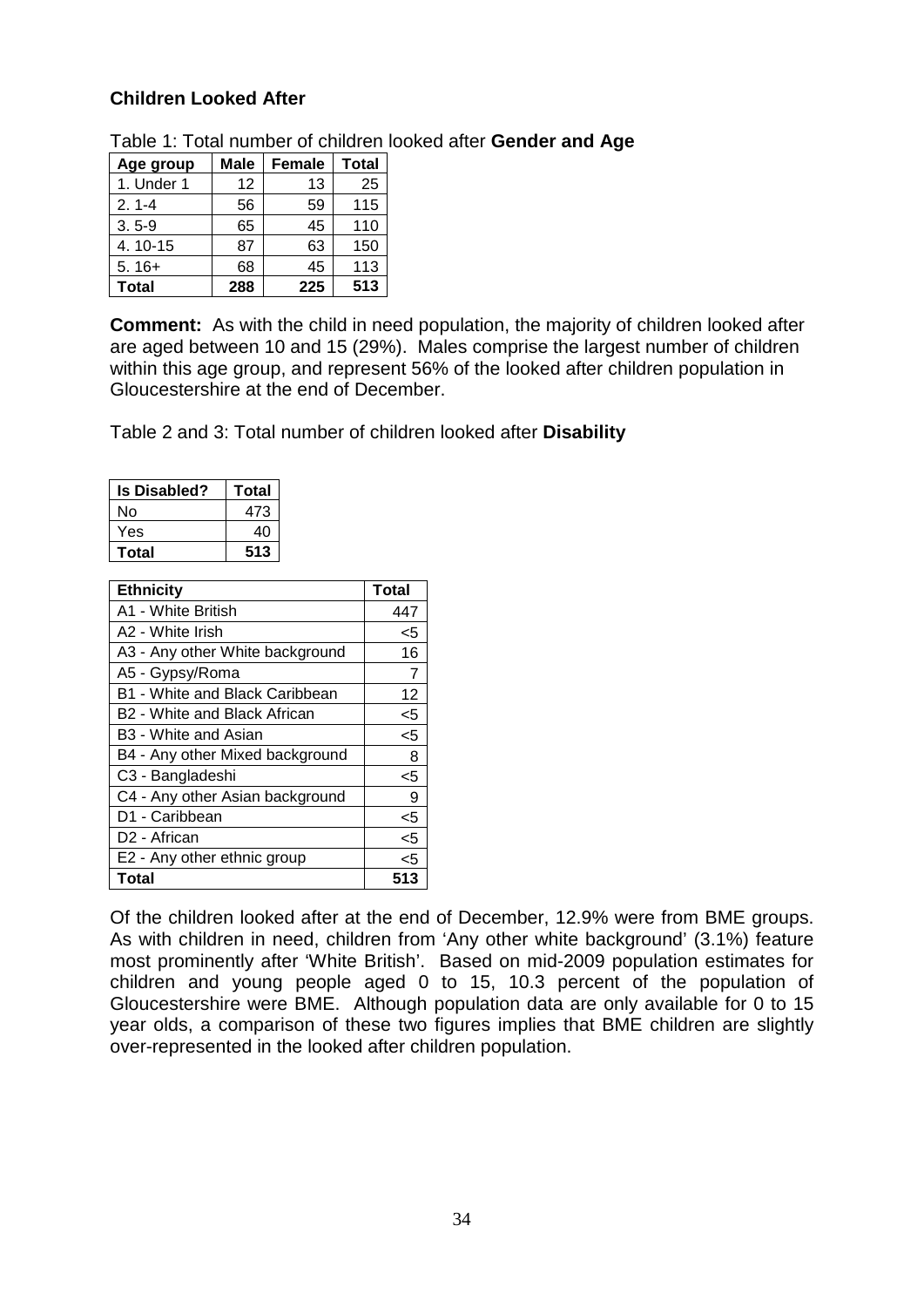# <span id="page-35-0"></span>**Youth Support Service**

## **What we do:**

Gloucestershire Youth Support Team provides a range of services targeted at vulnerable young people. These services are aimed at young people aged 10-19 (or up to age 25 if special needs or care leavers). The types of work covered include: Youth Offending, Youth Crime Prevention, and work with young people not in education, employment or training (NEET), Young People's Substance Misuse and Care Leavers.

#### **Service user data:**

The data presented below is a snapshot as at January 2013. There were 2745 young people on the Youth Support Team (YST) caseload as at January 2013.

This information has been taken from the YST caseload as at January 2013, using information from the Learning Difficulty and Disability Teams, Youth Offending, Youth Crime Prevention, Astra, Young People's Substance Misuse, Post 16 LAC and Care Leaver, Connexions and Youth Housing elements.

Table 1: Percentage of Young people accessing youth services **Race**

| Category               | $\frac{1}{2}$ |
|------------------------|---------------|
| <b>White British</b>   | 79.5%         |
| White $-$ Other        | 4.5%          |
| All other Ethnicities* | 16%           |

*\*Please note that included in the 'All other Ethnicities' there are 224 young people where the Ethnicity is Unknown.*

# **Disability**

Of the 2745 young people on the caseload list, 1371 (50%) have an identified Learning Disability or Difficulty. This figure reflects the number of service users represented within the learning difficulty and disability team and a higher representation of disabled young people who are not in education, employment or training.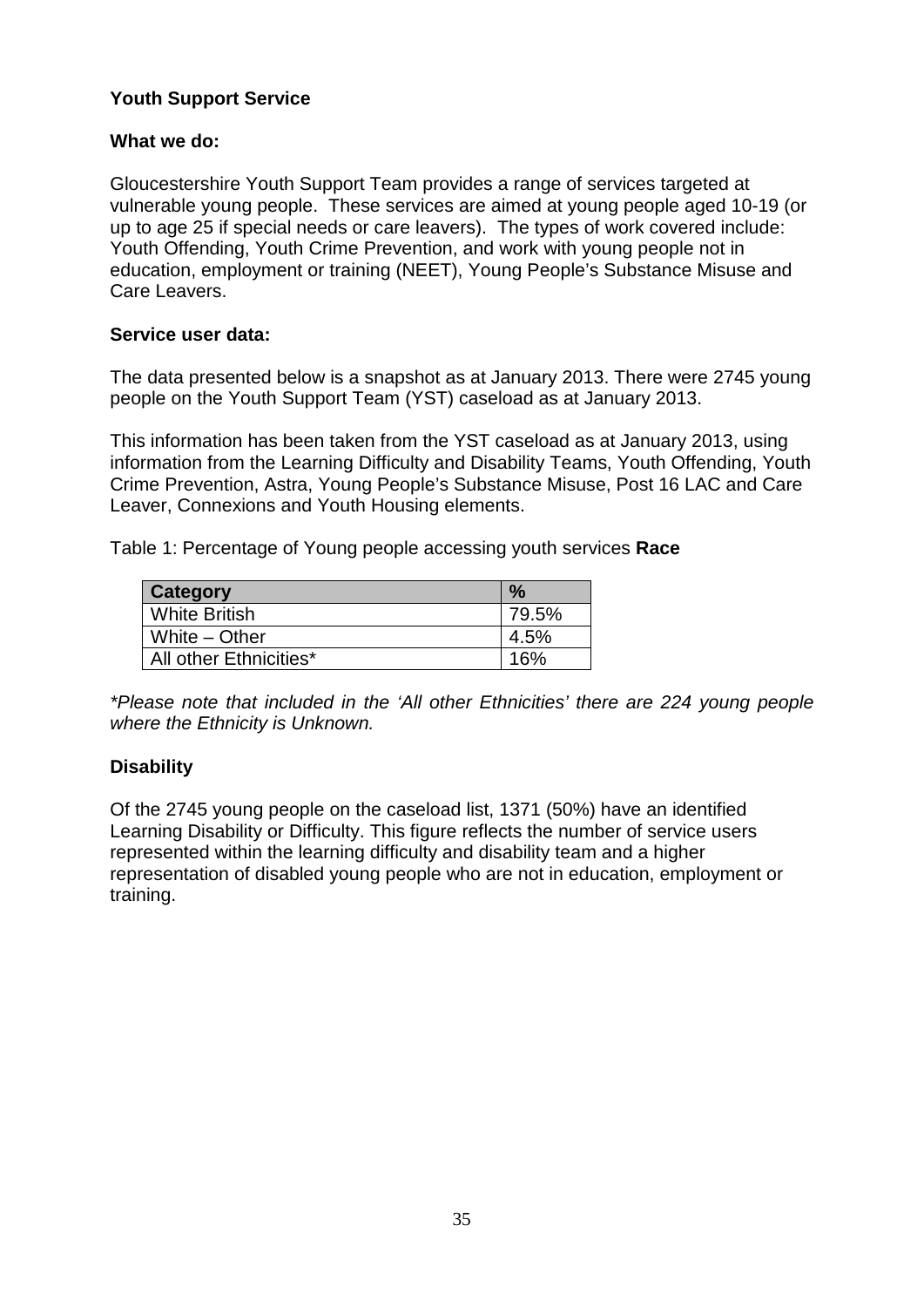# <span id="page-36-0"></span>**Schools**

The following information is derived from the School Censuses taken in January and October 2012. This information will only cover children attending a maintained Gloucestershire school or Academy, and will include children resident in other counties/authorities. It will not include information on children resident in Gloucestershire but attending schools elsewhere.

| <b>Gender - All Schools</b>  | <b>Total</b> | <b>Girls</b> | <b>Boys</b> |
|------------------------------|--------------|--------------|-------------|
| <b>Primary Schools</b>       | 42688        | 20957        | 21731       |
| <b>Secondary Schools</b>     | 39010        | 19433        | 19577       |
| <b>Special Schools</b>       | 1035         | 254          | 781         |
| <b>Gloucestershire Total</b> | 82733        | 40644        | 42089       |

**Comment:** The gender split between girls and boys in primary and secondary schools generally reflects that of the population; however there are significantly more boys than girls in our special schools.

| <b>Special Educational Needs</b><br>- All Schools | Roll)<br>5<br>Total<br>(Number | <b>NES</b><br>Ⴆ<br><b>Statement</b> | provision<br>special<br>$\frac{1}{2}$ | action<br>School | plus<br>action<br>School | (No Statement)<br><b>SEN</b> |
|---------------------------------------------------|--------------------------------|-------------------------------------|---------------------------------------|------------------|--------------------------|------------------------------|
| Primary                                           | 42688                          | 578                                 | 35763                                 | 4790             | 1557                     | 6347                         |
| Secondary                                         | 39010                          | 671                                 | 33235                                 | 4190             | 914                      | 5104                         |
| Special                                           | 1035                           | 922                                 |                                       | 11               | 102                      | 113                          |
| <b>Gloucestershire Total</b>                      | 82733                          | 2171                                | 68998                                 | 8991             | 2573                     | 11564                        |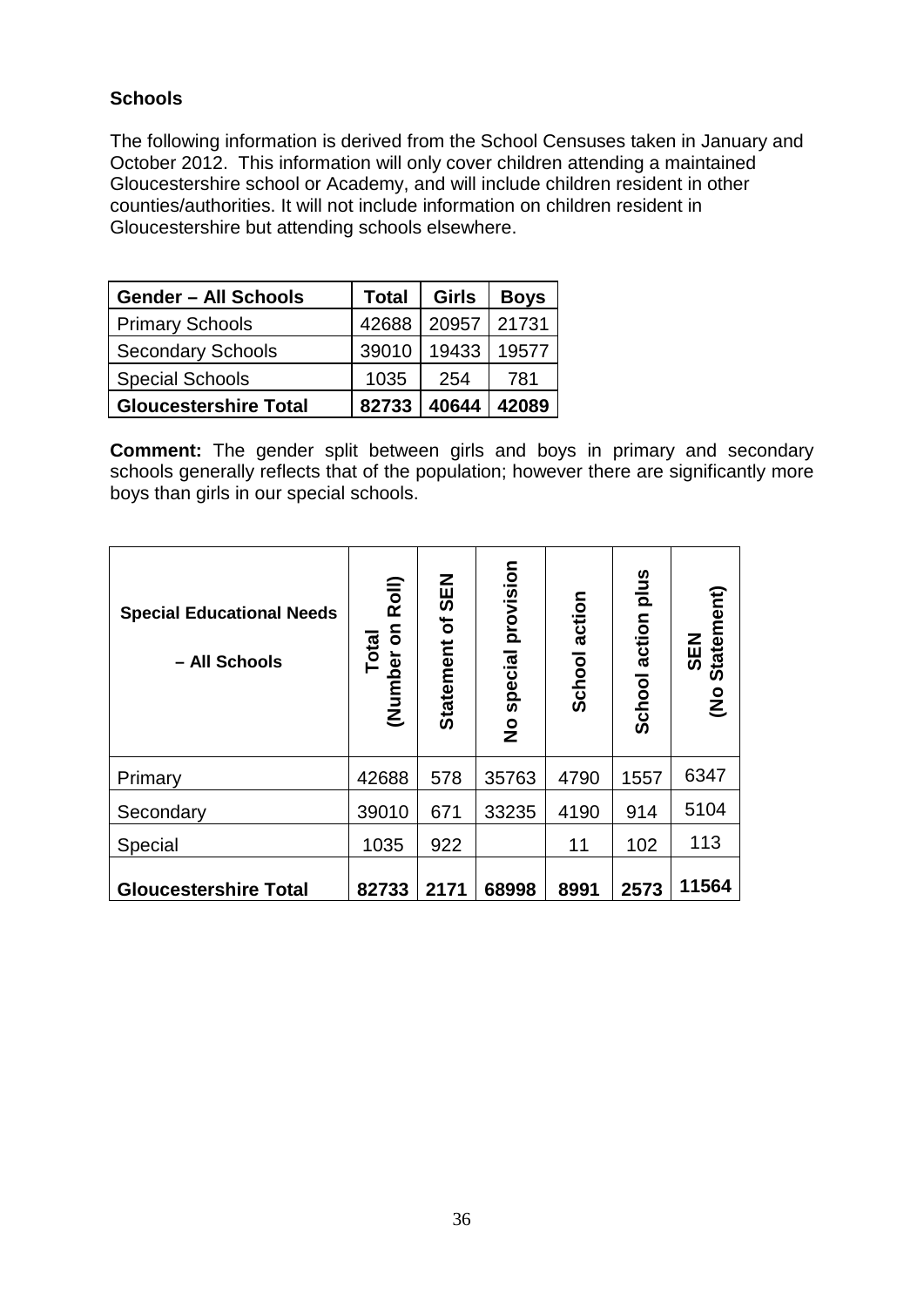# **SUMMARY OF NUMBER ON ROLL - ALL SCHOOLS**

| <b>Sector</b> | $<$ 3           |    |      |                    |      |      | 8    | 9                                       | 10   |           | 12 |      | 14   | 15   | 16   | 17   | 18  | 19+ | <b>Total</b> |
|---------------|-----------------|----|------|--------------------|------|------|------|-----------------------------------------|------|-----------|----|------|------|------|------|------|-----|-----|--------------|
| Primary       |                 |    | 6543 | 6283   6116   5972 |      |      | 5988 | 6058                                    | 5690 | 37        |    |      |      |      |      |      |     |     | 42688        |
| Secondary     |                 |    |      |                    |      |      |      |                                         |      | 6174 6332 |    | 6611 | 6572 | 6705 | 3445 | 2903 | 246 | 18  | 39010        |
| Special       | 22 <sub>1</sub> | 36 | 64   | 60                 | 46   | 60   | 68   | 56                                      | 80   | 87        | 86 | 99   | 105  | 119  | 19   | 10   | 18  |     | 1035         |
| <b>Totals</b> | 22 <sub>1</sub> | 37 | 6607 | 6343               | 6162 | 6032 | 6056 | 6114   5774   6298   6418   6710   6677 |      |           |    |      |      | 6824 | 3464 | 2913 | 264 | 18  | 82733        |

(Ages as at 31st August 2012)

**Comment:** Over the last five years, overall pupil numbers in Gloucestershire schools have fallen however, with rising birth figures we are seeing an upward turn in numbers of infant class pupils.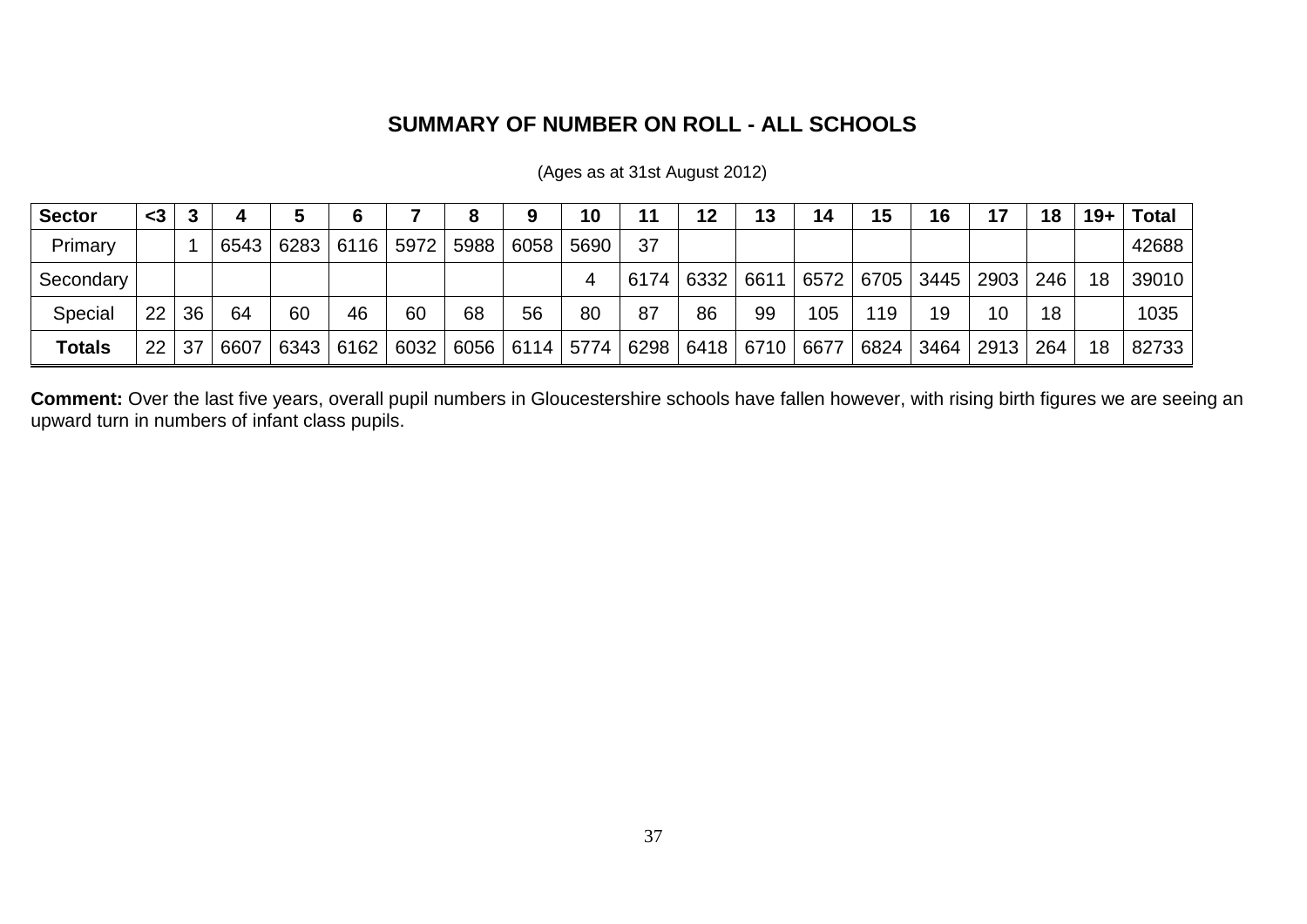# **ETHNICITY - ALL SCHOOLS**

( As at January 2012)

| <b>School Type</b>           | 4<br>Total | Asian Background<br>Other<br>Any | Any Other Ethnic Group | Bangladeshi | Black - African | Any Other<br>$\mathbf{L}$<br>Black | Carribean<br>$\blacksquare$<br><b>Black</b> | Chinese | Indian | Other<br>$\blacksquare$<br>Mixed | Mixed - White and Asian | White and Black African<br>Mixed - | White and Black Caribbean<br>$\mathbf{L}$<br>Mixed | Not obtained | Pakistani | Refused        | Eastern European<br>White | English<br>$\blacksquare$<br>White | / Roma<br>Gypsy<br>$\blacksquare$<br><b>White</b> | White - Irish | White - Other   | White - Other British | Scottish<br>White - | Heritage<br>Traveller of Irish<br>$\mathbf{I}$<br>White | Welsh<br>$\mathbf{r}$<br>White | Western European<br>$\mathbf{r}$<br>White | and Chinese<br>White | EAL             | BME  | <b>WHITE</b> |
|------------------------------|------------|----------------------------------|------------------------|-------------|-----------------|------------------------------------|---------------------------------------------|---------|--------|----------------------------------|-------------------------|------------------------------------|----------------------------------------------------|--------------|-----------|----------------|---------------------------|------------------------------------|---------------------------------------------------|---------------|-----------------|-----------------------|---------------------|---------------------------------------------------------|--------------------------------|-------------------------------------------|----------------------|-----------------|------|--------------|
| Primary                      | 35798      | 243                              | 85                     | 121         | 161             | 104                                | 129                                         | 79      | 427    | 424                              | 306                     | 146                                | 474                                                | 50           | 99        | 234            | 588                       | 29016                              | 154                                               | 98            | 491             | 1630                  | 77                  | 26                                                      | 181                            | 352                                       | 56                   | 1823            | 4563 | 30904        |
| Secondary                    | 39312      | 214                              | 96                     | 105         | 161             | 58                                 | 119                                         | 118     | 381    | 332                              | 246                     | 95                                 | 455                                                | 163          | 92        | 243            | 362                       | 33189                              | $\overline{4}$                                    | 124           | 412             | 1579                  | 133                 | 12                                                      | 216                            | 307                                       | 56                   | 1369            | 3789 | 35117        |
| Special                      | 887        | $\overline{ }$                   | က<br>V                 | ပ္ပ         | $\overline{11}$ | က<br>V                             | G                                           | က<br>V  | Ln     | $\overline{c}$                   | $<$ 5                   | $<$ 5                              | $\mathsf{c}$<br>$\overline{\phantom{0}}$           | ს<br>ა       | ςp        | $\frac{8}{18}$ | LO.                       | 660                                | $\sqrt{5}$                                        | ζP            | $\overline{17}$ | 86                    | $\sqrt{5}$          | ს<br>V                                                  | 4                              | $\overline{4}$                            | ს<br>ა               | $\overline{31}$ | 116  | 751          |
| <b>Gloucestershire Total</b> | 75997      | 464                              | 184                    | 230         | 333             | 165                                | 257                                         | 199     | 813    | 775                              | 554                     | 242                                | 942                                                | 262          | 195       | 495            | 955                       | 62865                              | 201                                               | 224           | 920             | 3295                  | 211                 | 39                                                      | 401                            | 663                                       | 113                  | 3223            | 8468 | 66772        |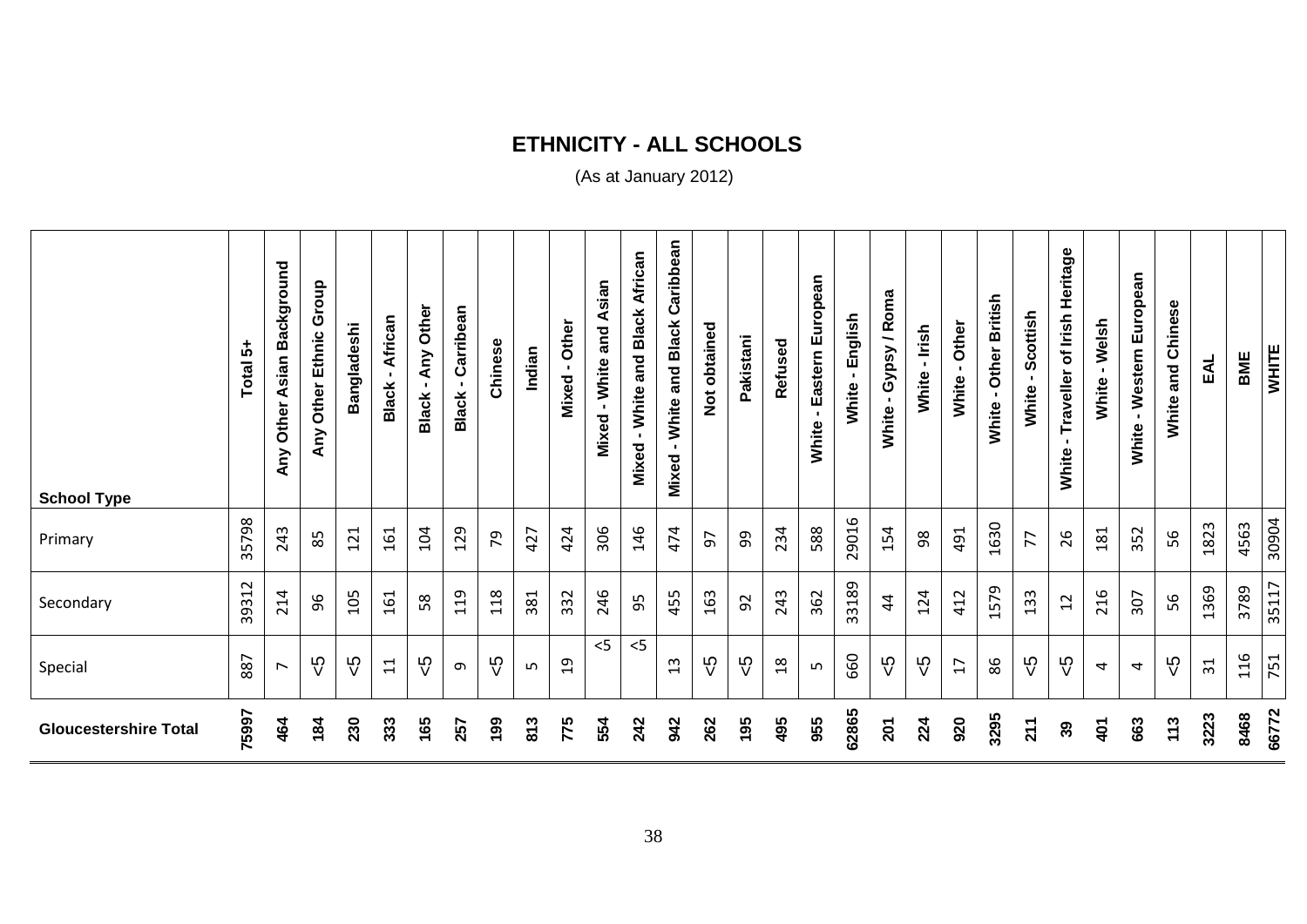**Comment:** There is an increasing diversity of ethnicities in Gloucestershire schools and increasing numbers of pupils with first language other than English (shown here as EAL).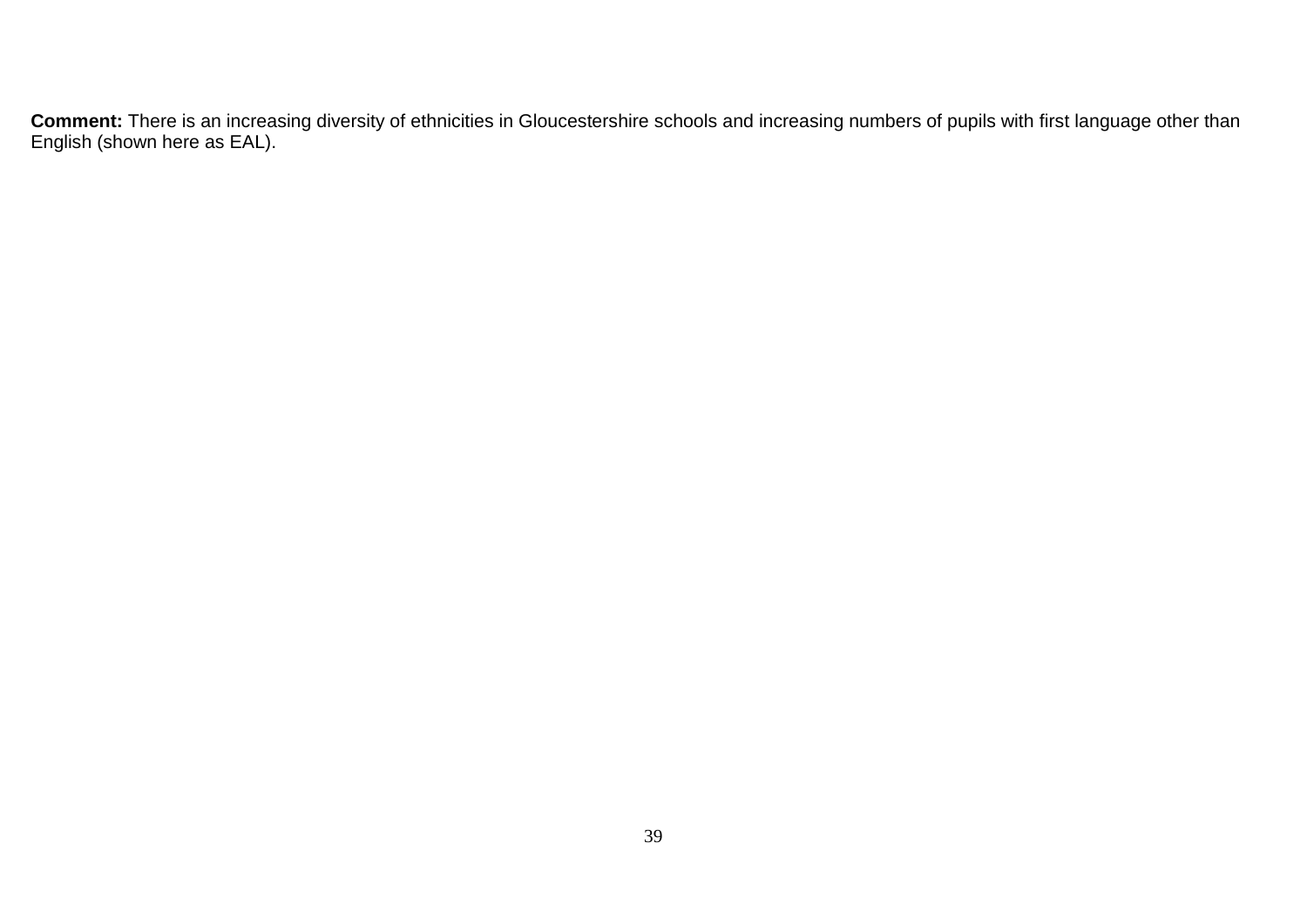# <span id="page-40-0"></span>**Children's Centres**

#### **What we do**

All Gloucestershire 39 children's centres are contracted to deliver a core offer of services comprising of the following:

- Links to integrated early education and childcare provision to support parents and carers
- Health services for children and their parents
- Information and advice about children's services , parenting support and a range of family support services
- Training and advice to help parents gain skills and find work

# **Further information:**

The performance report for Gloucestershire's Children Centres is an evaluation of a range of key areas of children's centre activity during the year 2012 (Jan-Dec).

This includes information of engagement with key user groups

The information has been used to inform the revised specification for Children Centres services and improve the effectiveness of children's centres services as part of the performance management arrangements.

The monitoring of current children's centre activity and impact is based on a variety of data sources. These include:

- e-Start data
- the online Joint Strategic Needs Analysis (EJSNA)
- Other Gloucestershire County Council data collection systems including Capita One, Liquidlogic and EMS
- OFSTED data
- Sufficiency Assessments
- Data collected through Annual Conversations with Childrens Centres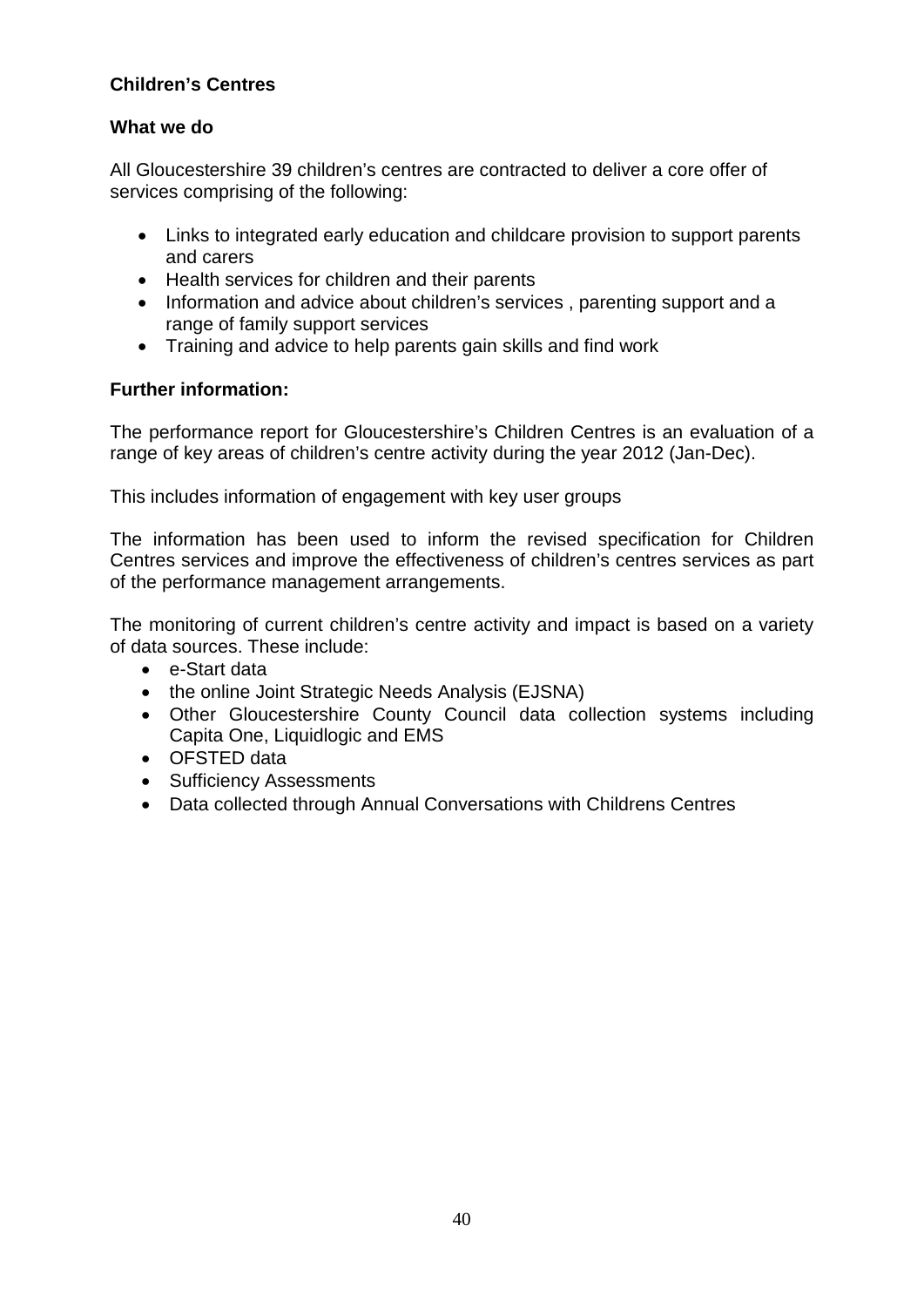#### **Service user data:**

The data presented below covers the period January 2012 to December 2012

#### **Numbers of children registered at a children's centre**

There are currently 33,391 0-4 year olds in Gloucestershire, 20,143 are registered with children's centres. Table 1 and 2 outline a breakdown of the diversity profile of children registered across our childrens centres

Table 1 and 2: Number of children registered at children's centres: **Age and Gender**

|               | $0-4$ yrs | 5-18 yrs | <b>TOTAL</b> |
|---------------|-----------|----------|--------------|
| <b>FEMALE</b> | 6342      | 3338     | 9680         |
| <b>MALE</b>   | 6703      | 3760     | 10463        |
| <b>TOTAL</b>  | 13045     | 7098     | 20143        |

|               | 0-12 months | vear | 2 years | 3 years | 4 vears | <b>TOTAL</b> |
|---------------|-------------|------|---------|---------|---------|--------------|
| <b>FEMALE</b> | 1073        | 1492 | 1379    | 1279    | 1119    | 6342         |
| <b>MALE</b>   | 1100        | 1623 | 1469    | 1341    | 1170    | 6703         |
| <b>TOTAL</b>  | 2173        | 3115 | 2848    | 2620    | 2289    | 13045        |

Table 3: Number of children registered at children's centres: **Disability (SEN) and Race**

|                  |           |            | <b>Total</b> | % of total |
|------------------|-----------|------------|--------------|------------|
|                  |           |            |              | number     |
|                  | $0-4$ vrs | $5-18$ yrs |              | registered |
| Disability (SEN) | 483       | 464        | 947          | 4.7%       |
| Race             | 814       | 510        | 1,324        | 6.5%       |

Children's Centre are required to report as part of performance monitoring arrangements the numbers of SEND children from 0-5 within the reach area and the number accessing children's centre services . Self-reported by children's centres this information includes

- The number of children aged 0-5 who were on the SEN Code of Practice, which the children centre is aware of in their reach area during 2012 on
- Early Years Action
- Early Years Action Plus
- With a statement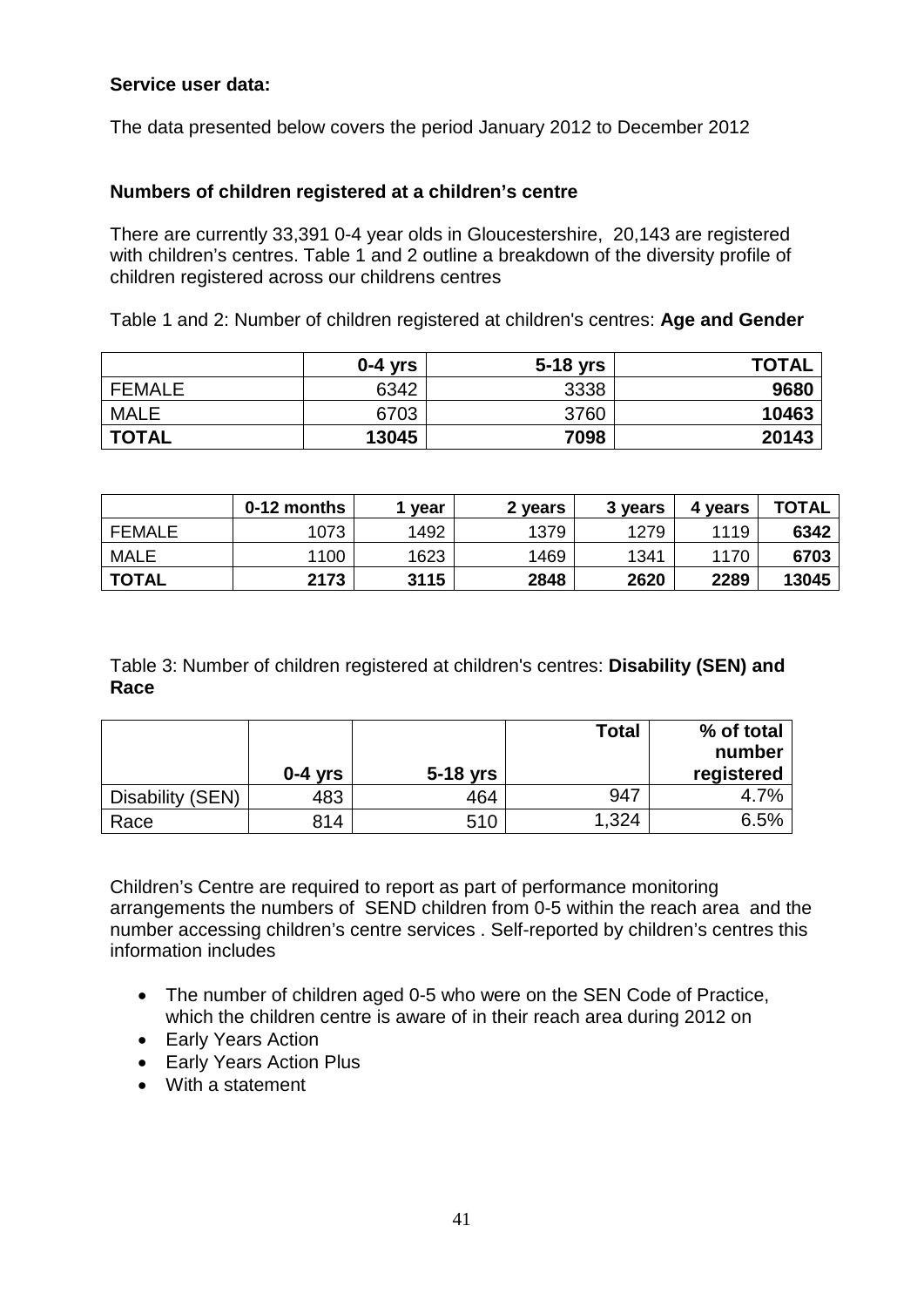- The recorded figures reflect the anticipated activity for each phase of children's centre. The larger Phase 1 centres, which have greater capacity with larger buildings and staff and which have the populations in greatest need of children's centre services, are recording the highest levels of registration of 0 – 4s and of engagement with these children.
- Children's centres actively collaborate with local partners across the reach area to develop local data and knowledge of the families within the area. Where access may be more difficult for parents from a minority ethnic group because language and or custom may present a barrier, steps are taken to recruit staff specifically to support these groups

#### **Numbers of children seen at a children's centre**

Table 1 and 2: Number of children seen (Receiving services) at children's centres **Age and Gender**

| በ-4<br><b>vrs</b><br>10 | $\overline{\phantom{a}}$<br><b>vrs</b><br>э-<br>- 33 | $\frac{1}{2}$ |
|-------------------------|------------------------------------------------------|---------------|
| .2569                   | $\sim$ $\sim$ $\sim$<br>U<br>. J 1                   | . чд $-$      |

| Age           | <b>Under 1</b> | 1 yr | 2vrs | 3vrs | 4vrs | <b>Total</b> |
|---------------|----------------|------|------|------|------|--------------|
|               | 3639           | 2543 | 2640 | 2376 | 4074 | 12569        |
| Children Seen |                |      |      |      |      |              |

Key messages

• 92% of children with disabilities or 873 accessed services during 2012.

There has been an increase overall of the total number of 0-4 year olds receiving services from 6,870 in 2011 to 12,569 in 2012. Which reflects:-

- Families accessing services through Children Centres has increased. This is mainly due to engagement with families in the reach area.
- The largest 'vulnerable groups' recorded as accessing 30% centres are: fathers, black and minority ethnic (BME) families, workless households and lone parents. Gloucester and Cheltenham have the largest number of 'vulnerable groups' accessing services.
- More vulnerable 2 year olds are accessing early education opportunities. Total placements during 2010 were 339 increasing to 447 during 2012.
- A strong emphasis on targeting new births as live birth data available for every reach area
- Good signposting to children's centre services by partners agencies.
- Midwives delivering universal maternity services through children's centres
- Regular pattern of clinic visits and activities for babies and very voung children
- Information sharing protocol with Health Visitors is established
- 95% of all 3 and 4 year olds accessed 15 hours free education in 2010/2011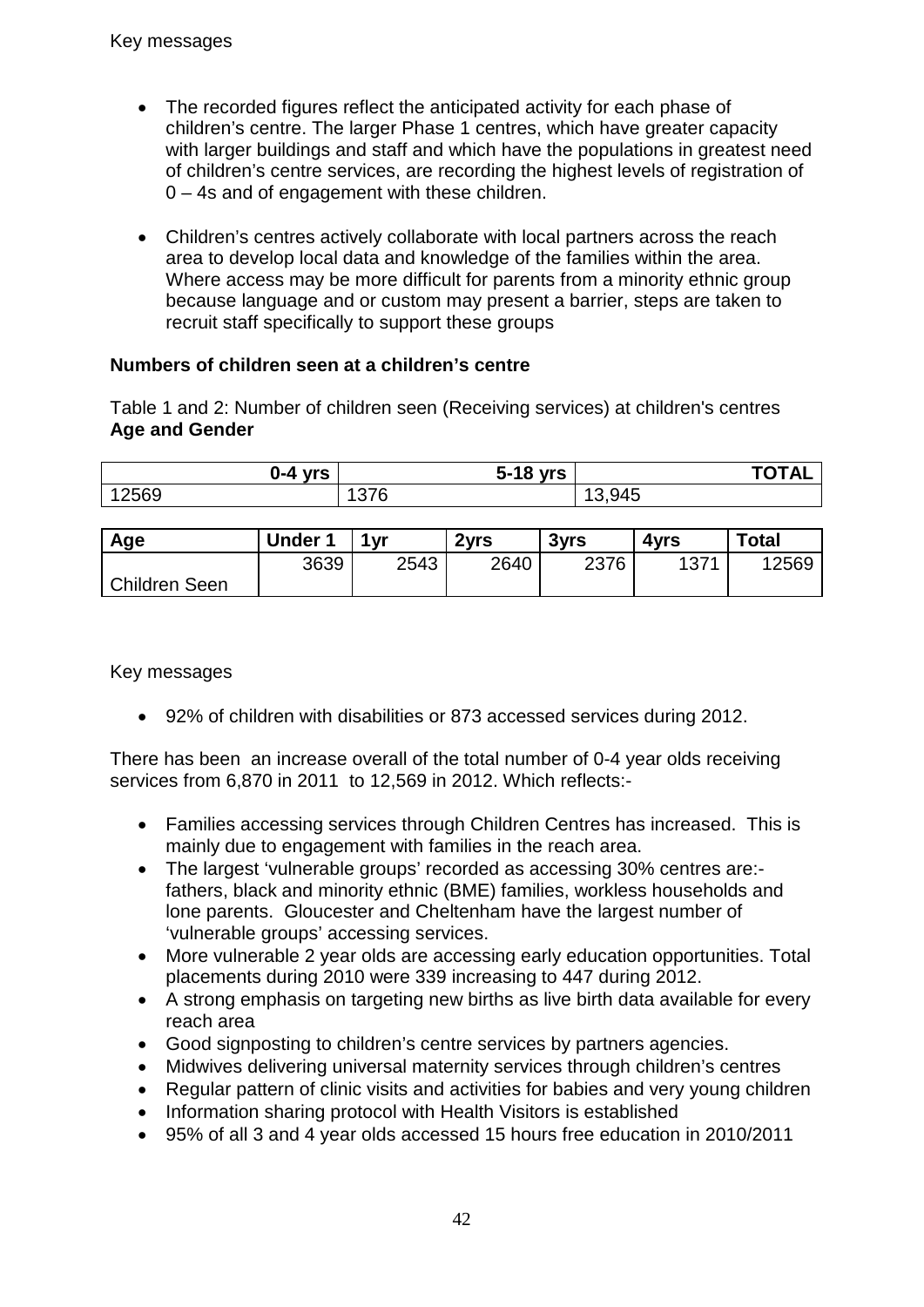#### **Numbers of parents and carers accessing children's centre services (of those registered with the centre)**

Table 1: Numbers. of parents/carers registered at children's centres **Gender**

| FEMALE       | 14,336 |
|--------------|--------|
| <b>MALE</b>  | 0.77c  |
| <b>TOTAL</b> | 24,115 |

Table 2: Numbers. of parents/carers registered at children's centres **Race** 

| Carers registered (parents only) BME | 1438 |
|--------------------------------------|------|
| Carers registered (all) BME          | 1508 |

- The number of parents / carers accessing services in children's centres has risen with centres recording seeing 56% of parents / carers registered during 2012
- Data is collected on a number of adult and family characteristics which includes disability , male carers , teenage parents , economic migrants, immigrants and traveller families

Table 3: Numbers of carers seen at children's centres

| All carers seen                                   | 13567 |
|---------------------------------------------------|-------|
| <b>Female Carers seen</b>                         | 11661 |
| Male Carers seen                                  | 1906  |
| Teenager mother or pregnant teenager              | 386   |
| Carers seen with a Disability and/or Special Need | 1279  |
|                                                   |       |

| Carers seen (parents only) BME | 661 |
|--------------------------------|-----|
| Carers seen (all) BME          | 685 |

- The Annual Profile (which gives the "Seen" data) does not have a category for BME carers seen although 823 BME children have been recorded as receiving services during 2012
- Children's centres actively collaborate with local partners across the reach area to develop local data and knowledge of the families within the area. Where access may be more difficult for parents from a minority ethnic group because language and or custom may present a barrier, steps are taken to recruit staff specifically to support these groups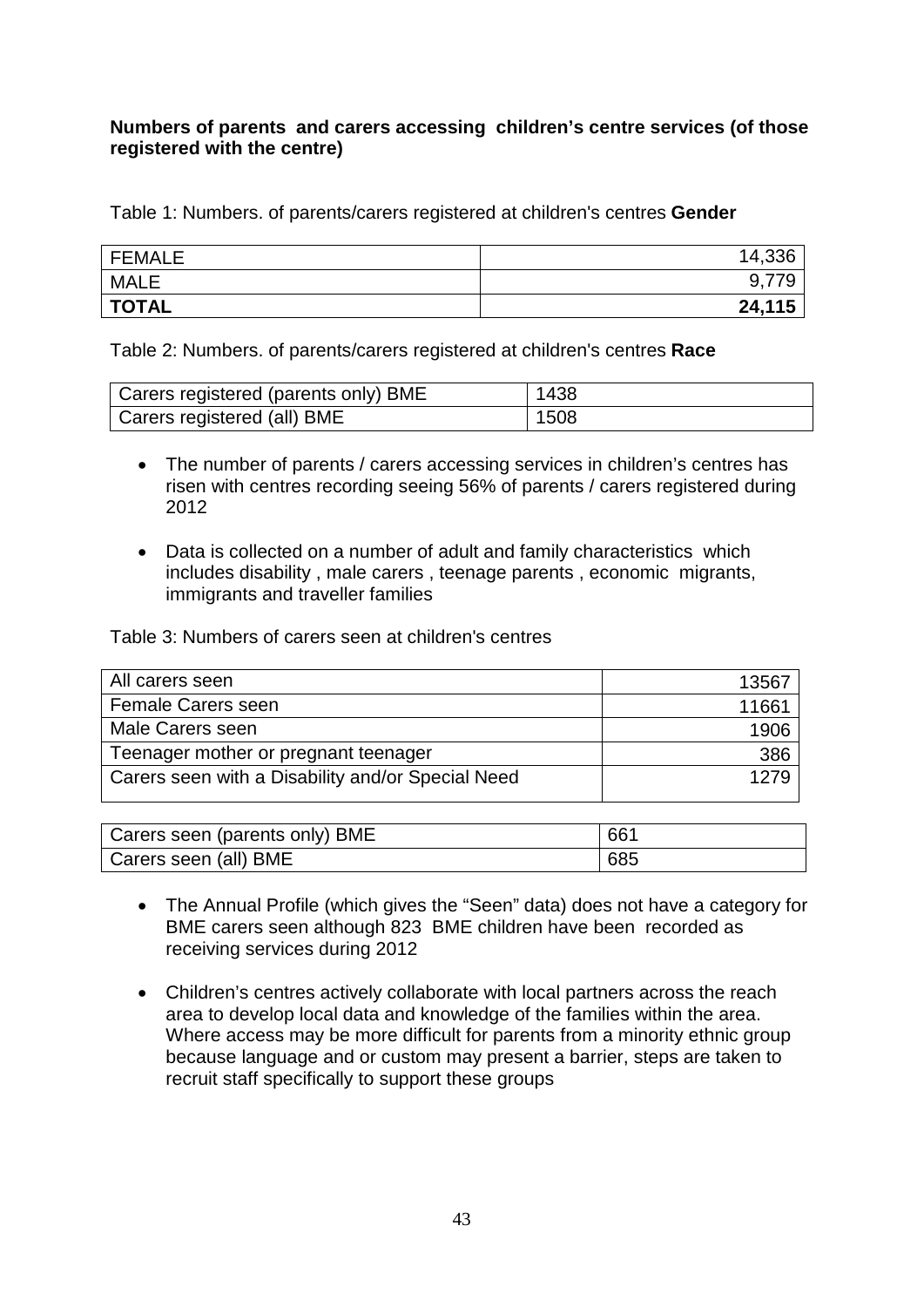#### **Numbers. of families in the hard to reach category**

Children Centre's can record where they feel appropriate BME families who are considered vulnerable or hard to reach and will further classify under economic migrant who is a person who leaves their home country to live in another country with better work or living conditions (usually labour migration) and immigrant a person who comes to live permanently in a foreign country

However centres might not record "hard to reach" for every family that falls into this category. For example, a family classified as immigrants might use a children's centre, but because they're well supported and/or have adapted to the UK, they are not hard to reach or classified as vulnerable

| Economic Migrant | Traveller | Immigrant |  |  |
|------------------|-----------|-----------|--|--|
| 125              | ົ<br>◡▵   | 39        |  |  |

. Further data analysis on specific groups has been undertaken by The Early Childhood Years team. The analysis covers gender, SEN, free school meals, ethnicity, children for whom English is not their home language and Looked After Children.

# **Case study: Children's centres**

#### **What we found:**

.

BME families can make up to around 40% of our total service users in centres placed in areas of high deprivation. We also know that some BME groups including families from east European countries are less likely to access early year's education.

#### **What we did:**

Staff working within our centres have started to work in partnership with other children's centres to share skills and strategies to attract under represented families into the centres. This has already resulted in a number of successes in bringing traveller families into pre-school settings.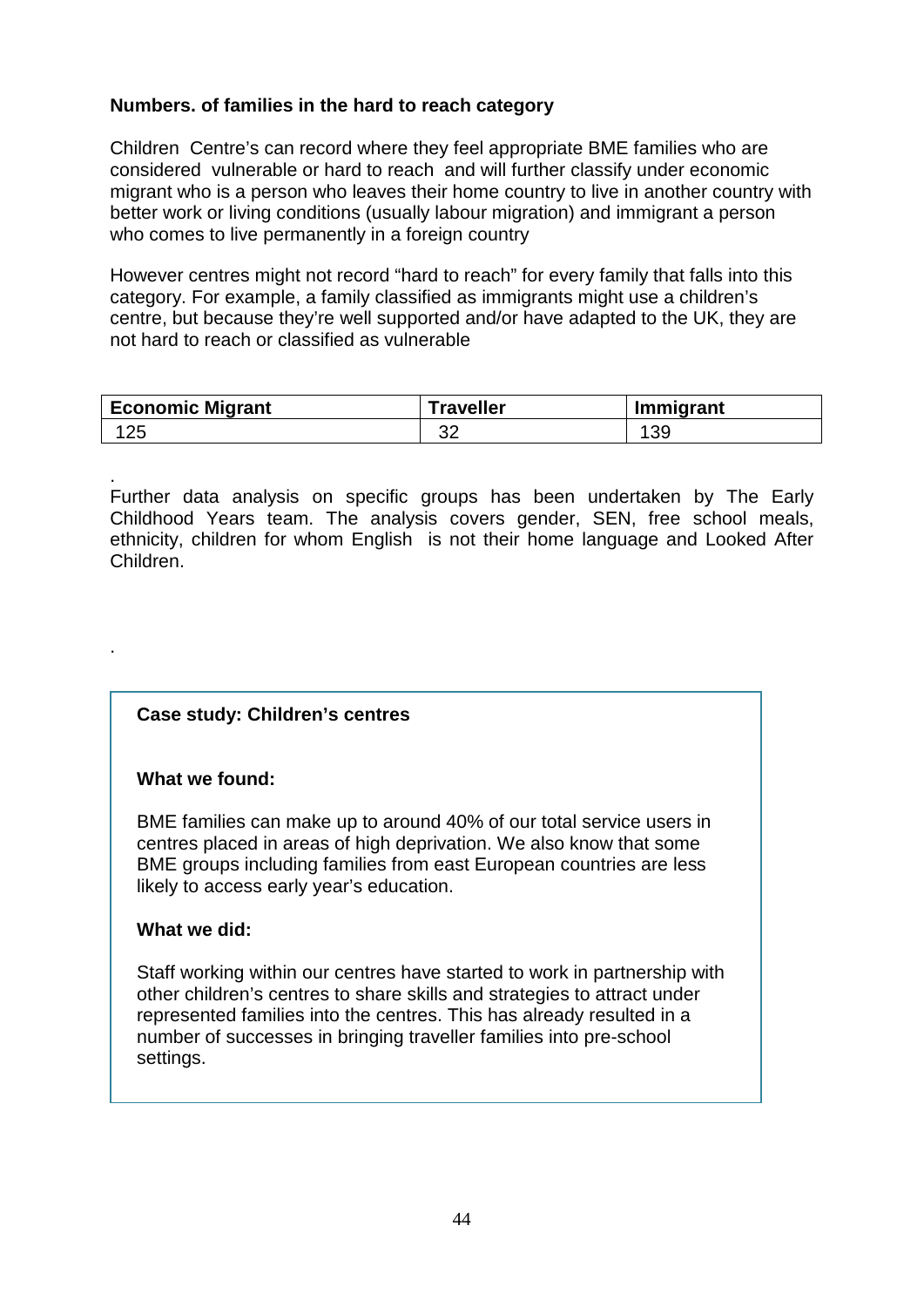# <span id="page-45-0"></span>**Libraries**

#### **What we did in 2012**

During 2012 three main strands of the Library Strategy were implemented. These were:

- Adiustment to opening hours at libraries
- Launch of a new public sector mobile library service
- Establishment of 8 Community Libraries

# **Consultation and engagement**

Prior to the Library Strategy decision at Cabinet on 5th April 2012 a 12 week extensive consultation process had been carried out about the proposals. This included obtaining feedback about the overall strategy proposals including community libraries and the development of a public sector mobile library service.

During the implementation phase further customer and community engagement was carried out for each project. This included seeking information from library users who may share one of the protected characteristics in order to evaluate the impact of the changes and where relevant to provide mitigations to offset adverse effects of the changes being made.

Data about the numbers of people affected was gathered but service users did not always provide information regarding their status with regard to the groups covered by the Equalities Act.

# **Service user data**

The introduction of the new Library Management System in October 2013 will enable us to gather more accurate equalities data about people joining the library and using the library services.

# **Adjustment to opening hours at libraries**

The users of each library were asked to indicate their preferred choice of opening hours across the week. This consultation took part during May and July 2012. 569 written responses received about the distribution of the revised opening hours. Where the customer responses identified negative impact on their access to a library service we reviewed these to check if there was an impact on customers identifying themselves as having a protected characteristic. No recorded differential impact on people sharing protected characteristics became evident. Although opening hours are reduced, all libraries are available to all users.

# **Launch of a new public sector mobile library service**

Users of the mobile library service had been fully consulted about the proposals for changes to the mobile library service during the Library Strategy consultation period which ran from 11th December 2011 to 20th January 2012. During September 2012, customers visiting the mobile libraries were notified about the proposed new mobile stops due to be implemented in December or where their nearest library was.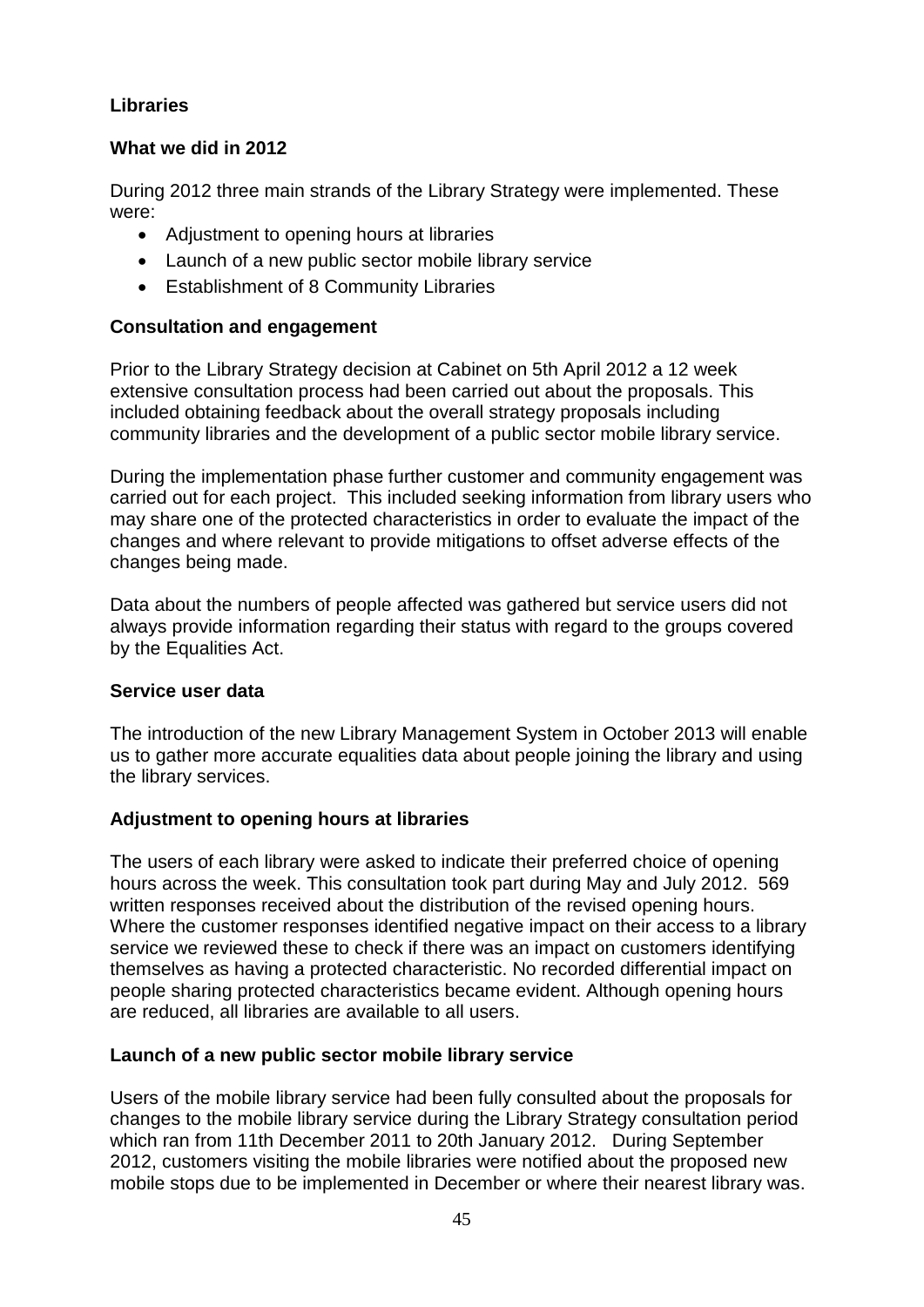Any registered customers who had not visited the mobile during that month were contacted by phone and then subsequently by letter. A total of 933 registered mobile users were contacted. The purpose of the conversations held with each person was to assess if they would still be able to use one of the new mobile library proposed stops or visit a static library. If none of these applied staff engaged in a structured conversation based on a questionnaire in order to identify if anyone from a protected group would be affected adversely by the changes compared to people not in protected groups and then these individuals were offered a range of potential mitigating actions to help them sustain library use.

Additionally, during the month that the mobile was off the road in preparation for the launch of the new service all registered mobile library users were contacted by letter to inform them of the actual rota and for their nearest new mobile stop or nearest library and reminding them to contact us if they had any concern about their ability to sustain their library use so that we could make alternative arrangements. Additionally, a further 676 people who from our borrower records appeared to have used the mobile library service alongside their use of a static library during the previous year were also contacted and informed about the new mobile service and route and stops.

Of the 993 registered mobile users contacted 48 identified themselves as elderly; 27 as disabled. Mitigations applied to enable these people to continue library service use included: housebound service (21people), bus passes (1 person), library club (7 people), e.books (3 people), volunteer transport to a library (3 people), RNIB service (1 person), enhanced collection at Danby centre, Lydney. (Total 36) The remaining 12 disabled or elderly people are able to use the new mobile service independently and did not need any support.

#### **Establishment of 8 Community Libraries**

Prior to transfer to community, staff at the libraries received training about identifying needs of customers and in providing transition support. No individual service users were identified as requiring mitigations to help them sustain library use due to their protected characteristic status.

Older people attending Minchinhampton and Brockworth library club confirmed they would continue to attend the clubs in the community libraries.

Revenue Grant Agreements with Community Libraries require the trustees responsible for the community library to maintain public access to the community library for all people.

Community Libraries are included in the countywide Books on Prescription scheme for people with mild to moderate mental health issues.

#### **Further information:**

An extensive and detailed impact analysis has recently been carried out as part of the development of the Library Strategy and can be viewed on our website.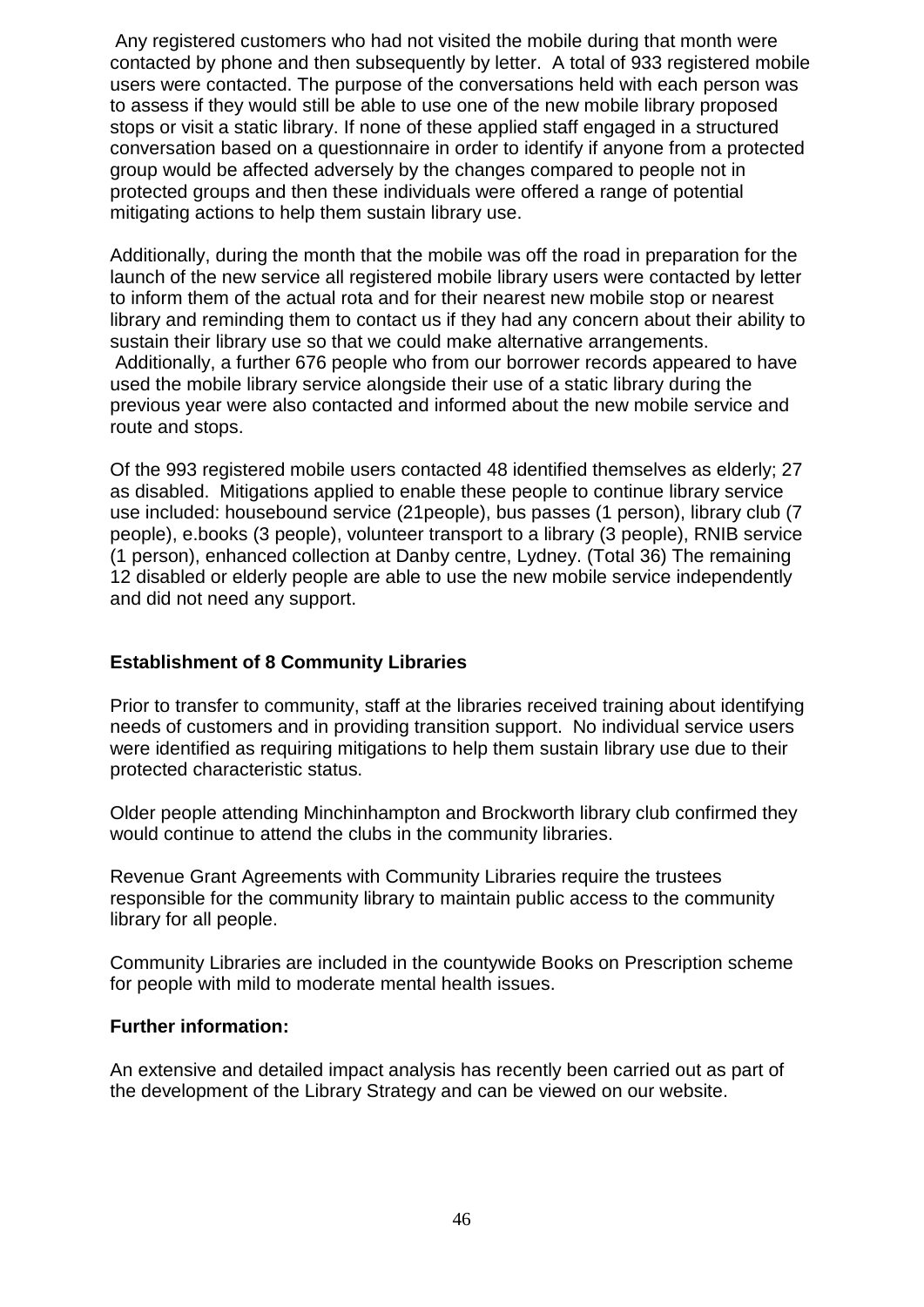# <span id="page-47-0"></span>**Archives**

# **What we do:**

Gloucestershire Archives looks after the historic archives and local studies resources relating to Gloucestershire. We make this documented heritage (our collections) available to the public by:

- collaborating to publish catalogues, lists and indexes and to make these available online
- providing online information, advice and learning experiences
- collaborating to provide online digital copies of items in our collections;
- providing physical access to items via a public research room;
- responding to customer queries by post, email, telephone or face-to-face;
- advising, supporting and working in partnership with local people and organizations to gather, interpret and share the rich heritage of Gloucestershire and South Gloucestershire;
- providing collections-inspired learning opportunities for people of all ages, including curriculum-linked resources for schools and a programme of events;
- sharing expertise with formal and informal learning providers;
- making copies of documents for remote users, personal use and publication; and
- advising on copyright & data protection issues.

The Archives service is able to draw on data from the [Public Services Quality Group](http://www.archives.org.uk/si-psqg/public-services-quality-group-psqg.html) (PSQG) on-site visitor survey to understand the profile of users accessing and using our services. This is administered by the Chartered Institute of Public Finance and Accountancy (CIPFA). We will publish the December 2012 survey results here when they become available. We anticipate that this will be towards the end of March 2013.

We are currently developing new Access & Learning policies along with an associated strategy and plan. These will set out our commitment to the provision of accessible services and our priorities for widening and increasing participation. They should be completed by the end of April 2013 and will be published on the Archives website at [www.gloucestershire.gov.uk/archives](http://www.gloucestershire.gov.uk/archives)

We are also making some improvements to the Archives customer database. This is currently used as a security measure to register on-site visitors. But we hope to extend its scope to improve our document ordering process and monitor participation. This work will continue throughout 2013 and we will be considering equalities requirements as part of the process.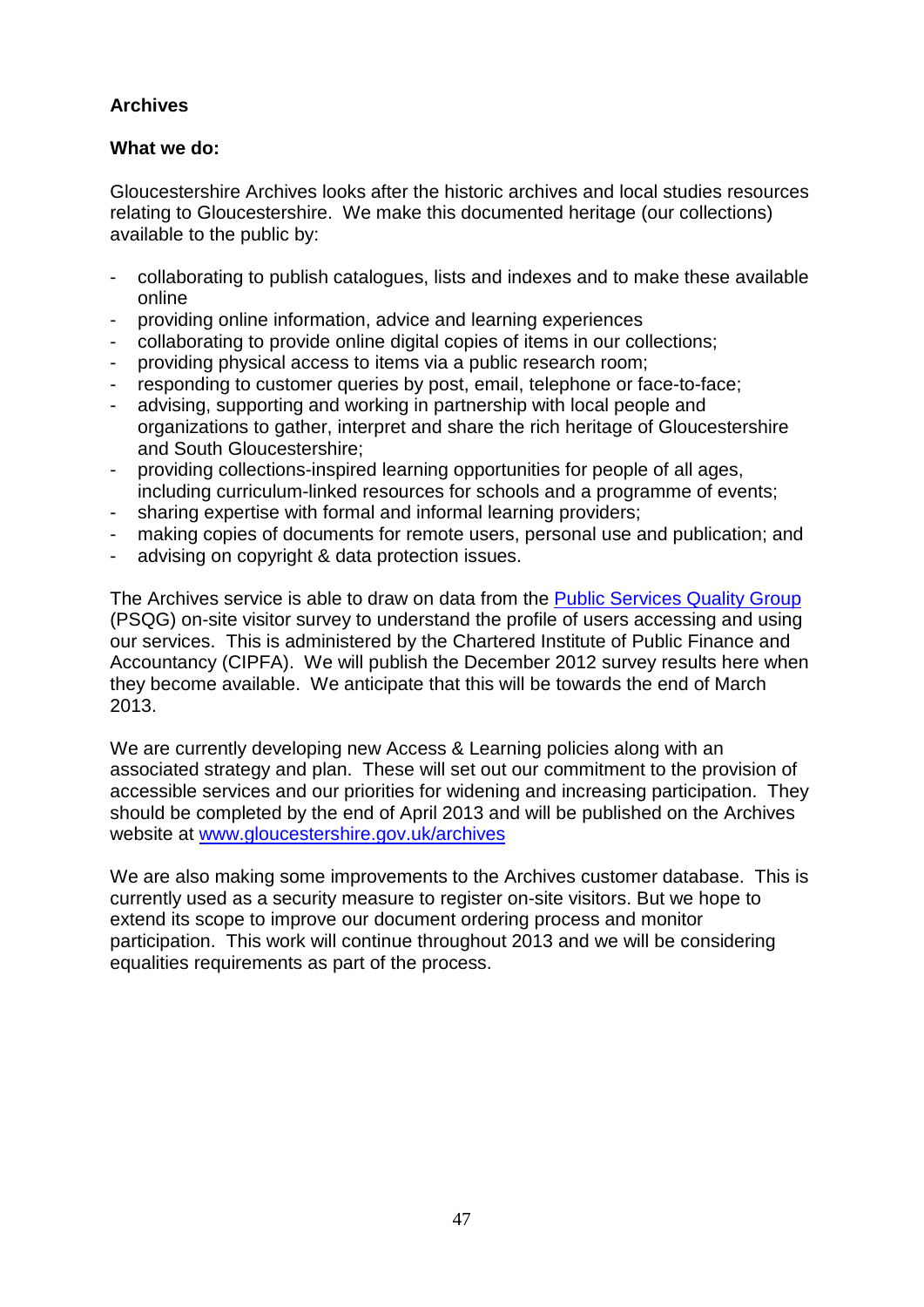# **Case study: Fostering a sense of belonging (good relations)**

#### **What we found:**

Following our successful Hidden Lives partnership project (see [www.bartonandtredworth.org.uk\)](http://www.bartonandtredworth.org.uk/) we identified an ongoing need to help people in the Barton & Tredworth areas to share and preserve their heritage. So we are continuing to meet with and support key community contacts. One outcome of this is a reminiscence project in Charter Court, a care home providing sheltered accommodation and a venue for community activities.

#### **What we did:**

We supported Gloucester City Homes and Charter Court Residents Association to develop the project and obtain a £10,000 grant from the Heritage Lottery Fund. We will also be helping them to deliver the project, which will run throughout 2013 and collect and preserve reminiscences from users with differing ethnic backgrounds. The organisers will also be using sound bites from these reminiscences, along with related objects, to create both a permanent display at the Court and on-line content for the Barton and Tredworth Community Heritage website.

#### **What difference did it make**

Residents will enjoy sharing their stories. The stories themselves will help residents and other local people value each other as individuals and better understand the traditions and backgrounds that exist within their community.

The stories will help to create a more accurate record of the county's documented history; one that better reflects the true diversity of Charter Court's multi-cultural neighbourhood.

Longer term, the project should help to establish Charter Court as a community centre for Barton and Tredworth by providing heritage gathering equipment, appropriately skilled local people and a mechanism for publishing and sharing community heritage.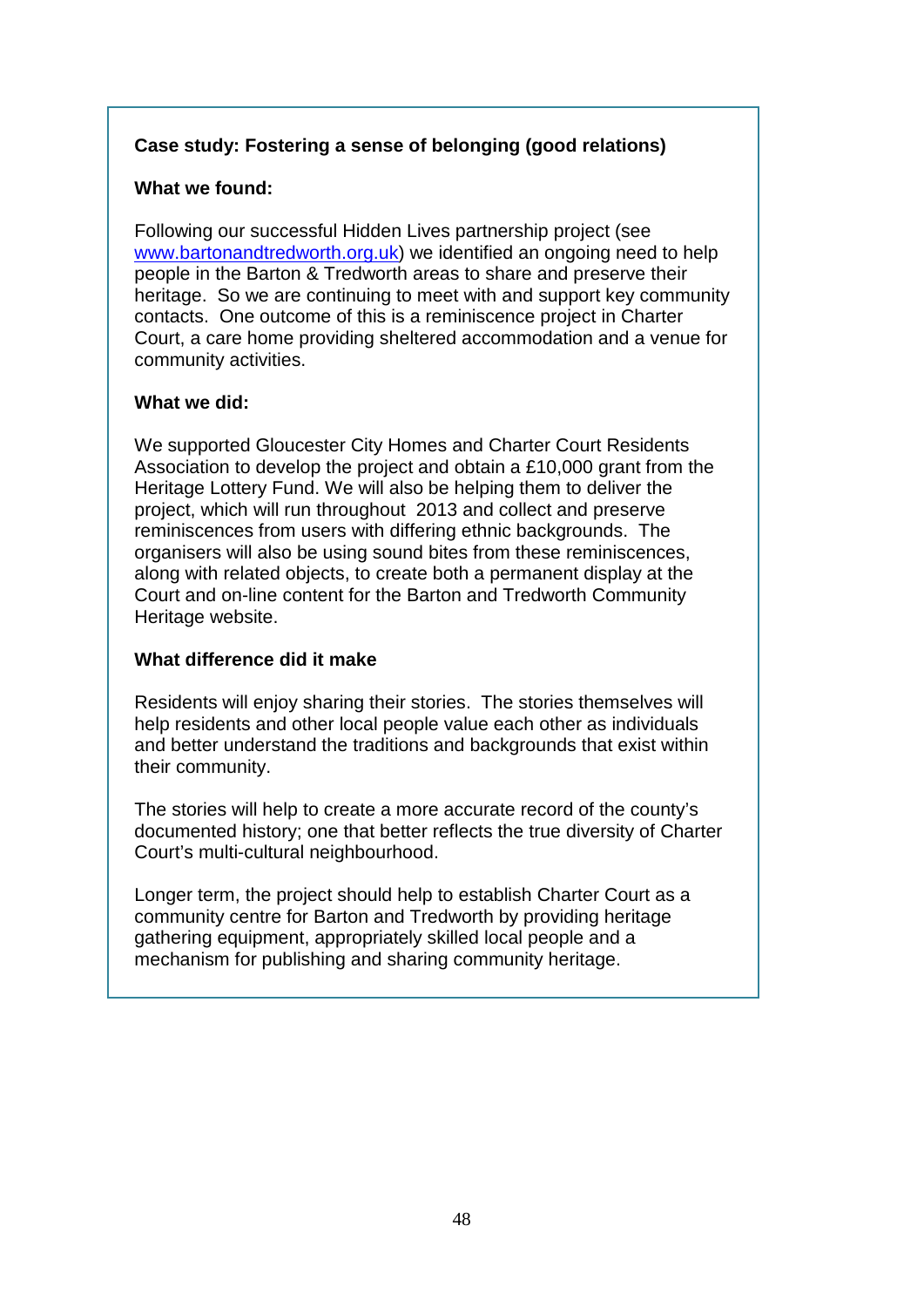# <span id="page-49-0"></span>**Customer Complaints**

# **What is a complaint?**

A complaint is when a customer of a council service is unhappy with the way they have been treated, and believe that the council (including a contractor or other body providing services on behalf of the council) has done something wrong. They expect the council to look into the matter and respond to them. The customer may just feel dissatisfied, or they may also feel that they have suffered delay, inconvenience, loss or expense.

A complaint may be about

- the standard of a service or information provided,
- the timeliness of a service (delay, or not provided),
- the way a decision has been made, or
- the way a person has been treated, for instance if they feel they have been treated unfairly or discourteously.

#### **Consideration of the equality duty when developing our revised complaints policy and processes**

Improving the customer/service user experience is at the core of what the Council aims to do. This is reflected in our continuing aim to make sure that the customer/service user is always our first consideration. This has resulted in a programme of work designed to improve customer service experience, support and outcome. Our customer programme has a number of themes of work, which includes complaints.

In preparing this revision of the Complaints Policy and procedures we have sought to pay due regard to the impact the policy may have on protected groups.

As a result we are strengthening our complaints monitoring process to gather data on the protected characteristics of complainants and the reasons complaints are being made. This will allow us to identify any over representation of a particular group within our complaints system and act to understand and address if possible the reasons behind our customers/service user's complaints.

#### **Further information:**

Previously reported complaints data can be found using the following links.

[http://www.gloucestershire.gov.uk/article/105408/Complaints-about-children-and](http://www.gloucestershire.gov.uk/article/105408/Complaints-about-children-and-young-peoples-services)[young-peoples-services](http://www.gloucestershire.gov.uk/article/105408/Complaints-about-children-and-young-peoples-services)

<http://www.gloucestershire.gov.uk/article/104794/Complaints-about-adult-social-care>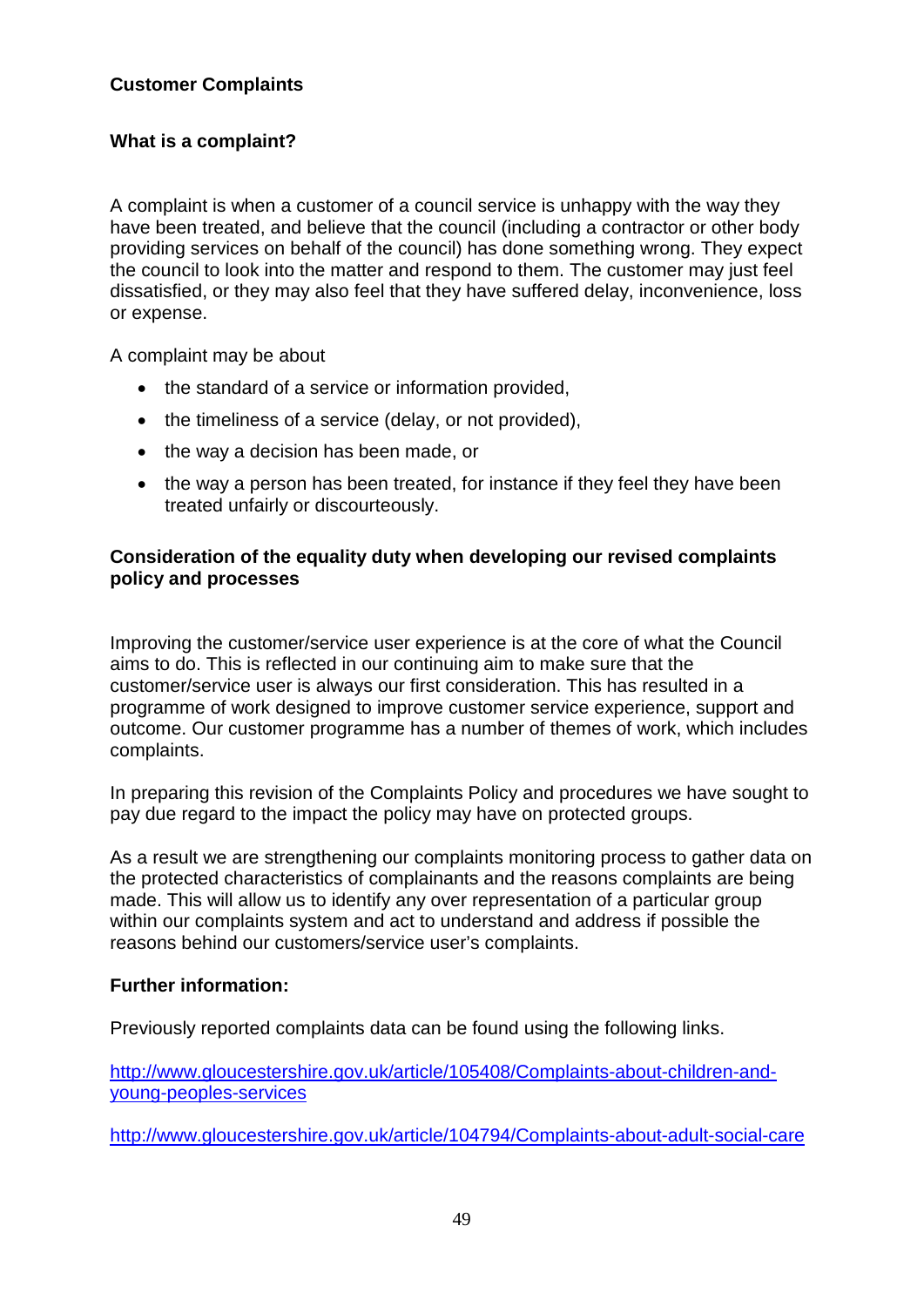#### <span id="page-50-0"></span>**Other equality information: Hate Crime**

A key area of work for Gloucestershire County Council is identifying and eliminating hate crime and incidents through multiagency partnership working.

This has been identified as a priority for the Safer, Stronger Justice Commission. In order to meet this requirement Gloucestershire County Council plays a key part in the Strategic County Hate Crime group. Table 1 outlines the number of crimes reported during 2012 that were tagged with reference to a hate incident against a protected characteristic.

|                   | Race | <b>Religion</b> | <b>Disability</b> | <b>Sexual</b>      | <b>Transgender</b> | Other | <b>TOTAL</b> |
|-------------------|------|-----------------|-------------------|--------------------|--------------------|-------|--------------|
|                   |      |                 |                   | <b>Orientation</b> |                    |       |              |
| Cheltenham        | 42   | <5              |                   | <5                 |                    | $<$ 5 | 45           |
| <b>Gloucester</b> | 80   | <5              |                   | 6                  |                    | $5$   | 92           |
| <b>Stroud</b>     | 20   |                 | <5                | $5$                |                    | $5$   | 27           |
| <b>Tewkesbury</b> | 12   | $<$ 5           | <5                |                    | $<$ 5              | $5$   | 16           |
| <b>Forest</b>     | 16   |                 | $5$               | $<$ 5              |                    |       | 18           |
| <b>Cotswolds</b>  | 13   | <5              | <5                | <5                 |                    |       | 18           |
| <b>FORCE</b>      | 183  |                 | 3                 | 15                 | <5                 |       | 216          |

Table 1: Recorded Crime with a Hate Tag by district

There is a higher rate of race hate crime than any other of the other protected characteristics. A number of activities are underway to reduce hate crime across the county, including:

- The production of a hate crime DVD and supporting material to be used with all partner agencies.
- A data base to record and monitor incidents was set up and
- GCC also supports various external agencies to help fight discrimination.
- Training opportunities have been identified and delivery started with key organisations across the county to raise awareness of hate crime / incidents and reporting mechanisms.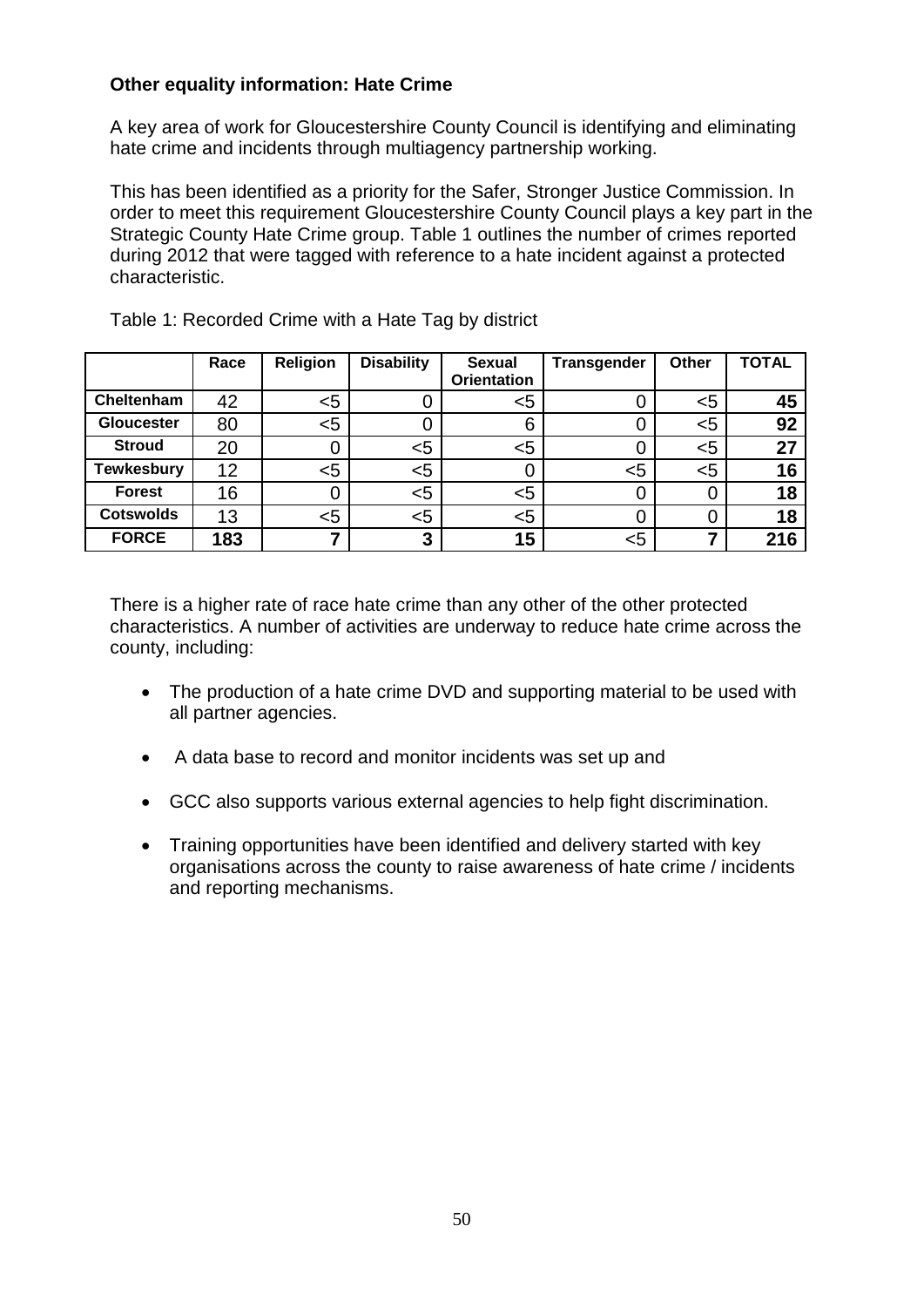# <span id="page-51-0"></span>**Other equality information: Community cohesion and raising awareness of equality**

Activities include:

- Training delivered to Gloucester Fire and Rescue Service (GFRS) including all whole time, retained and Headquarters staff raising awareness of the Equality Act and its implications for employment and service delivery.
- Training sessions delivered for all Skillzone volunteers on Equalities and Fairness and Diversity.
- In addition, Gloucestershire County Council works closely with outside partners to ensure compliance with the Equality Act I.E.: the County Equalities Network, the County Hate Crime Group, Gloucester Prevent Partnership Board.

Table 1 below identifies other areas of work we have undertaken to foster good relations and advance equality of opportunity within our communities.

Table 1: Activities to support community cohesion and relevance to the public sector equality duty

| <b>General duty</b>                                                                                           | <b>Steps / Actions (Community &amp; Equalities)</b>                                                                                                                                                                                                                                                                                                                                                                                                                                                                                                                                         |  |  |  |  |
|---------------------------------------------------------------------------------------------------------------|---------------------------------------------------------------------------------------------------------------------------------------------------------------------------------------------------------------------------------------------------------------------------------------------------------------------------------------------------------------------------------------------------------------------------------------------------------------------------------------------------------------------------------------------------------------------------------------------|--|--|--|--|
| Advance equality<br>of opportunity<br>between people<br>who share a                                           | Kingfisher Church: Working with the church and adults with<br>learning disabilities to provide them with employment and social<br>opportunities. Community Safety and lifeskill opportunities<br>identified in partnership with Skillzone.                                                                                                                                                                                                                                                                                                                                                  |  |  |  |  |
| protected<br>characteristic and<br>those who do not.                                                          | <b>Black History Month A series of opportunities were identified to</b><br>raise awareness of Black History Month and to identify<br>opportunities to foster good relations and to eliminate<br>discrimination. These included a display from Archives in<br>partnership with Waterstones Bookshop on Black History in<br>Gloucestershire, support for GFM Community Radio, Living<br>Library events organised at Skillzone, where inspirational<br>speakers from the local black community spoke about their<br>experiences.<br>International Women's Day: 2 events held at Cafe El Bahdja |  |  |  |  |
|                                                                                                               | and Friendship Cafe to celebrate women's achievements.<br>Specially targeted at women from ethnic communities where<br>female participation in society is low to inspire and encourage<br>them into the worlds of commerce, business, government, arts<br>and theatre.                                                                                                                                                                                                                                                                                                                      |  |  |  |  |
| Foster good<br>relations between<br>people who share<br>a protected<br>characteristic and<br>those who do not | Holocaust Memorial Day: January 25 <sup>th</sup> 2012. Organised<br>commemorative and remembrance ceremony with National<br>STAR college, Gloucestershire Association for Refugees and<br>Asylum Seekers (GARAS), representatives from local Jewish<br>communities, county schools, LGB&T groups, and GFRS.                                                                                                                                                                                                                                                                                 |  |  |  |  |